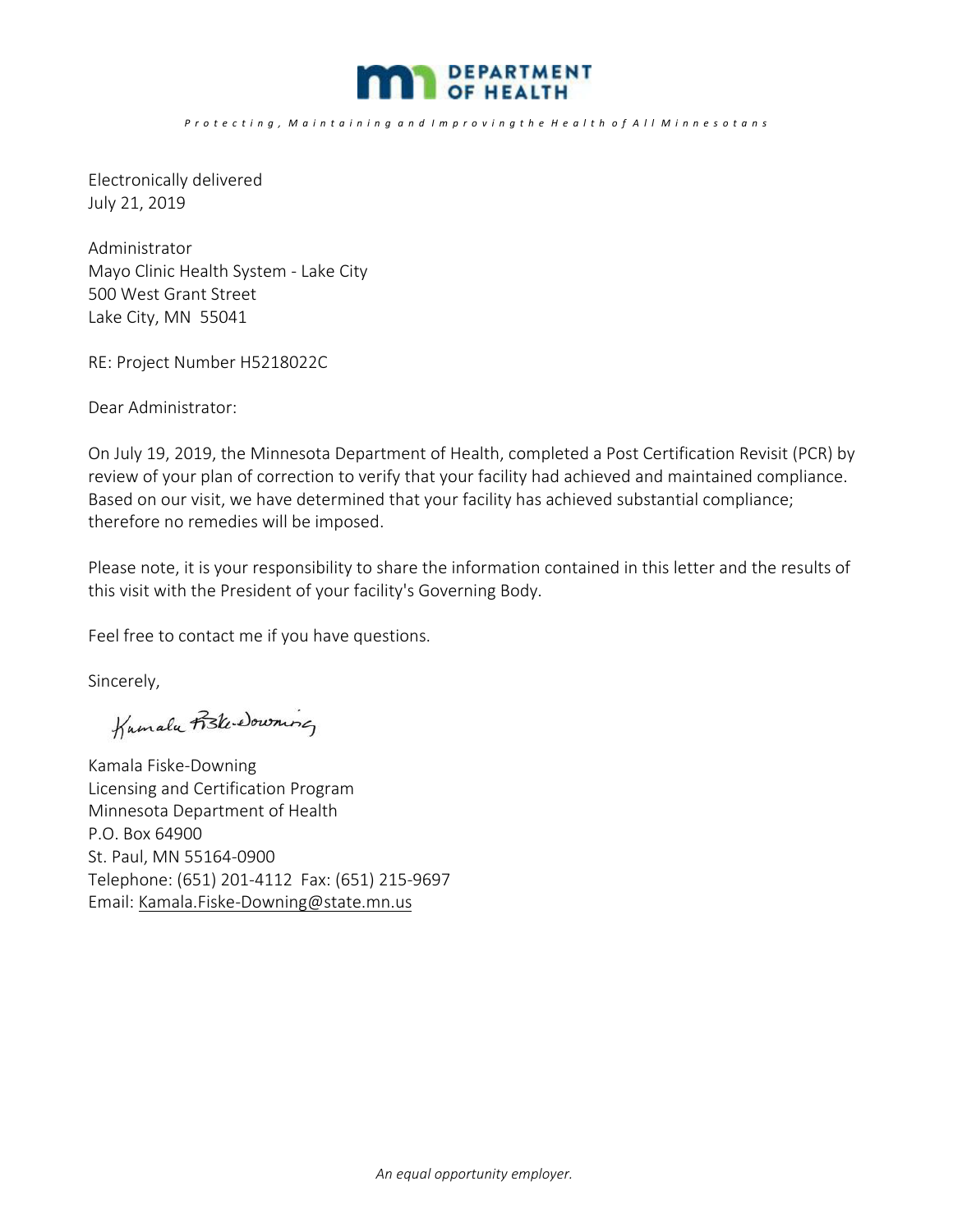

*P r o t e c t i n g , M a i n t a i n i n g a n d I m p r o v i n g t h e H e a l t h o f A l l M i n n e s o t a n s*

Electronically delivered

June 21, 2019

Administrator Mayo Clinic Health System ‐ Lake City 500 West Grant Street Lake City, MN 55041

RE: Project Numbers H5218020, H5218021C, H5218022C

Dear Administrator:

On May 31, 2019, an abbreviated standard survey was completed at your facility by the Minnesota Departments of Health and Public Safety, to determine if your facility was in compliance with Federal participation requirements for skilled nursing facilities and/or nursing facilities participating in the Medicare and/or Medicaid programs. In addition, at the time of the May 31, 2019 standard survey the Minnesota Department of Health, completed an investigation of complaint number H5218022C that was substantiated and complaint numbers H5218020, H5218021C that were found to be unsubstantiated.

This survey found the most serious deficiencies in your facility to be isolated deficiencies that constituted no actual harm with potential for more than minimal harm that was not immediate jeopardy (Level D) as evidenced by the electronically attached CMS‐2567 whereby corrections are required.

### OPPORTUNITY TO CORRECT - DATE OF CORRECTION

The date by which the deficiencies must be corrected to avoid imposition of remedies is July 10, 2019.

### ELECTRONIC PLAN OF CORRECTION (ePoC)

Within ten (10) calendar days after your receipt of this notice, you must submit an acceptable plan of correction (ePOC) for the deficiencies cited. An acceptable ePOC will serve as your allegation of compliance. Upon receipt of an acceptable ePOC, we will authorize a revisit to your facility to determine if substantial compliance has been achieved.

To be acceptable, a provider's ePOC must include the following:

- How corrective action will be accomplished for those residents found to have been affected by the deficient practice.
- How the facility will identify other residents having the potential to be affected by the same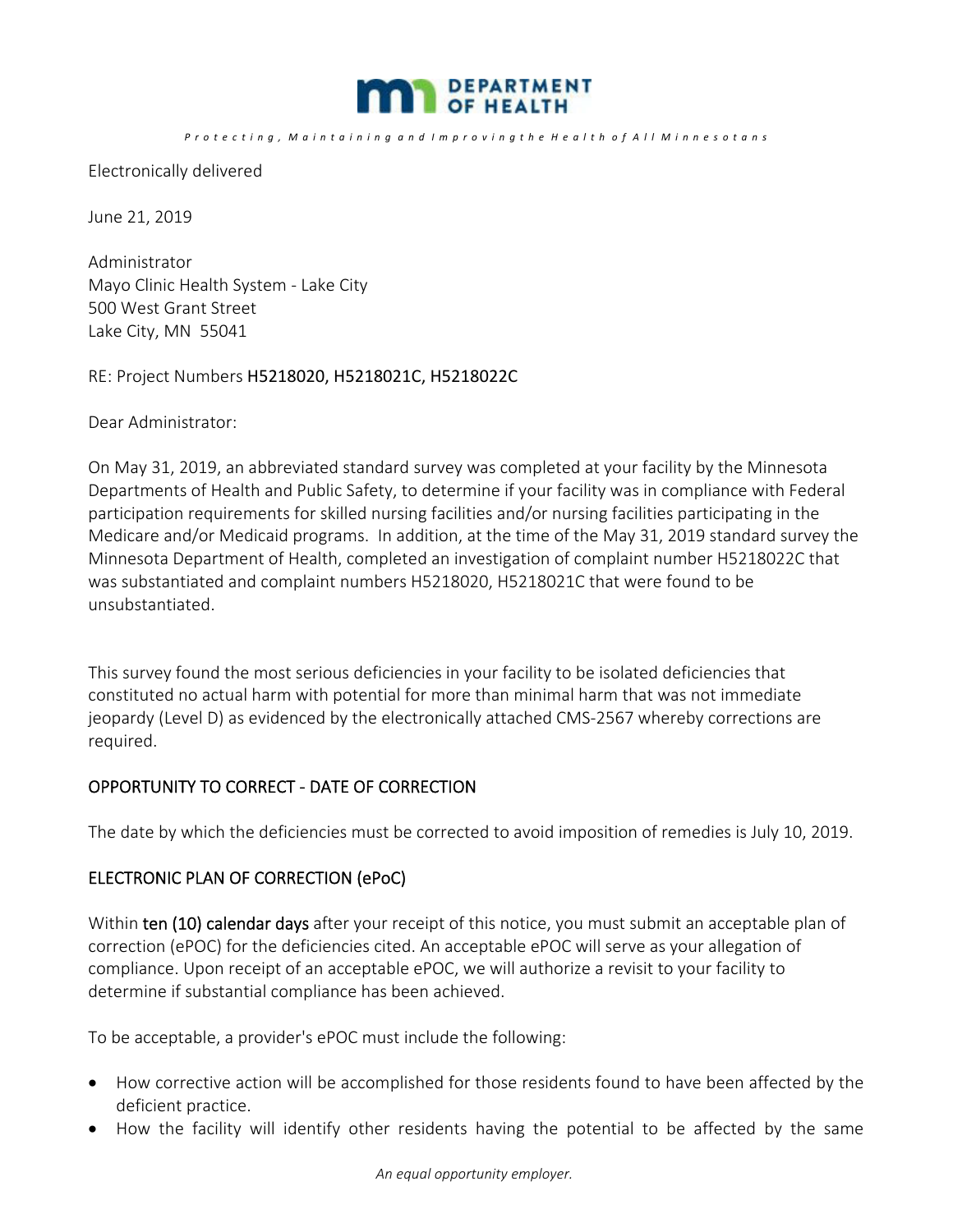Mayo Clinic Health System ‐ Lake City June 21, 2019 Page 2

deficient practice.

- What measures will be put into place, or systemic changes made, to ensure that the deficient practice will not recur.
- How the facility will monitor its corrective actions to ensure that the deficient practice is being corrected and will not recur.
- The date that each deficiency will be corrected.
- An electronic acknowledgement signature and date by an official facility representative.

The state agency may, in lieu of a revisit, determine correction and compliance by accepting the facility's ePoC if the ePoC is reasonable, addresses the problem and provides evidence that the corrective action has occurred.

If an acceptable ePoC is not received within 10 calendar days from the receipt of this letter, we will recommend to the CMS Region V Office that one or more of the following remedies be imposed:

- Discretionary denial of payment for new Medicare and Medicaid admissions (42 CFR 88.417 (a));
- Civil money penalty (42 CFR 488.430 through 488.444).

Failure to submit an acceptable ePoC could also result in the termination of your facility's Medicare and/or Medicaid agreement (488.456(b)).

## DEPARTMENT CONTACT

Questions regarding this letter and all documents submitted as a response to the resident care deficiencies (those preceded by an "F" tag) i.e., the plan of correction should be directed to:

> Jennifer Kolsrud Brown Rochester Survey Team Licensing and Certification Program Health Regulation Division Minnesota Department of Health 18 Wood Lake Drive Southeast Rochester, Minnesota 55904‐5506 Email: jennifer.kolsrud@state.mn.us Phone: (507) 206‐2731 Fax: (507) 206‐2711

## PRESUMPTION OF COMPLIANCE ‐ CREDIBLE ALLEGATION OF COMPLIANCE

The facility's ePoC will serve as your allegation of compliance upon the Department's acceptance. In order for your allegation of compliance to be acceptable to the Department, the ePoC must meet the criteria listed in the plan of correction section above. You will be notified by the Minnesota Department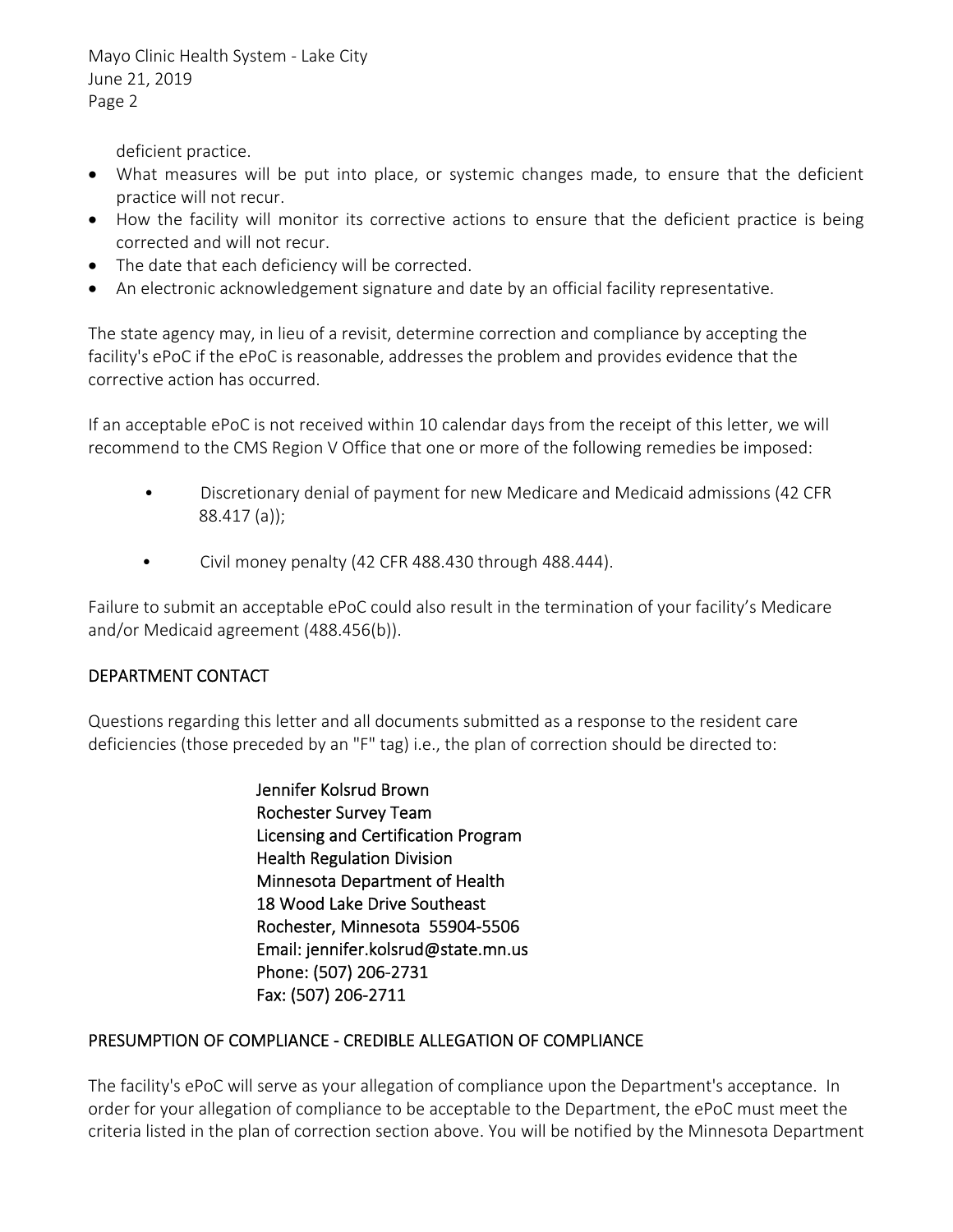Mayo Clinic Health System ‐ Lake City June 21, 2019 Page 3

of Health, Licensing and Certification Program staff and/or the Department of Public Safety, State Fire Marshal Division staff, if your ePoC for the respective deficiencies (if any) is acceptable.

## VERIFICATION OF SUBSTANTIAL COMPLIANCE

Upon receipt of an acceptable ePoC, a Post Certification Revisit (PCR), of your facility will be conducted to validate that substantial compliance with the regulations has been attained in accordance with your verification.

If substantial compliance has been achieved, certification of your facility in the Medicare and/or Medicaid program(s) will be continued and remedies will not be imposed. Compliance is certified as of the latest correction date on the approved ePoC, unless it is determined that either correction actually occurred between the latest correction date on the ePoC and the date of the first revisit, or correction occurred sooner than the latest correction date on the ePoC.

# FAILURE TO ACHIEVE SUBSTANTIAL COMPLIANCE BY THE THIRD OR SIXTH MONTH AFTER THE LAST DAY OF THE SURVEY

If substantial compliance with the regulations is not verified by August 31, 2019 (three months after the identification of noncompliance), the CMS Region V Office must deny payment for new admissions as mandated by the Social Security Act (the Act) at Sections 1819(h)(2)(D) and 1919(h)(2)(C) and Federal regulations at 42 CFR Section 488.417(b).

In addition, if substantial compliance with the regulations is not verified by December 1, 2019 (six months after the identification of noncompliance) your provider agreement will be terminated. This action is mandated by the Social Security Act at Sections 1819(h)(2)(C) and 1919(h)(3)(D) and Federal regulations at 42 CFR Sections 488.412 and 488.456.

Please note that this notice does not constitute formal notice of imposition of alternative remedies or termination of your provider agreement. Should the Centers for Medicare & Medicaid Services determine that termination or any other remedy is warranted, it will provide you with a separate formal notification of that determination.

# INFORMAL DISPUTE RESOLUTION (IDR) / INDEPENDENT INFORMAL DISPUTE RESOLUTION (IIDR)

In accordance with 42 CFR 488.331, you have one opportunity to question cited deficiencies through an informal dispute resolution process. You are required to send your written request, along with the specific deficiencies being disputed, and an explanation of why you are disputing those deficiencies, to:

> Nursing Home Informal Dispute Process Minnesota Department of Health Health Regulation Division P.O. Box 64900 St. Paul, Minnesota 55164‐0900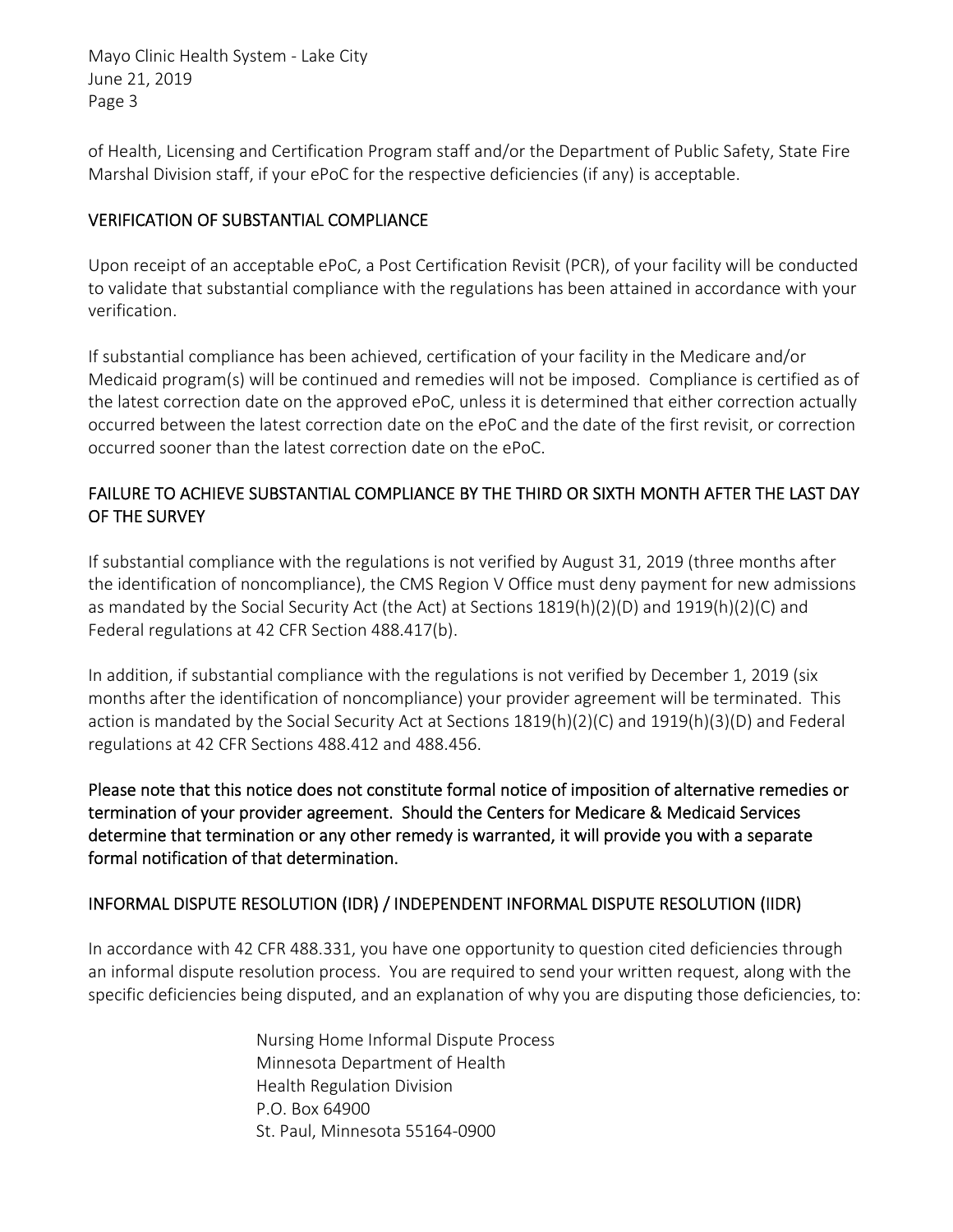Mayo Clinic Health System ‐ Lake City June 21, 2019 Page 4

This request must be sent within the same ten days you have for submitting an ePoC for the cited deficiencies. All requests for an IDR or IIDR of federal deficiencies must be submitted via the web at: https://mdhprovidercontent.web.health.state.mn.us/ltc\_idr.cfm

You must notify MDH at this website of your request for an IDR or IIDR within the 10 calendar day period allotted for submitting an acceptable electronic plan of correction. A copy of the Department's informal dispute resolution policies are posted on the MDH Information Bulletin website at: https://www.health.state.mn.us/facilities/regulation/infobulletins/ib04\_8.html

Please note that the failure to complete the informal dispute resolution process will not delay the dates specified for compliance or the imposition of remedies.

Please note, it is your responsibility to share the information contained in this letter and the results of this visit with the President of your facility's Governing Body.

Feel free to contact me if you have questions.

Sincerely,

 $\overline{u}$ 

Kamala Fiske‐Downing Licensing and Certification Program Minnesota Department of Health P.O. Box 64900 St. Paul, MN 55164‐0900 Telephone: (651) 201‐4112 Fax: (651) 215‐9697 Email: Kamala.Fiske‐Downing@state.mn.us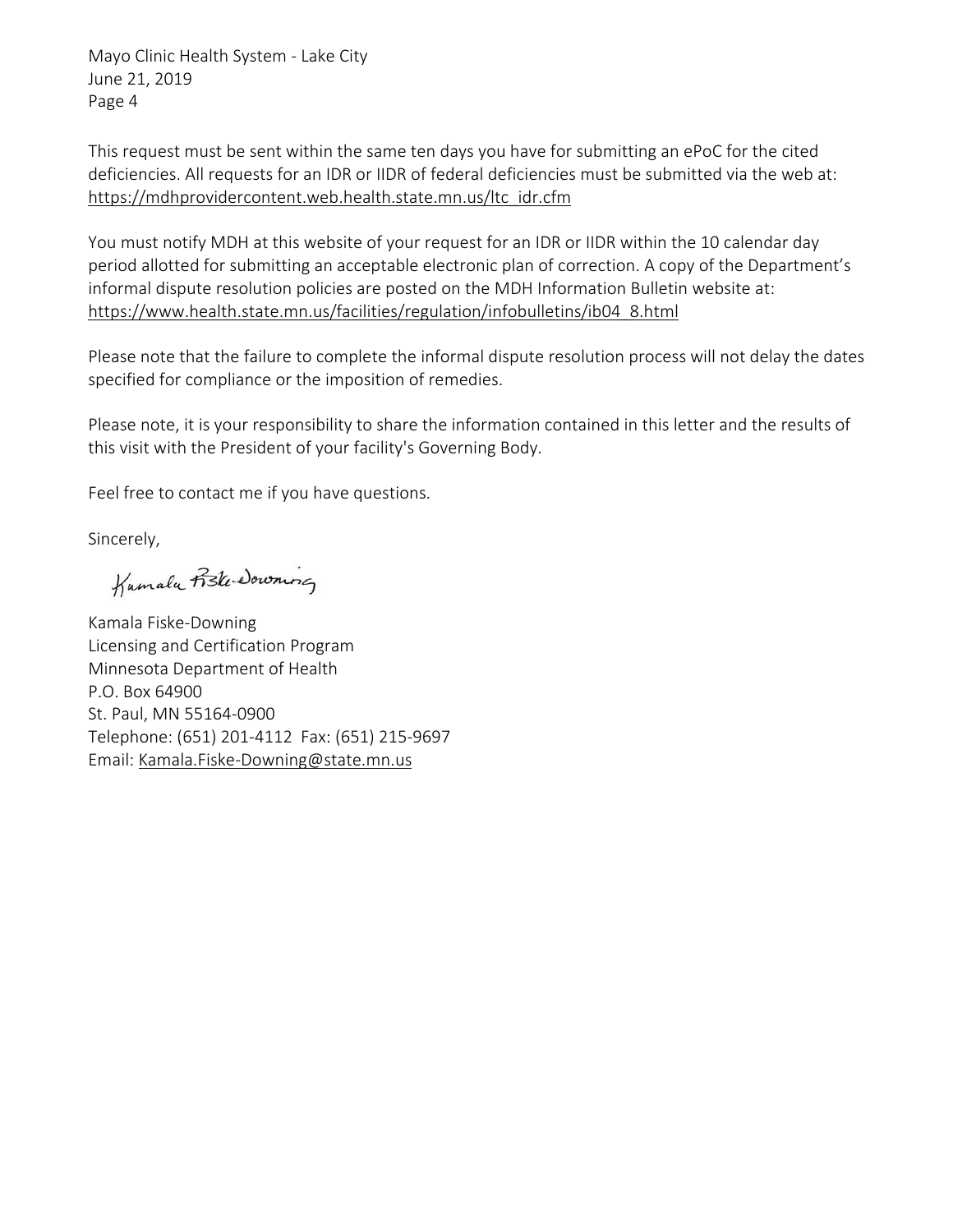|                                        |                                                                            | DEPARTMENT OF HEALTH AND HUMAN SERVICES                                                                                                                                                                                                                                                                                                                                                                                                                                                                                                                                                                                                                                                                                                                     |                                   |                                                                                                                          | FORM APPROVED                                             |
|----------------------------------------|----------------------------------------------------------------------------|-------------------------------------------------------------------------------------------------------------------------------------------------------------------------------------------------------------------------------------------------------------------------------------------------------------------------------------------------------------------------------------------------------------------------------------------------------------------------------------------------------------------------------------------------------------------------------------------------------------------------------------------------------------------------------------------------------------------------------------------------------------|-----------------------------------|--------------------------------------------------------------------------------------------------------------------------|-----------------------------------------------------------|
|                                        | STATEMENT OF DEFICIENCIES<br>AND PLAN OF CORRECTION                        | CENTERS FOR MEDICARE & MEDICAID SERVICES<br>(X1) PROVIDER/SUPPLIER/CLIA<br><b>IDENTIFICATION NUMBER:</b>                                                                                                                                                                                                                                                                                                                                                                                                                                                                                                                                                                                                                                                    |                                   | (X2) MULTIPLE CONSTRUCTION                                                                                               | OMB NO. 0938-0391<br>(X3) DATE SURVEY<br><b>COMPLETED</b> |
|                                        |                                                                            |                                                                                                                                                                                                                                                                                                                                                                                                                                                                                                                                                                                                                                                                                                                                                             |                                   |                                                                                                                          | $\mathsf{C}$                                              |
|                                        |                                                                            | 245218                                                                                                                                                                                                                                                                                                                                                                                                                                                                                                                                                                                                                                                                                                                                                      | <b>B. WING</b>                    |                                                                                                                          | 05/31/2019                                                |
|                                        | NAME OF PROVIDER OR SUPPLIER                                               |                                                                                                                                                                                                                                                                                                                                                                                                                                                                                                                                                                                                                                                                                                                                                             |                                   | STREET ADDRESS, CITY, STATE, ZIP CODE<br><b>500 WEST GRANT STREET</b>                                                    |                                                           |
|                                        | <b>MAYO CLINIC HEALTH SYSTEM - LAKE CITY</b>                               |                                                                                                                                                                                                                                                                                                                                                                                                                                                                                                                                                                                                                                                                                                                                                             |                                   | LAKE CITY, MN 55041                                                                                                      |                                                           |
| (X4) ID<br><b>PREFIX</b><br><b>TAG</b> |                                                                            | SUMMARY STATEMENT OF DEFICIENCIES<br>(EACH DEFICIENCY MUST BE PRECEDED BY FULL<br>REGULATORY OR LSC IDENTIFYING INFORMATION)                                                                                                                                                                                                                                                                                                                                                                                                                                                                                                                                                                                                                                | ID<br><b>PREFIX</b><br><b>TAG</b> | PROVIDER'S PLAN OF CORRECTION<br>(EACH CORRECTIVE ACTION SHOULD BE<br>CROSS-REFERENCED TO THE APPROPRIATE<br>DEFICIENCY) | (X5)<br><b>COMPLETION</b><br>DATE                         |
| F 000                                  | <b>INITIAL COMMENTS</b>                                                    |                                                                                                                                                                                                                                                                                                                                                                                                                                                                                                                                                                                                                                                                                                                                                             | F 000                             |                                                                                                                          |                                                           |
|                                        | substantiated: H5218022C at F684<br>be used as verification of compliance. | On 5/28/19, 5/29/19 and 5/31/19, a abbreviated<br>survey was completed at your facility to conduct a<br>complaint investigations. Your facility was found<br>not to be in compliance with 42 CFR Part 483,<br>Requirements for Long Term Care Facilities.<br>The following complaint was found to be<br>The following complaints were found not to be<br>substantiated H5218020 and H5218021C<br>The facility's plan of correction (POC) will serve<br>as your allegation of compliance upon the<br>Department's acceptance. Because you are<br>enrolled in ePOC, your signature is not required<br>at the bottom of the first page of the CMS-2567<br>form. Your electronic submission of the POC will<br>Upon receipt of an acceptable electronic POC, an |                                   |                                                                                                                          |                                                           |
|                                        | your verification.                                                         | on-site revisit of your facility may be conducted to<br>validate that substantial compliance with the<br>regulations has been attained in accordance with                                                                                                                                                                                                                                                                                                                                                                                                                                                                                                                                                                                                   |                                   |                                                                                                                          |                                                           |
| F 684<br>$SS = D$                      | Quality of Care<br>CFR(s): 483.25                                          |                                                                                                                                                                                                                                                                                                                                                                                                                                                                                                                                                                                                                                                                                                                                                             | F 684                             |                                                                                                                          | 7/12/19                                                   |
|                                        | § 483.25 Quality of care<br>care plan, and the residents' choices.         | Quality of care is a fundamental principle that<br>applies to all treatment and care provided to<br>facility residents. Based on the comprehensive<br>assessment of a resident, the facility must ensure<br>that residents receive treatment and care in<br>accordance with professional standards of<br>practice, the comprehensive person-centered<br>This REQUIREMENT is not met as evidenced                                                                                                                                                                                                                                                                                                                                                            |                                   |                                                                                                                          |                                                           |
|                                        |                                                                            | LABORATORY DIRECTOR'S OR PROVIDER/SUPPLIER REPRESENTATIVE'S SIGNATURE                                                                                                                                                                                                                                                                                                                                                                                                                                                                                                                                                                                                                                                                                       |                                   | <b>TITLE</b>                                                                                                             | (X6) DATE                                                 |
|                                        | <b>Electronically Signed</b>                                               |                                                                                                                                                                                                                                                                                                                                                                                                                                                                                                                                                                                                                                                                                                                                                             |                                   |                                                                                                                          | 06/25/2019                                                |

Any deficiency statement ending with an asterisk (\*) denotes a deficiency which the institution may be excused from correcting providing it is determined that other safeguards provide sufficient protection to the patients. (See instructions.) Except for nursing homes, the findings stated above are disclosable 90 days following the date of survey whether or not a plan of correction is provided. For nursing homes, the above findings and plans of correction are disclosable 14 days following the date these documents are made available to the facility. If deficiencies are cited, an approved plan of correction is requisite to continued program participation.

DEPARTMENT OF HEALTH AND HUMAN SERVICES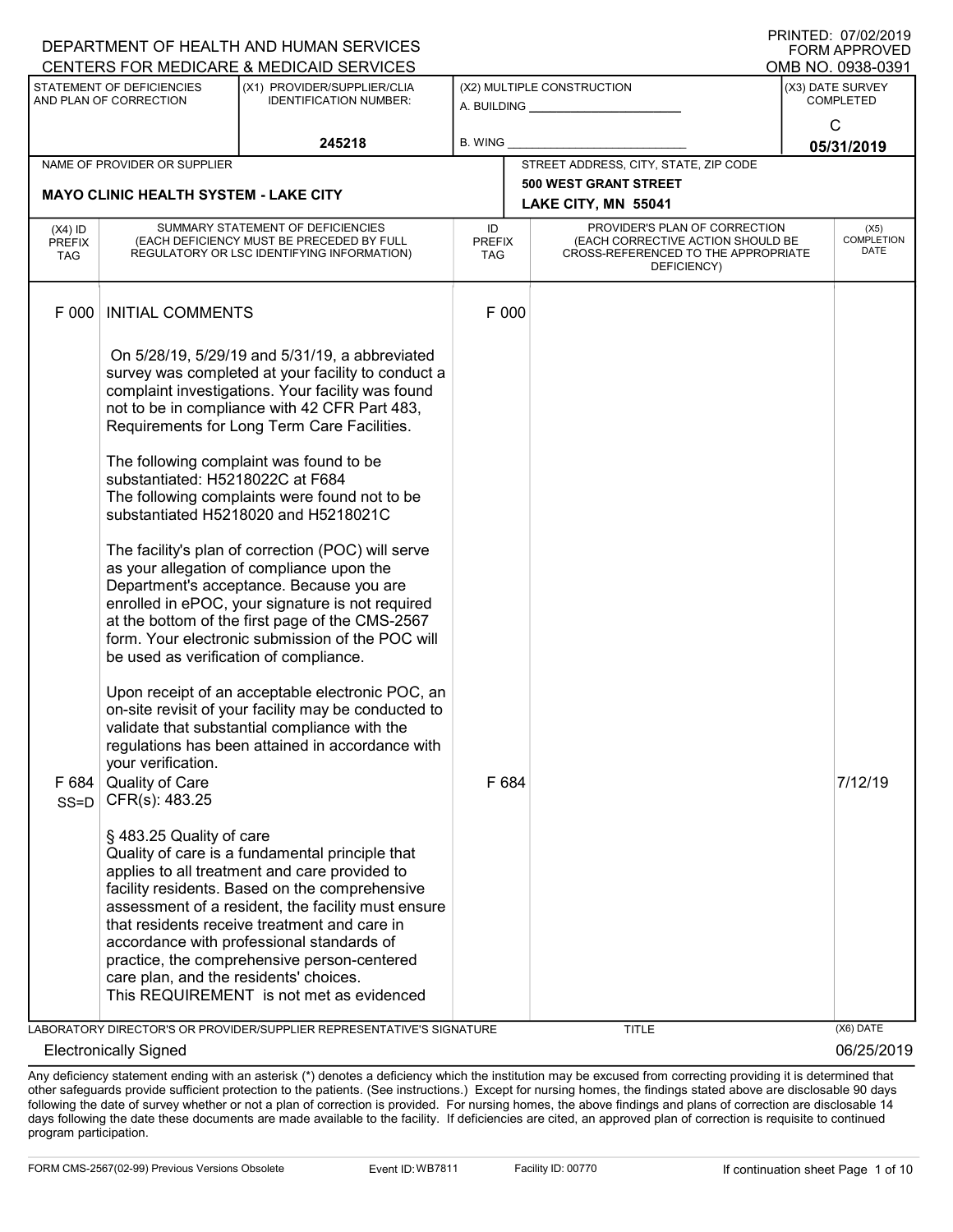|                                          |                                                                                                                       | DEPARTMENT OF HEALTH AND HUMAN SERVICES                                                                                                                                                                                                                                                                                                                                                                                                                                                                                                                                                                                                                                                                                                                                                                                                                                                                                                                                                                                                                                   |                            |                                                                                                                                                                                                                                                                                                                                                                                                                                                                                                                                                                                                                                                                                                                                                                                                                                                                                                                                                                                                                                                                                                                                          | <b>FORM APPROVED</b>                 |
|------------------------------------------|-----------------------------------------------------------------------------------------------------------------------|---------------------------------------------------------------------------------------------------------------------------------------------------------------------------------------------------------------------------------------------------------------------------------------------------------------------------------------------------------------------------------------------------------------------------------------------------------------------------------------------------------------------------------------------------------------------------------------------------------------------------------------------------------------------------------------------------------------------------------------------------------------------------------------------------------------------------------------------------------------------------------------------------------------------------------------------------------------------------------------------------------------------------------------------------------------------------|----------------------------|------------------------------------------------------------------------------------------------------------------------------------------------------------------------------------------------------------------------------------------------------------------------------------------------------------------------------------------------------------------------------------------------------------------------------------------------------------------------------------------------------------------------------------------------------------------------------------------------------------------------------------------------------------------------------------------------------------------------------------------------------------------------------------------------------------------------------------------------------------------------------------------------------------------------------------------------------------------------------------------------------------------------------------------------------------------------------------------------------------------------------------------|--------------------------------------|
|                                          |                                                                                                                       | CENTERS FOR MEDICARE & MEDICAID SERVICES                                                                                                                                                                                                                                                                                                                                                                                                                                                                                                                                                                                                                                                                                                                                                                                                                                                                                                                                                                                                                                  |                            |                                                                                                                                                                                                                                                                                                                                                                                                                                                                                                                                                                                                                                                                                                                                                                                                                                                                                                                                                                                                                                                                                                                                          | OMB NO. 0938-0391                    |
|                                          | STATEMENT OF DEFICIENCIES<br>AND PLAN OF CORRECTION                                                                   | (X1) PROVIDER/SUPPLIER/CLIA<br><b>IDENTIFICATION NUMBER:</b>                                                                                                                                                                                                                                                                                                                                                                                                                                                                                                                                                                                                                                                                                                                                                                                                                                                                                                                                                                                                              |                            | (X2) MULTIPLE CONSTRUCTION<br>A. BUILDING <u>___________________</u>                                                                                                                                                                                                                                                                                                                                                                                                                                                                                                                                                                                                                                                                                                                                                                                                                                                                                                                                                                                                                                                                     | (X3) DATE SURVEY<br><b>COMPLETED</b> |
|                                          |                                                                                                                       | 245218                                                                                                                                                                                                                                                                                                                                                                                                                                                                                                                                                                                                                                                                                                                                                                                                                                                                                                                                                                                                                                                                    | B. WING                    |                                                                                                                                                                                                                                                                                                                                                                                                                                                                                                                                                                                                                                                                                                                                                                                                                                                                                                                                                                                                                                                                                                                                          | C<br>05/31/2019                      |
|                                          | NAME OF PROVIDER OR SUPPLIER                                                                                          |                                                                                                                                                                                                                                                                                                                                                                                                                                                                                                                                                                                                                                                                                                                                                                                                                                                                                                                                                                                                                                                                           |                            | STREET ADDRESS, CITY, STATE, ZIP CODE                                                                                                                                                                                                                                                                                                                                                                                                                                                                                                                                                                                                                                                                                                                                                                                                                                                                                                                                                                                                                                                                                                    |                                      |
|                                          |                                                                                                                       |                                                                                                                                                                                                                                                                                                                                                                                                                                                                                                                                                                                                                                                                                                                                                                                                                                                                                                                                                                                                                                                                           |                            | <b>500 WEST GRANT STREET</b>                                                                                                                                                                                                                                                                                                                                                                                                                                                                                                                                                                                                                                                                                                                                                                                                                                                                                                                                                                                                                                                                                                             |                                      |
|                                          | <b>MAYO CLINIC HEALTH SYSTEM - LAKE CITY</b>                                                                          |                                                                                                                                                                                                                                                                                                                                                                                                                                                                                                                                                                                                                                                                                                                                                                                                                                                                                                                                                                                                                                                                           |                            | LAKE CITY, MN 55041                                                                                                                                                                                                                                                                                                                                                                                                                                                                                                                                                                                                                                                                                                                                                                                                                                                                                                                                                                                                                                                                                                                      |                                      |
| $(X4)$ ID<br><b>PREFIX</b><br><b>TAG</b> |                                                                                                                       | SUMMARY STATEMENT OF DEFICIENCIES<br>(EACH DEFICIENCY MUST BE PRECEDED BY FULL<br>REGULATORY OR LSC IDENTIFYING INFORMATION)                                                                                                                                                                                                                                                                                                                                                                                                                                                                                                                                                                                                                                                                                                                                                                                                                                                                                                                                              | ID<br><b>PREFIX</b><br>TAG | PROVIDER'S PLAN OF CORRECTION<br>(EACH CORRECTIVE ACTION SHOULD BE<br>CROSS-REFERENCED TO THE APPROPRIATE<br>DEFICIENCY)                                                                                                                                                                                                                                                                                                                                                                                                                                                                                                                                                                                                                                                                                                                                                                                                                                                                                                                                                                                                                 | (X5)<br><b>COMPLETION</b><br>DATE    |
| F 684                                    | Continued From page 1<br>by:<br>reviewed for wound care.<br>Findings include:<br>surgery on R1's right leg and groin. | Based on interview and document review the<br>facility failed to follow physician orders consistenly<br>for wound care treatment for 1 of 3 residents (R1)<br>A Vulnerable Adult report dated 4/13/19, indicated<br>R1 was admitted to the facility following hospital<br>course after having a twenty centimeter bypass<br>During a telephone interview on 5/28/19, at 6:59<br>p.m. R1 stated she was admitted to the facility<br>after surgery and a hospital stay of 7 days. R1<br>indicated at the time of admission she had two<br>incisions, one incision by the knee and one<br>incision that started on the upper thigh, went<br>through the right groin, and onto the right lower<br>part of her stomach. R1 stated the incision was<br>very long. R1 stated she was told by the hospital<br>staff her incisions were supposed to be cleaned<br>with Hibiclens (antiseptic wash) two or three<br>times daily, however, after she was admitted to<br>the facility the staff were not doing that, she had<br>to remind and ask staff to do it. R1 stated the first | F 684                      | Submission of this Allegation of<br>Compliance is not a legal admission that a<br>deficiency exists or that this Statement of<br>deficiencies was correctly cited and is also<br>not to be construed as an admission<br>against the Facility, Administrator, of any<br>Employees, Agents or other individuals<br>who draft or may be discussed in the<br>Allegation of Compliance. In addition,<br>preparation and submission of the<br>Allegation of Compliance does not<br>constitute an admission or an agreement<br>of any kind by the Facility of the truth of<br>any facts alleged or the correctness of any<br>conclusions set forth in the Statement by<br>the survey agency. Accordingly, the<br>Facility has prepared and submitted this<br>Allegation of Compliance solely because<br>of the requirements under State and<br>Federal law that mandate submission of<br>an Allegation of Compliance within ten<br>days of receipt of the Statement of<br>Deficiencies as a condition of participation<br>in Title 18 and Title 19 programs. The<br>submission of this Allegation of<br>Compliance within this timeframe should |                                      |
|                                          |                                                                                                                       | time staff had asked her how to clean the<br>incisions and that she tried to show them the best<br>she could however, R1 could not see the incision<br>in the groin area because of her abdominal fold,                                                                                                                                                                                                                                                                                                                                                                                                                                                                                                                                                                                                                                                                                                                                                                                                                                                                   |                            | in no way be considered or construed as<br>an agreement with allegations of<br>noncompliance or admissions by the<br>facility. This plan of correction is not to be                                                                                                                                                                                                                                                                                                                                                                                                                                                                                                                                                                                                                                                                                                                                                                                                                                                                                                                                                                      |                                      |
|                                          |                                                                                                                       | and was not provided a mirror. R1 then stated<br>she would clean the incision sites while in bed<br>with the head of the bed elevated. R1 indicated<br>that only some staff would clean the incision sites<br>for her but otherwise told her she could do it<br>herself, and/or would help her by holding up the<br>abdominal fold so she could clean the area. R1<br>stated, her incisions were looked at daily but had                                                                                                                                                                                                                                                                                                                                                                                                                                                                                                                                                                                                                                                  |                            | construed as an admission by the facility<br>or any of its agents that the survey agents<br>findings in this report are true or correct.<br>The plan of correction is written for the<br>purpose of compliance with the rules of<br>participation for the Medicaid and<br>Medicare programs.                                                                                                                                                                                                                                                                                                                                                                                                                                                                                                                                                                                                                                                                                                                                                                                                                                             |                                      |

FORM CMS-2567(02-99) Previous Versions Obsolete Event ID: WB7811 Facility ID: 00770 If continuation sheet Page 2 of 10

DEPARTMENT OF HEALTH AND HUMAN SERVICES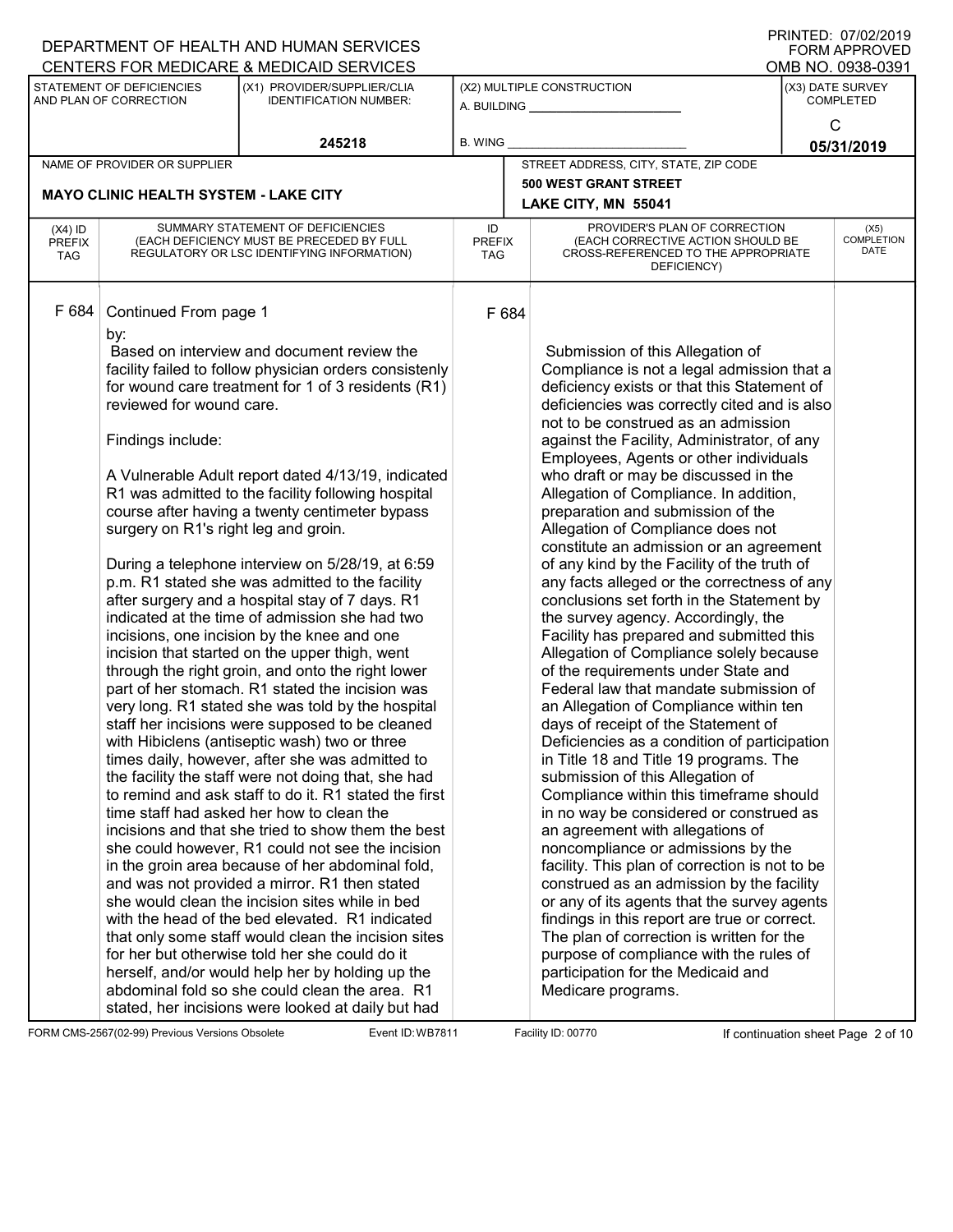|                                          |                                                                                                                                           | DEPARTMENT OF HEALTH AND HUMAN SERVICES                                                                                                                                                                                                                                                                                                                                                                                                                                                                                                                                                                                                                                                                                                                                                                                                                                                                                                                                                                                                                                                                                                                                                                                                                                                                                                                                                                                                                                                                                                                                                                                                                                                                                       |                            |                                                                                                                                                                                                                                                                                                                                                                                                                                                                                                                                                                                                                                                                                                      | <b>FORM APPROVED</b>                 |
|------------------------------------------|-------------------------------------------------------------------------------------------------------------------------------------------|-------------------------------------------------------------------------------------------------------------------------------------------------------------------------------------------------------------------------------------------------------------------------------------------------------------------------------------------------------------------------------------------------------------------------------------------------------------------------------------------------------------------------------------------------------------------------------------------------------------------------------------------------------------------------------------------------------------------------------------------------------------------------------------------------------------------------------------------------------------------------------------------------------------------------------------------------------------------------------------------------------------------------------------------------------------------------------------------------------------------------------------------------------------------------------------------------------------------------------------------------------------------------------------------------------------------------------------------------------------------------------------------------------------------------------------------------------------------------------------------------------------------------------------------------------------------------------------------------------------------------------------------------------------------------------------------------------------------------------|----------------------------|------------------------------------------------------------------------------------------------------------------------------------------------------------------------------------------------------------------------------------------------------------------------------------------------------------------------------------------------------------------------------------------------------------------------------------------------------------------------------------------------------------------------------------------------------------------------------------------------------------------------------------------------------------------------------------------------------|--------------------------------------|
|                                          |                                                                                                                                           | CENTERS FOR MEDICARE & MEDICAID SERVICES                                                                                                                                                                                                                                                                                                                                                                                                                                                                                                                                                                                                                                                                                                                                                                                                                                                                                                                                                                                                                                                                                                                                                                                                                                                                                                                                                                                                                                                                                                                                                                                                                                                                                      |                            |                                                                                                                                                                                                                                                                                                                                                                                                                                                                                                                                                                                                                                                                                                      | OMB NO. 0938-0391                    |
|                                          | STATEMENT OF DEFICIENCIES<br>AND PLAN OF CORRECTION                                                                                       | (X1) PROVIDER/SUPPLIER/CLIA<br><b>IDENTIFICATION NUMBER:</b>                                                                                                                                                                                                                                                                                                                                                                                                                                                                                                                                                                                                                                                                                                                                                                                                                                                                                                                                                                                                                                                                                                                                                                                                                                                                                                                                                                                                                                                                                                                                                                                                                                                                  |                            | (X2) MULTIPLE CONSTRUCTION<br>A. BUILDING <u>___________________</u>                                                                                                                                                                                                                                                                                                                                                                                                                                                                                                                                                                                                                                 | (X3) DATE SURVEY<br><b>COMPLETED</b> |
|                                          |                                                                                                                                           | 245218                                                                                                                                                                                                                                                                                                                                                                                                                                                                                                                                                                                                                                                                                                                                                                                                                                                                                                                                                                                                                                                                                                                                                                                                                                                                                                                                                                                                                                                                                                                                                                                                                                                                                                                        | <b>B. WING</b>             |                                                                                                                                                                                                                                                                                                                                                                                                                                                                                                                                                                                                                                                                                                      | $\mathsf{C}$<br>05/31/2019           |
|                                          | NAME OF PROVIDER OR SUPPLIER                                                                                                              |                                                                                                                                                                                                                                                                                                                                                                                                                                                                                                                                                                                                                                                                                                                                                                                                                                                                                                                                                                                                                                                                                                                                                                                                                                                                                                                                                                                                                                                                                                                                                                                                                                                                                                                               |                            | STREET ADDRESS, CITY, STATE, ZIP CODE                                                                                                                                                                                                                                                                                                                                                                                                                                                                                                                                                                                                                                                                |                                      |
|                                          | <b>MAYO CLINIC HEALTH SYSTEM - LAKE CITY</b>                                                                                              |                                                                                                                                                                                                                                                                                                                                                                                                                                                                                                                                                                                                                                                                                                                                                                                                                                                                                                                                                                                                                                                                                                                                                                                                                                                                                                                                                                                                                                                                                                                                                                                                                                                                                                                               |                            | <b>500 WEST GRANT STREET</b>                                                                                                                                                                                                                                                                                                                                                                                                                                                                                                                                                                                                                                                                         |                                      |
|                                          |                                                                                                                                           |                                                                                                                                                                                                                                                                                                                                                                                                                                                                                                                                                                                                                                                                                                                                                                                                                                                                                                                                                                                                                                                                                                                                                                                                                                                                                                                                                                                                                                                                                                                                                                                                                                                                                                                               |                            | LAKE CITY, MN 55041                                                                                                                                                                                                                                                                                                                                                                                                                                                                                                                                                                                                                                                                                  |                                      |
| $(X4)$ ID<br><b>PREFIX</b><br><b>TAG</b> |                                                                                                                                           | SUMMARY STATEMENT OF DEFICIENCIES<br>(EACH DEFICIENCY MUST BE PRECEDED BY FULL<br>REGULATORY OR LSC IDENTIFYING INFORMATION)                                                                                                                                                                                                                                                                                                                                                                                                                                                                                                                                                                                                                                                                                                                                                                                                                                                                                                                                                                                                                                                                                                                                                                                                                                                                                                                                                                                                                                                                                                                                                                                                  | ID<br><b>PREFIX</b><br>TAG | PROVIDER'S PLAN OF CORRECTION<br>(EACH CORRECTIVE ACTION SHOULD BE<br>CROSS-REFERENCED TO THE APPROPRIATE<br>DEFICIENCY)                                                                                                                                                                                                                                                                                                                                                                                                                                                                                                                                                                             | (X5)<br><b>COMPLETION</b><br>DATE    |
| F 684                                    | Continued From page 2<br>aspirin and anticoagulants, essential<br>hypertension, and muscle weakness.<br>hygiene, toileting, and dressing. | no idea who looked at them, who had helped her<br>with cleaning, and who had performed the<br>cleaning treatments. R1 indicated staff did not tell<br>her what the groin incision looked like and again<br>stated she could not see the groin area.<br>R1's Admission Record indicated R1 was<br>admitted on 2/27/19, with diagnoses of<br>aortocoronary bypass graft of the extremities,<br>diabetes type 2 with circulatory complications,<br>peripheral vascular disease, long term use of<br>R1's discharge Minimum Data Set (MDS) dated<br>3/6/19, indicated R1 was cognitively intact. The<br>MDS indicated R1 required limited assistance<br>from one staff for transfers, bed mobility, personal<br>R1's care plan provided by the facility on 5/28/19,<br>indicated R1 had activities of daily living (ADL)<br>self-care deficit related to recent popliteal bypass<br>surgery with a goal of R1 would improve level of<br>function in dressing, grooming, and hygiene and<br>would be able to complete all task independently<br>by discharge. The ADL care plan informed staff<br>R1 was independent with ambulation in her room<br>with a crutch and below the knee prosthesis,<br>grooming was independent with set-up, required<br>limited assist of one staff for bathing, independent<br>with dressing, and required supervision for<br>hygiene/oral care. R1's skin care plan included, "I<br>have actual impairment to skin integrity related to<br>post femoral popliteal bypass, incision sites with<br>staples (right groin, right lower extremity) graft<br>site, history of left lower extremity amputation,<br>long term anticoagulation use." R1's goal<br>indicated R1 would not have complications | F 684                      | R1 discharged from the facility on<br>3/6/2019.<br>All licensed staff to complete education on<br>the following: wound care documentation<br>policy and procedures related to<br>post-operative incisions, the importance of<br>following physician orders for skin<br>treatments to prevent infections, and<br>self-administration assessments. A wound<br>dressing competency will be completed<br>with all licensed staff. Director of Nursing<br>or designee to develop, implement, and<br>monitor skin documentation audit. Audit to<br>be completed 3x per week for two months<br>and reviewed by the QAPI committee to<br>determine further action if necessary.<br>DON to ensure compliance. |                                      |

FORM CMS-2567(02-99) Previous Versions Obsolete Event ID: WB7811 Facility ID: 00770 If continuation sheet Page 3 of 10

DEPARTMENT OF HEALTH AND HUMAN SERVICES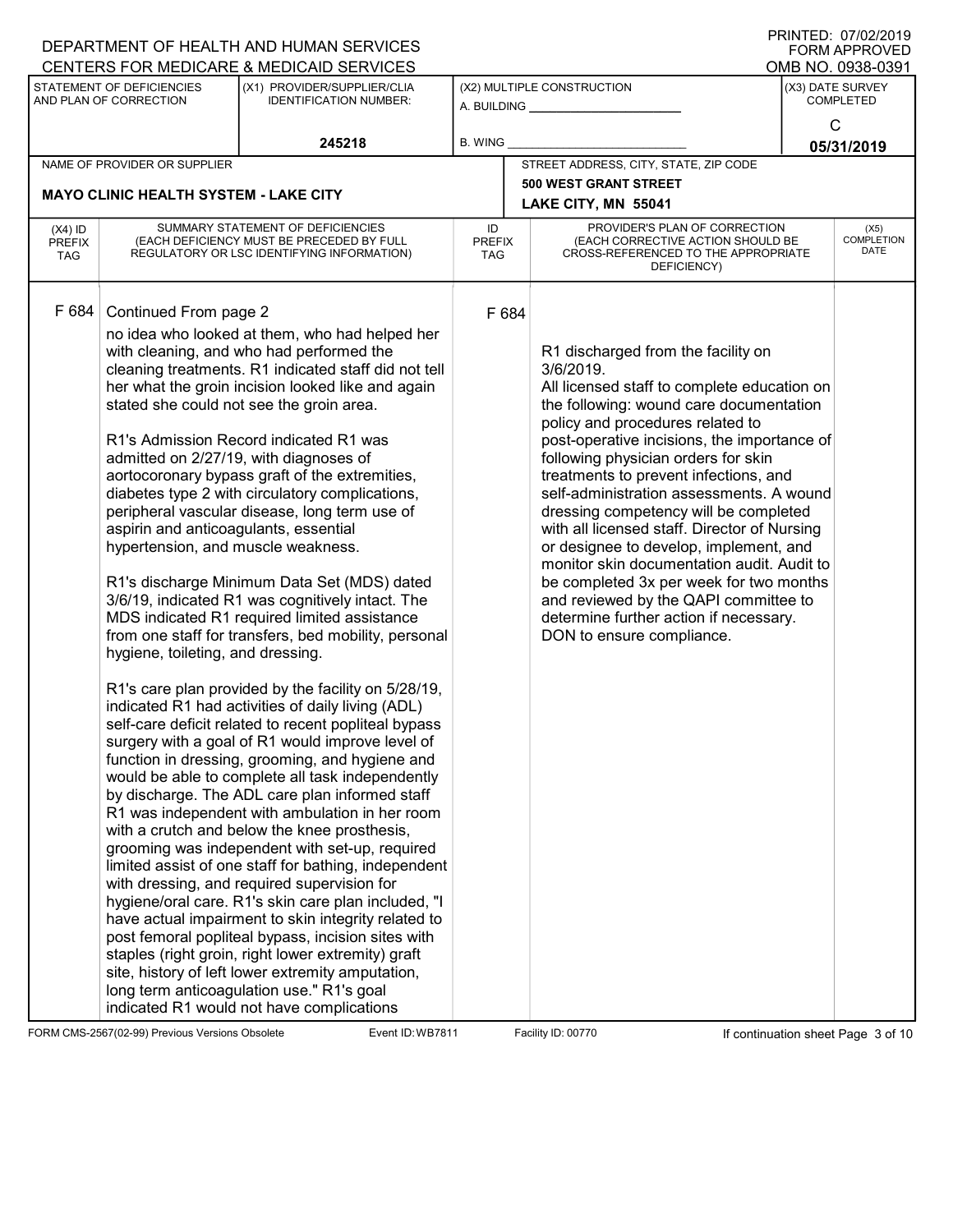|                                   |                                                                                                                                                                                                          | DEPARTMENT OF HEALTH AND HUMAN SERVICES                                                                                                                                                                                                                                                                                                                                                                                                                                                                                                                                                                                                                                                                                                                                                                                                                                                                                                                                                                                                                                                                                                                                                                                                                                                                                                                                                                                                                                                                                                                                               |                                   |       |                                                                                                                          | I ININILLY. VIIVZIZVIJ<br><b>FORM APPROVED</b> |
|-----------------------------------|----------------------------------------------------------------------------------------------------------------------------------------------------------------------------------------------------------|---------------------------------------------------------------------------------------------------------------------------------------------------------------------------------------------------------------------------------------------------------------------------------------------------------------------------------------------------------------------------------------------------------------------------------------------------------------------------------------------------------------------------------------------------------------------------------------------------------------------------------------------------------------------------------------------------------------------------------------------------------------------------------------------------------------------------------------------------------------------------------------------------------------------------------------------------------------------------------------------------------------------------------------------------------------------------------------------------------------------------------------------------------------------------------------------------------------------------------------------------------------------------------------------------------------------------------------------------------------------------------------------------------------------------------------------------------------------------------------------------------------------------------------------------------------------------------------|-----------------------------------|-------|--------------------------------------------------------------------------------------------------------------------------|------------------------------------------------|
|                                   |                                                                                                                                                                                                          | CENTERS FOR MEDICARE & MEDICAID SERVICES                                                                                                                                                                                                                                                                                                                                                                                                                                                                                                                                                                                                                                                                                                                                                                                                                                                                                                                                                                                                                                                                                                                                                                                                                                                                                                                                                                                                                                                                                                                                              |                                   |       |                                                                                                                          | OMB NO. 0938-0391                              |
|                                   | STATEMENT OF DEFICIENCIES<br>AND PLAN OF CORRECTION                                                                                                                                                      | (X1) PROVIDER/SUPPLIER/CLIA<br><b>IDENTIFICATION NUMBER:</b>                                                                                                                                                                                                                                                                                                                                                                                                                                                                                                                                                                                                                                                                                                                                                                                                                                                                                                                                                                                                                                                                                                                                                                                                                                                                                                                                                                                                                                                                                                                          |                                   |       | (X2) MULTIPLE CONSTRUCTION<br>A. BUILDING <b>A.</b> BUILDING                                                             | (X3) DATE SURVEY<br><b>COMPLETED</b>           |
|                                   |                                                                                                                                                                                                          | 245218                                                                                                                                                                                                                                                                                                                                                                                                                                                                                                                                                                                                                                                                                                                                                                                                                                                                                                                                                                                                                                                                                                                                                                                                                                                                                                                                                                                                                                                                                                                                                                                | <b>B. WING</b>                    |       |                                                                                                                          | C<br>05/31/2019                                |
|                                   | NAME OF PROVIDER OR SUPPLIER                                                                                                                                                                             |                                                                                                                                                                                                                                                                                                                                                                                                                                                                                                                                                                                                                                                                                                                                                                                                                                                                                                                                                                                                                                                                                                                                                                                                                                                                                                                                                                                                                                                                                                                                                                                       |                                   |       | STREET ADDRESS, CITY, STATE, ZIP CODE                                                                                    |                                                |
|                                   |                                                                                                                                                                                                          |                                                                                                                                                                                                                                                                                                                                                                                                                                                                                                                                                                                                                                                                                                                                                                                                                                                                                                                                                                                                                                                                                                                                                                                                                                                                                                                                                                                                                                                                                                                                                                                       |                                   |       | <b>500 WEST GRANT STREET</b>                                                                                             |                                                |
|                                   | <b>MAYO CLINIC HEALTH SYSTEM - LAKE CITY</b>                                                                                                                                                             |                                                                                                                                                                                                                                                                                                                                                                                                                                                                                                                                                                                                                                                                                                                                                                                                                                                                                                                                                                                                                                                                                                                                                                                                                                                                                                                                                                                                                                                                                                                                                                                       |                                   |       | LAKE CITY, MN 55041                                                                                                      |                                                |
| $(X4)$ ID<br><b>PREFIX</b><br>TAG |                                                                                                                                                                                                          | SUMMARY STATEMENT OF DEFICIENCIES<br>(EACH DEFICIENCY MUST BE PRECEDED BY FULL<br>REGULATORY OR LSC IDENTIFYING INFORMATION)                                                                                                                                                                                                                                                                                                                                                                                                                                                                                                                                                                                                                                                                                                                                                                                                                                                                                                                                                                                                                                                                                                                                                                                                                                                                                                                                                                                                                                                          | ID<br><b>PREFIX</b><br><b>TAG</b> |       | PROVIDER'S PLAN OF CORRECTION<br>(EACH CORRECTIVE ACTION SHOULD BE<br>CROSS-REFERENCED TO THE APPROPRIATE<br>DEFICIENCY) | (X5)<br><b>COMPLETION</b><br>DATE              |
| F 684                             | Continued From page 3<br>audits.<br>100.4 degrees Fahrenheit (F), wound<br>about the incisions.<br>open to air.<br>incision.<br>(start date 2/27/19, stop date 3/4/19)<br>date 3/4/19, stop date 3/6/19) | related to the incision sites, and directed staff to<br>administer medication as ordered, monitor for<br>signs and symptoms of infection at incision sites,<br>treatments per physician orders, and weekly body<br>R1's hospital discharge summary dated 2/27/19,<br>included the following orders/directions:<br>-Call provider if you experience temperature over<br>swelling/bleeding/redness and any concerns<br>-Right leg incisions: 1) shower or wash daily with<br>Hibiclens dry well. 2) Mepilex (absorbent foam<br>dressing) 3 inch x 3 inch to area of skin<br>duskiness proximal incision. Change this 3 times<br>a week on Monday, Wednesday, Friday. 3)<br>Interdry (antimicrobial soft absorbent cloth) to<br>right groin fold. Change daily and as needed if<br>soiled/saturated. 4) may leave right thigh incision<br>The hospital discharge summary also included,<br>"Right thigh wound healing well and stapled, no<br>drainage, no signs of infection. Right groin wound<br>with central area of dusky appearing skin edges,<br>no breakdown, no drainage, no infection. She will<br>need close monitoring of her right inguinal<br>R1's facility physician incision treatment orders<br>were inconsistent with the hospital discharge<br>summary order; facility physician orders included:<br>-Hibiclens Liquid 4% to incisions topically daily<br>-Hibiclens Liquid 4% apply to incisions topically<br>every day shift, cleanse incisions with wound<br>wash or sterile water before application (start<br>-Interdry to right groin fold, change daily and as |                                   | F 684 |                                                                                                                          |                                                |

FORM CMS-2567(02-99) Previous Versions Obsolete Event ID: WB7811 Facility ID: 00770 If continuation sheet Page 4 of 10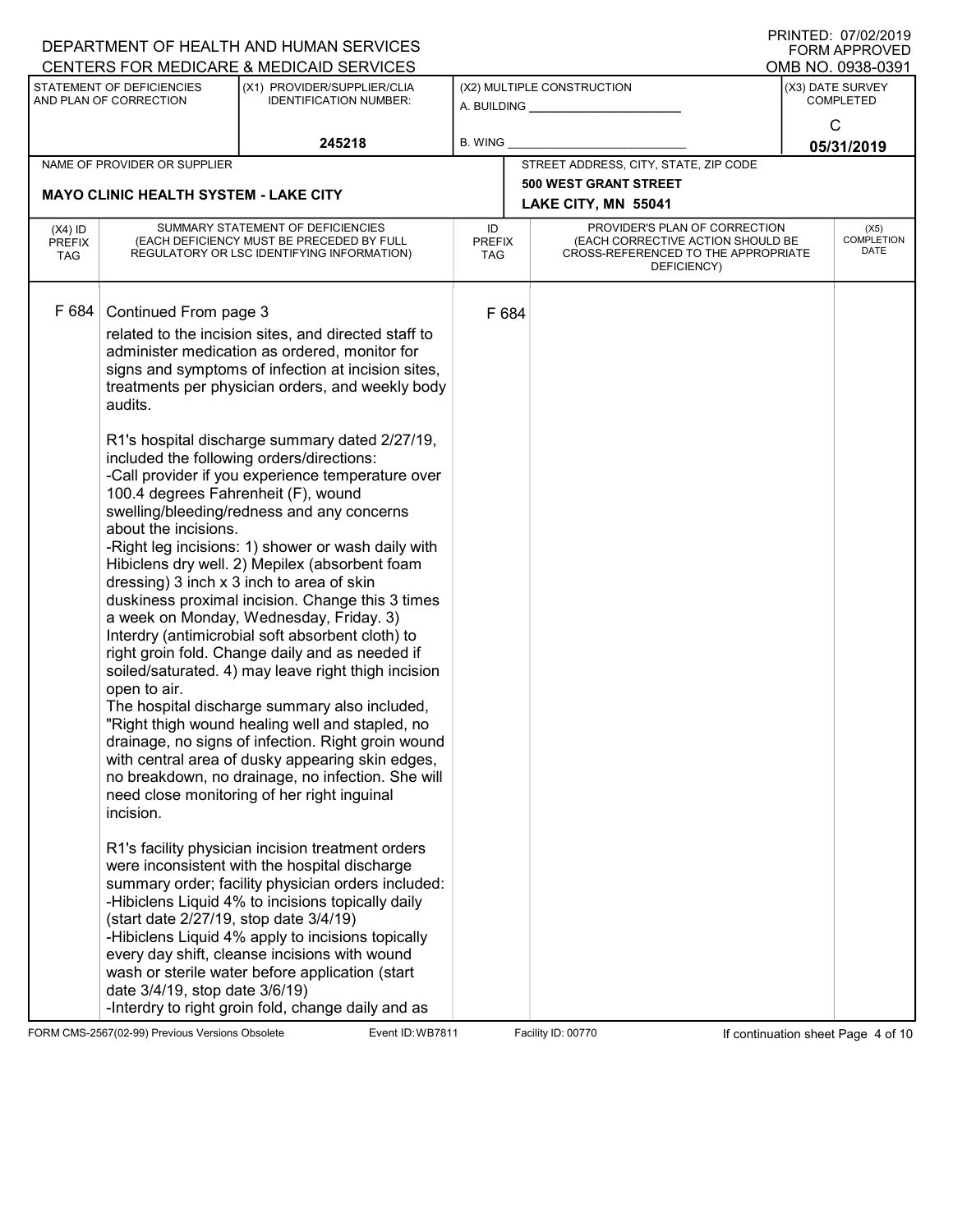|                                          |                                                                                                                            | DEPARTMENT OF HEALTH AND HUMAN SERVICES                                                                                                                                                                                                                                                                                                                                                                                                                                                                                                                                                                                                                                                                                                                                                                                                                                                                                                                                                                                                                                                                                                                                                                                                                                                                                                                                                                                                                                                                                                                                                                                   |                            |                                                                                                                          | <b>FORM APPROVED</b>                 |
|------------------------------------------|----------------------------------------------------------------------------------------------------------------------------|---------------------------------------------------------------------------------------------------------------------------------------------------------------------------------------------------------------------------------------------------------------------------------------------------------------------------------------------------------------------------------------------------------------------------------------------------------------------------------------------------------------------------------------------------------------------------------------------------------------------------------------------------------------------------------------------------------------------------------------------------------------------------------------------------------------------------------------------------------------------------------------------------------------------------------------------------------------------------------------------------------------------------------------------------------------------------------------------------------------------------------------------------------------------------------------------------------------------------------------------------------------------------------------------------------------------------------------------------------------------------------------------------------------------------------------------------------------------------------------------------------------------------------------------------------------------------------------------------------------------------|----------------------------|--------------------------------------------------------------------------------------------------------------------------|--------------------------------------|
|                                          |                                                                                                                            | CENTERS FOR MEDICARE & MEDICAID SERVICES                                                                                                                                                                                                                                                                                                                                                                                                                                                                                                                                                                                                                                                                                                                                                                                                                                                                                                                                                                                                                                                                                                                                                                                                                                                                                                                                                                                                                                                                                                                                                                                  |                            |                                                                                                                          | OMB NO. 0938-0391                    |
|                                          | STATEMENT OF DEFICIENCIES<br>AND PLAN OF CORRECTION                                                                        | (X1) PROVIDER/SUPPLIER/CLIA<br><b>IDENTIFICATION NUMBER:</b>                                                                                                                                                                                                                                                                                                                                                                                                                                                                                                                                                                                                                                                                                                                                                                                                                                                                                                                                                                                                                                                                                                                                                                                                                                                                                                                                                                                                                                                                                                                                                              | A. BUILDING __             | (X2) MULTIPLE CONSTRUCTION                                                                                               | (X3) DATE SURVEY<br><b>COMPLETED</b> |
|                                          |                                                                                                                            | 245218                                                                                                                                                                                                                                                                                                                                                                                                                                                                                                                                                                                                                                                                                                                                                                                                                                                                                                                                                                                                                                                                                                                                                                                                                                                                                                                                                                                                                                                                                                                                                                                                                    | <b>B. WING</b>             |                                                                                                                          | $\mathsf{C}$<br>05/31/2019           |
|                                          | NAME OF PROVIDER OR SUPPLIER                                                                                               |                                                                                                                                                                                                                                                                                                                                                                                                                                                                                                                                                                                                                                                                                                                                                                                                                                                                                                                                                                                                                                                                                                                                                                                                                                                                                                                                                                                                                                                                                                                                                                                                                           |                            | STREET ADDRESS, CITY, STATE, ZIP CODE                                                                                    |                                      |
|                                          | <b>MAYO CLINIC HEALTH SYSTEM - LAKE CITY</b>                                                                               |                                                                                                                                                                                                                                                                                                                                                                                                                                                                                                                                                                                                                                                                                                                                                                                                                                                                                                                                                                                                                                                                                                                                                                                                                                                                                                                                                                                                                                                                                                                                                                                                                           |                            | <b>500 WEST GRANT STREET</b><br>LAKE CITY, MN 55041                                                                      |                                      |
| $(X4)$ ID<br><b>PREFIX</b><br><b>TAG</b> |                                                                                                                            | SUMMARY STATEMENT OF DEFICIENCIES<br>(EACH DEFICIENCY MUST BE PRECEDED BY FULL<br>REGULATORY OR LSC IDENTIFYING INFORMATION)                                                                                                                                                                                                                                                                                                                                                                                                                                                                                                                                                                                                                                                                                                                                                                                                                                                                                                                                                                                                                                                                                                                                                                                                                                                                                                                                                                                                                                                                                              | ID<br><b>PREFIX</b><br>TAG | PROVIDER'S PLAN OF CORRECTION<br>(EACH CORRECTIVE ACTION SHOULD BE<br>CROSS-REFERENCED TO THE APPROPRIATE<br>DEFICIENCY) | (X5)<br><b>COMPLETION</b><br>DATE    |
| F 684                                    | Continued From page 4<br>3/4/19<br>(start date 2/28/19, stop date 3/6/19)<br>physician orders.<br>and one shift on 3/4/19. | needed (start date 3/2/19, stop date 3/6/19)<br>-Mepilex to area of skin duskiness proximal<br>incision. Change every 3 days and as needed.<br>Check every shift (start date 3/2/19, stop date<br>-Skilled charting: monitor incision sites twice per<br>day: right leg incision/staples right groin<br>incision/staples, graft site for any signs of<br>infection. CWMS (color, warmth, movement,<br>sensation) of right lower extremity twice daily<br>R1's record was reviewed from admission on<br>2/27/19, through discharge on 3/6/19. R1's<br>record also lacked evidence of treatments and/or<br>wound care was completed consistanely per<br>R1's treatment administration record (TAR) for<br>February and March 2019, were reviewed. The<br>February TAR, indicated the Hibiclens treatment<br>was not completed on 2/28. The March TAR<br>indicated that the Mepilex dressing was not<br>checked every shift once it was implemented on<br>3/2; the TAR had a check marked boxes with<br>initials that indicated completion of the treatment<br>on only the night shifts of 3/2 and 3/3/19. The<br>March TAR also indicated the Interdry treatment,<br>once implemented, was completed only on<br>3/4/19, and the Hibiclens treatment was only<br>completed on 3/1, 3/4, and 3/5/19. The TAR's<br>also included the order for charting the monitoring<br>the incision. The TARs had check marked boxes<br>with initials, which indicated when the monitoring<br>had been completed. The TAR indicated<br>monitoring had not been completed consistently<br>according to physician on 3/2, both shifts on 3/3, | F 684                      |                                                                                                                          |                                      |

FORM CMS-2567(02-99) Previous Versions Obsolete Event ID: WB7811 Facility ID: 00770 If continuation sheet Page 5 of 10

DEPARTMENT OF HEALTH AND HUMAN SERVICES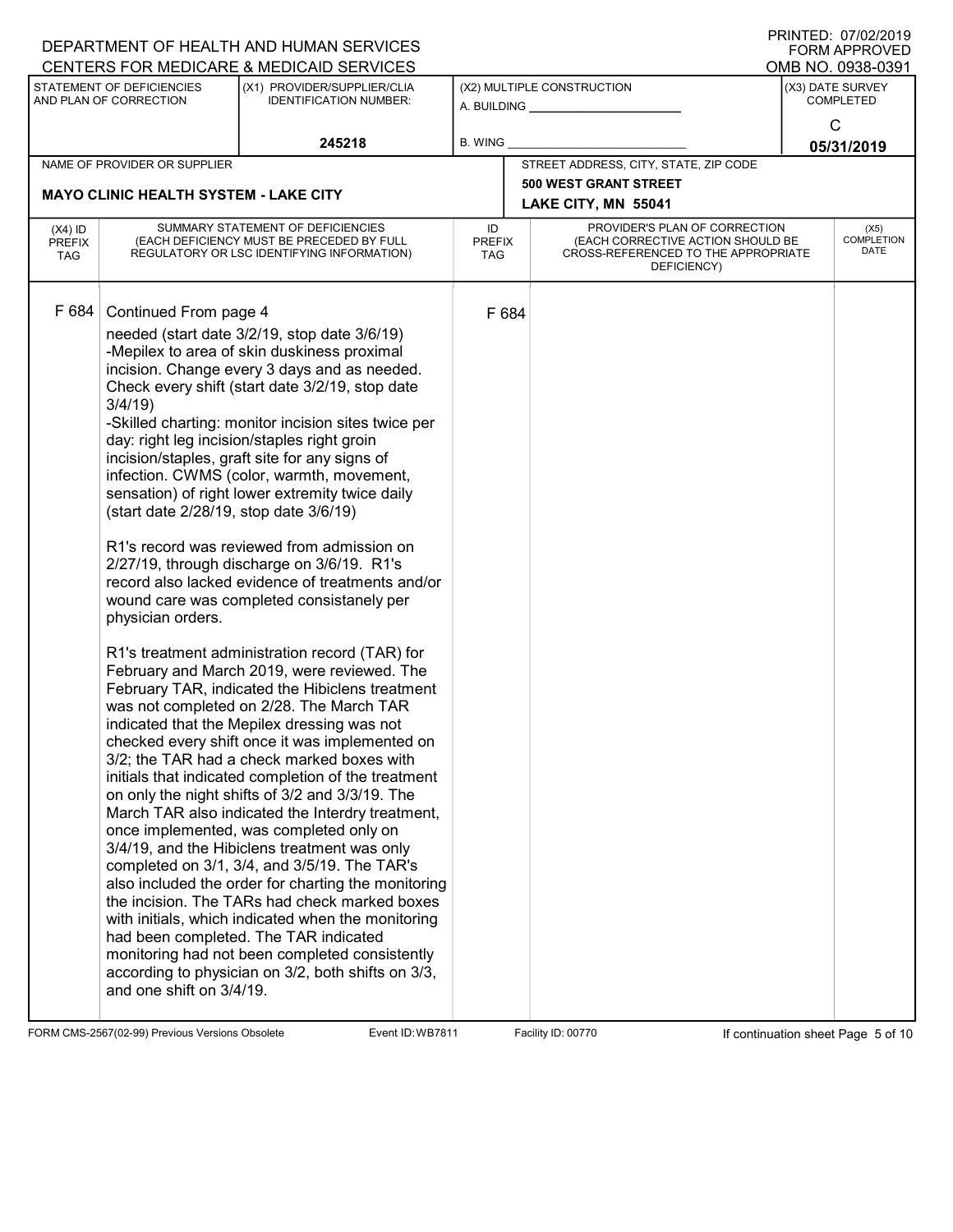|                                                                                                                                                                   | DEPARTMENT OF HEALTH AND HUMAN SERVICES                                                                                                                                                                                                                                                                                                                                                                                                                                                                                                                                                                                                                                                                                                                                                                                                                                                                                                                                                                                                                                                                                                                                                                                                                                                                                                                                                                                                                                                                                                                                                |                                   |       |                                                                                                                          | <b>FORM APPROVED</b>                 |
|-------------------------------------------------------------------------------------------------------------------------------------------------------------------|----------------------------------------------------------------------------------------------------------------------------------------------------------------------------------------------------------------------------------------------------------------------------------------------------------------------------------------------------------------------------------------------------------------------------------------------------------------------------------------------------------------------------------------------------------------------------------------------------------------------------------------------------------------------------------------------------------------------------------------------------------------------------------------------------------------------------------------------------------------------------------------------------------------------------------------------------------------------------------------------------------------------------------------------------------------------------------------------------------------------------------------------------------------------------------------------------------------------------------------------------------------------------------------------------------------------------------------------------------------------------------------------------------------------------------------------------------------------------------------------------------------------------------------------------------------------------------------|-----------------------------------|-------|--------------------------------------------------------------------------------------------------------------------------|--------------------------------------|
| CENTERS FOR MEDICARE & MEDICAID SERVICES                                                                                                                          |                                                                                                                                                                                                                                                                                                                                                                                                                                                                                                                                                                                                                                                                                                                                                                                                                                                                                                                                                                                                                                                                                                                                                                                                                                                                                                                                                                                                                                                                                                                                                                                        |                                   |       |                                                                                                                          | OMB NO. 0938-0391                    |
| STATEMENT OF DEFICIENCIES<br>AND PLAN OF CORRECTION                                                                                                               | (X1) PROVIDER/SUPPLIER/CLIA<br><b>IDENTIFICATION NUMBER:</b>                                                                                                                                                                                                                                                                                                                                                                                                                                                                                                                                                                                                                                                                                                                                                                                                                                                                                                                                                                                                                                                                                                                                                                                                                                                                                                                                                                                                                                                                                                                           |                                   |       | (X2) MULTIPLE CONSTRUCTION<br>A. BUILDING _________________                                                              | (X3) DATE SURVEY<br><b>COMPLETED</b> |
|                                                                                                                                                                   | 245218                                                                                                                                                                                                                                                                                                                                                                                                                                                                                                                                                                                                                                                                                                                                                                                                                                                                                                                                                                                                                                                                                                                                                                                                                                                                                                                                                                                                                                                                                                                                                                                 | <b>B. WING</b>                    |       |                                                                                                                          | $\mathsf{C}$<br>05/31/2019           |
| NAME OF PROVIDER OR SUPPLIER                                                                                                                                      |                                                                                                                                                                                                                                                                                                                                                                                                                                                                                                                                                                                                                                                                                                                                                                                                                                                                                                                                                                                                                                                                                                                                                                                                                                                                                                                                                                                                                                                                                                                                                                                        |                                   |       | STREET ADDRESS, CITY, STATE, ZIP CODE                                                                                    |                                      |
| <b>MAYO CLINIC HEALTH SYSTEM - LAKE CITY</b>                                                                                                                      |                                                                                                                                                                                                                                                                                                                                                                                                                                                                                                                                                                                                                                                                                                                                                                                                                                                                                                                                                                                                                                                                                                                                                                                                                                                                                                                                                                                                                                                                                                                                                                                        |                                   |       | <b>500 WEST GRANT STREET</b><br>LAKE CITY, MN 55041                                                                      |                                      |
| $(X4)$ ID<br><b>PREFIX</b><br><b>TAG</b>                                                                                                                          | SUMMARY STATEMENT OF DEFICIENCIES<br>(EACH DEFICIENCY MUST BE PRECEDED BY FULL<br>REGULATORY OR LSC IDENTIFYING INFORMATION)                                                                                                                                                                                                                                                                                                                                                                                                                                                                                                                                                                                                                                                                                                                                                                                                                                                                                                                                                                                                                                                                                                                                                                                                                                                                                                                                                                                                                                                           | ID<br><b>PREFIX</b><br><b>TAG</b> |       | PROVIDER'S PLAN OF CORRECTION<br>(EACH CORRECTIVE ACTION SHOULD BE<br>CROSS-REFERENCED TO THE APPROPRIATE<br>DEFICIENCY) | (X5)<br><b>COMPLETION</b><br>DATE    |
| F 684<br>Continued From page 5<br>the wound had improved or worsened.<br>incisions was not mentioned.<br>and will notify senior service team if any<br>concerns." | R1's Skin Alteration and Wound progress note<br>dated 2/27/19, at 11:50 p.m. indicated right lower<br>extremity incision with 10 staples that measured<br>9.0 centimeters (cm) by 1.0 cm and groin incision<br>that measured 20.0 cm by 1.0 cm with 33 staples.<br>R1's Skilled Charting progress note dated 3/1/19,<br>at 1:41 p.m. included right groin incision "redness<br>observed around the staples and black scabbing.<br>No exudate [drainage] or warmth from site<br>observed. Right leg incision "area appears to be<br>healing well. No s/sx of infection." R1's record<br>lacked evidence of the extent of the redness<br>along the incision line had been assessed, and if<br>R1's Skin Alteration and Wounds progress note<br>dated 3/2/19, identified the incisions on R1's right<br>lower extremity and the measurements of the<br>incision lines however, the skin integrity of the<br>R1's physician visit note dated 3/2/19, indicated<br>surgical incisions have not had any drainage or<br>problems, and nursing reported no concerns. The<br>note also included, R1 had minimal tenderness at<br>the incision sites of the right lower extremity<br>which were clean, dry, and appeared to be<br>healing well. The note identified a dry dressing<br>was reapplied over the mid-right thigh. The note<br>further included, "nursing will continue to monitor<br>the wound for any signs of worsening or infection<br>R1's record lacked evidence the incisions were<br>monitored/assessed/evaluated on 3/3/19.<br>R1's Skin Alteration and Wounds progress note |                                   | F 684 |                                                                                                                          |                                      |

FORM CMS-2567(02-99) Previous Versions Obsolete Event ID: WB7811 Facility ID: 00770 If continuation sheet Page 6 of 10

DEPARTMENT OF HEALTH AND HUMAN SERVICES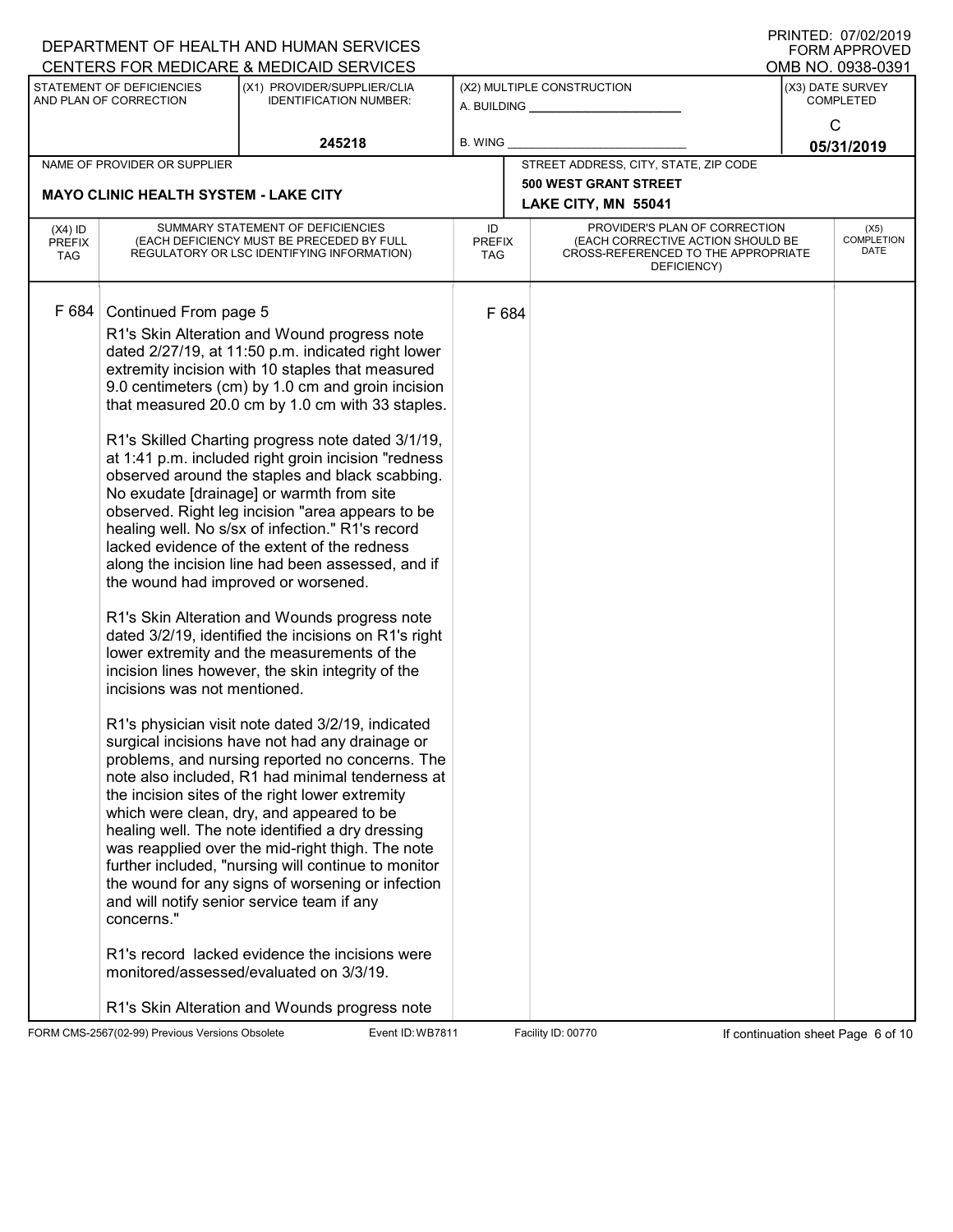|                                          |                                                                                                            | DEPARTMENT OF HEALTH AND HUMAN SERVICES                                                                                                                                                                                                                                                                                                                                                                                                                                                                                                                                                                                                                                                                                                                                                                                                                                                                                                                                                                                                                                                                                                                                                                                                                                                                                                                                                                                                                                                                                                                                                                                                                                                                                                                                   |                            |                                                                                                                          | <b>FORM APPROVED</b>                 |
|------------------------------------------|------------------------------------------------------------------------------------------------------------|---------------------------------------------------------------------------------------------------------------------------------------------------------------------------------------------------------------------------------------------------------------------------------------------------------------------------------------------------------------------------------------------------------------------------------------------------------------------------------------------------------------------------------------------------------------------------------------------------------------------------------------------------------------------------------------------------------------------------------------------------------------------------------------------------------------------------------------------------------------------------------------------------------------------------------------------------------------------------------------------------------------------------------------------------------------------------------------------------------------------------------------------------------------------------------------------------------------------------------------------------------------------------------------------------------------------------------------------------------------------------------------------------------------------------------------------------------------------------------------------------------------------------------------------------------------------------------------------------------------------------------------------------------------------------------------------------------------------------------------------------------------------------|----------------------------|--------------------------------------------------------------------------------------------------------------------------|--------------------------------------|
|                                          |                                                                                                            | CENTERS FOR MEDICARE & MEDICAID SERVICES                                                                                                                                                                                                                                                                                                                                                                                                                                                                                                                                                                                                                                                                                                                                                                                                                                                                                                                                                                                                                                                                                                                                                                                                                                                                                                                                                                                                                                                                                                                                                                                                                                                                                                                                  |                            |                                                                                                                          | OMB NO. 0938-0391                    |
|                                          | STATEMENT OF DEFICIENCIES<br>AND PLAN OF CORRECTION                                                        | (X1) PROVIDER/SUPPLIER/CLIA<br><b>IDENTIFICATION NUMBER:</b>                                                                                                                                                                                                                                                                                                                                                                                                                                                                                                                                                                                                                                                                                                                                                                                                                                                                                                                                                                                                                                                                                                                                                                                                                                                                                                                                                                                                                                                                                                                                                                                                                                                                                                              | A. BUILDING __             | (X2) MULTIPLE CONSTRUCTION                                                                                               | (X3) DATE SURVEY<br><b>COMPLETED</b> |
|                                          |                                                                                                            | 245218                                                                                                                                                                                                                                                                                                                                                                                                                                                                                                                                                                                                                                                                                                                                                                                                                                                                                                                                                                                                                                                                                                                                                                                                                                                                                                                                                                                                                                                                                                                                                                                                                                                                                                                                                                    | <b>B. WING</b>             |                                                                                                                          | $\mathsf{C}$<br>05/31/2019           |
|                                          | NAME OF PROVIDER OR SUPPLIER                                                                               |                                                                                                                                                                                                                                                                                                                                                                                                                                                                                                                                                                                                                                                                                                                                                                                                                                                                                                                                                                                                                                                                                                                                                                                                                                                                                                                                                                                                                                                                                                                                                                                                                                                                                                                                                                           |                            | STREET ADDRESS, CITY, STATE, ZIP CODE                                                                                    |                                      |
|                                          | <b>MAYO CLINIC HEALTH SYSTEM - LAKE CITY</b>                                                               |                                                                                                                                                                                                                                                                                                                                                                                                                                                                                                                                                                                                                                                                                                                                                                                                                                                                                                                                                                                                                                                                                                                                                                                                                                                                                                                                                                                                                                                                                                                                                                                                                                                                                                                                                                           |                            | <b>500 WEST GRANT STREET</b><br>LAKE CITY, MN 55041                                                                      |                                      |
| $(X4)$ ID<br><b>PREFIX</b><br><b>TAG</b> |                                                                                                            | SUMMARY STATEMENT OF DEFICIENCIES<br>(EACH DEFICIENCY MUST BE PRECEDED BY FULL<br>REGULATORY OR LSC IDENTIFYING INFORMATION)                                                                                                                                                                                                                                                                                                                                                                                                                                                                                                                                                                                                                                                                                                                                                                                                                                                                                                                                                                                                                                                                                                                                                                                                                                                                                                                                                                                                                                                                                                                                                                                                                                              | ID<br><b>PREFIX</b><br>TAG | PROVIDER'S PLAN OF CORRECTION<br>(EACH CORRECTIVE ACTION SHOULD BE<br>CROSS-REFERENCED TO THE APPROPRIATE<br>DEFICIENCY) | (X5)<br><b>COMPLETION</b><br>DATE    |
| F 684                                    | Continued From page 6<br>the smaller incision on the right leg.<br>notified of the change to the incision. | dated 3/4/19, at 9:05 a.m. indicated, R1's surgical<br>incision on the right lower abdomen and groin<br>were red, appeared irritated, wound edges<br>showed maceration, and had no drainage. The<br>note indicated R1 had Mepilex over the incision.<br>The Summary section of the note included, "Area<br>appears maceration [sic], tender with dressing<br>change. Does not appear infected. Resident<br>reports she used interdry at precious [sic] facility.<br>Order started yesterday to apply interdry daily.<br>Writer cleansed wound with hibicleanse [sic].<br>Applied interdry. Resident reports she has a f/u<br>[follow-up] apt [appointment] for her incision on<br>3/7/19." The note did not identify the extent of the<br>redness or the maceration and did not mention<br>R1's record lacked evidence the physician was<br>R1's Skilled Charting progress note dated 3/4/19,<br>at 9:54 p.m. indicated R1 complained of having<br>chills and a fever of 100.5 F. R1's right lower<br>abdomen incisional line was red, tender to touch,<br>warm, and had drainage. The note also indicated<br>her right thigh incision was red, warm, tender to<br>touch, with no drainage. The note indicated the<br>charge nurse was notified and R1's vital signs<br>would be obtained again in 30 minutes. R1's<br>record did not reflect the extent of the redness or<br>type of drainage from the wound, or if the<br>maceration around the incision had resolved.<br>R1's Provider Visit progress note dated 3/5/19, at<br>11:46 a.m. indicated R1 was seen by the<br>physician for possible wound infection. The note<br>included, "Resident's wound on right lower<br>abdomen per unit manager shows pus like<br>drainage, red, tender and painful for resident. | F 684                      |                                                                                                                          |                                      |

FORM CMS-2567(02-99) Previous Versions Obsolete Event ID: WB7811 Facility ID: 00770 If continuation sheet Page 7 of 10

DEPARTMENT OF HEALTH AND HUMAN SERVICES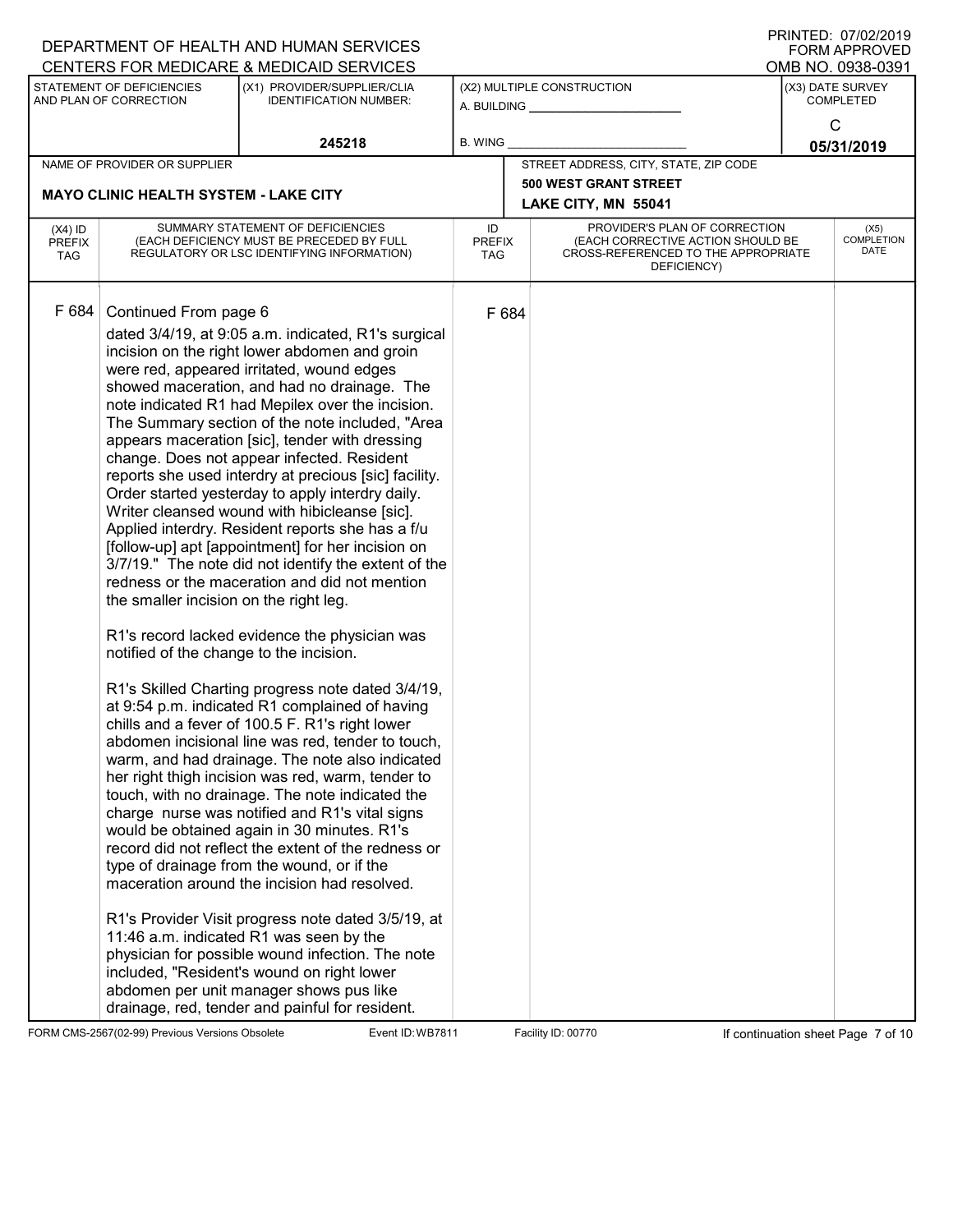|                                          |                                                                                     | DEPARTMENT OF HEALTH AND HUMAN SERVICES                                                                                                                                                                                                                                                                                                                                                                                                                                                                                                                                                                                                                                                                                                                                                                                                                                                                                                                                                                                                                                                                                                                                                                                                                                                                                                                                                                                                                                                                                                                                                                                                                                                                                                                                                                        |                                   |                                                                                                                          |                                      | I ININILU. <i>UIIULIL</i> UIJ<br><b>FORM APPROVED</b> |
|------------------------------------------|-------------------------------------------------------------------------------------|----------------------------------------------------------------------------------------------------------------------------------------------------------------------------------------------------------------------------------------------------------------------------------------------------------------------------------------------------------------------------------------------------------------------------------------------------------------------------------------------------------------------------------------------------------------------------------------------------------------------------------------------------------------------------------------------------------------------------------------------------------------------------------------------------------------------------------------------------------------------------------------------------------------------------------------------------------------------------------------------------------------------------------------------------------------------------------------------------------------------------------------------------------------------------------------------------------------------------------------------------------------------------------------------------------------------------------------------------------------------------------------------------------------------------------------------------------------------------------------------------------------------------------------------------------------------------------------------------------------------------------------------------------------------------------------------------------------------------------------------------------------------------------------------------------------|-----------------------------------|--------------------------------------------------------------------------------------------------------------------------|--------------------------------------|-------------------------------------------------------|
|                                          |                                                                                     | CENTERS FOR MEDICARE & MEDICAID SERVICES                                                                                                                                                                                                                                                                                                                                                                                                                                                                                                                                                                                                                                                                                                                                                                                                                                                                                                                                                                                                                                                                                                                                                                                                                                                                                                                                                                                                                                                                                                                                                                                                                                                                                                                                                                       |                                   |                                                                                                                          |                                      | OMB NO. 0938-0391                                     |
|                                          | STATEMENT OF DEFICIENCIES<br>AND PLAN OF CORRECTION                                 | (X1) PROVIDER/SUPPLIER/CLIA<br><b>IDENTIFICATION NUMBER:</b>                                                                                                                                                                                                                                                                                                                                                                                                                                                                                                                                                                                                                                                                                                                                                                                                                                                                                                                                                                                                                                                                                                                                                                                                                                                                                                                                                                                                                                                                                                                                                                                                                                                                                                                                                   |                                   | (X2) MULTIPLE CONSTRUCTION<br>A. BUILDING                                                                                | (X3) DATE SURVEY<br><b>COMPLETED</b> |                                                       |
|                                          |                                                                                     | 245218                                                                                                                                                                                                                                                                                                                                                                                                                                                                                                                                                                                                                                                                                                                                                                                                                                                                                                                                                                                                                                                                                                                                                                                                                                                                                                                                                                                                                                                                                                                                                                                                                                                                                                                                                                                                         | <b>B. WING</b>                    |                                                                                                                          |                                      | C<br>05/31/2019                                       |
|                                          | NAME OF PROVIDER OR SUPPLIER                                                        |                                                                                                                                                                                                                                                                                                                                                                                                                                                                                                                                                                                                                                                                                                                                                                                                                                                                                                                                                                                                                                                                                                                                                                                                                                                                                                                                                                                                                                                                                                                                                                                                                                                                                                                                                                                                                |                                   | STREET ADDRESS, CITY, STATE, ZIP CODE                                                                                    |                                      |                                                       |
|                                          |                                                                                     |                                                                                                                                                                                                                                                                                                                                                                                                                                                                                                                                                                                                                                                                                                                                                                                                                                                                                                                                                                                                                                                                                                                                                                                                                                                                                                                                                                                                                                                                                                                                                                                                                                                                                                                                                                                                                |                                   | <b>500 WEST GRANT STREET</b>                                                                                             |                                      |                                                       |
|                                          | <b>MAYO CLINIC HEALTH SYSTEM - LAKE CITY</b>                                        |                                                                                                                                                                                                                                                                                                                                                                                                                                                                                                                                                                                                                                                                                                                                                                                                                                                                                                                                                                                                                                                                                                                                                                                                                                                                                                                                                                                                                                                                                                                                                                                                                                                                                                                                                                                                                |                                   | LAKE CITY, MN 55041                                                                                                      |                                      |                                                       |
| $(X4)$ ID<br><b>PREFIX</b><br><b>TAG</b> |                                                                                     | SUMMARY STATEMENT OF DEFICIENCIES<br>(EACH DEFICIENCY MUST BE PRECEDED BY FULL<br>REGULATORY OR LSC IDENTIFYING INFORMATION)                                                                                                                                                                                                                                                                                                                                                                                                                                                                                                                                                                                                                                                                                                                                                                                                                                                                                                                                                                                                                                                                                                                                                                                                                                                                                                                                                                                                                                                                                                                                                                                                                                                                                   | ID<br><b>PREFIX</b><br><b>TAG</b> | PROVIDER'S PLAN OF CORRECTION<br>(EACH CORRECTIVE ACTION SHOULD BE<br>CROSS-REFERENCED TO THE APPROPRIATE<br>DEFICIENCY) |                                      | (X5)<br><b>COMPLETION</b><br>DATE                     |
| F 684                                    | Continued From page 7<br>surgeon on 3/6/19.<br>the order was not transcribed and/or | Resident had temp of 100. 5 [F]. Wound culture,<br>labs and order for IV abx [intravenous antibiotic]<br>placed. Resident is planning on DC [discharge]<br>from facility on Saturday which [physician] also<br>said may need to be changed r/t [related to]<br>wound infection. Resident is agreeable to this."<br>Subsequent progress notes on 3/5/19, indicated<br>the photos were taken of the incision, the surgeon<br>was updated on the wound status, new antibiotic<br>ordered, and indicated R1 was to see the<br>R1's progress note dated 3/6/19, at 9:26 a.m.<br>indicated R1 had been admitted to the hospital.<br>During interview on 5/29/19, at 8:17 a.m.<br>registered nurse (RN)-A nurse manager and<br>RN-B the facility infection preventionist were<br>interviewed. RN-A confirmed the discharge<br>summary directed staff to apply Mepilex to the<br>dusky areas of the incision. RN-B confirmed that<br>implemented until 3/2/19, and should have been<br>on the orders upon admission. RN-A stated she<br>didn't think the Mepilex was on the incision from<br>2/27 through 3/2. She indicated that upon review<br>of the admission orders, staff realized it was<br>omitted and the dressing was applied on 3/2.<br>RN-B indicated the area of duskiness was difficult<br>to assess because staff couldn't tell where it was<br>and the discharge summary was not clear as it<br>didn't have measurements or location. RN-B<br>indicated the hospital was not contacted for<br>clarification. RN-B reviewed R1's record and<br>confirmed the Hibiclens was not documented as<br>completed, and indicated if the box on the TAR<br>was not checked, that indicates the treatment<br>was not done. RN-B further verified the order for<br>Intradry was not transcribed into the physician | F 684                             |                                                                                                                          |                                      |                                                       |

FORM CMS-2567(02-99) Previous Versions Obsolete Event ID: WB7811 Facility ID: 00770 If continuation sheet Page 8 of 10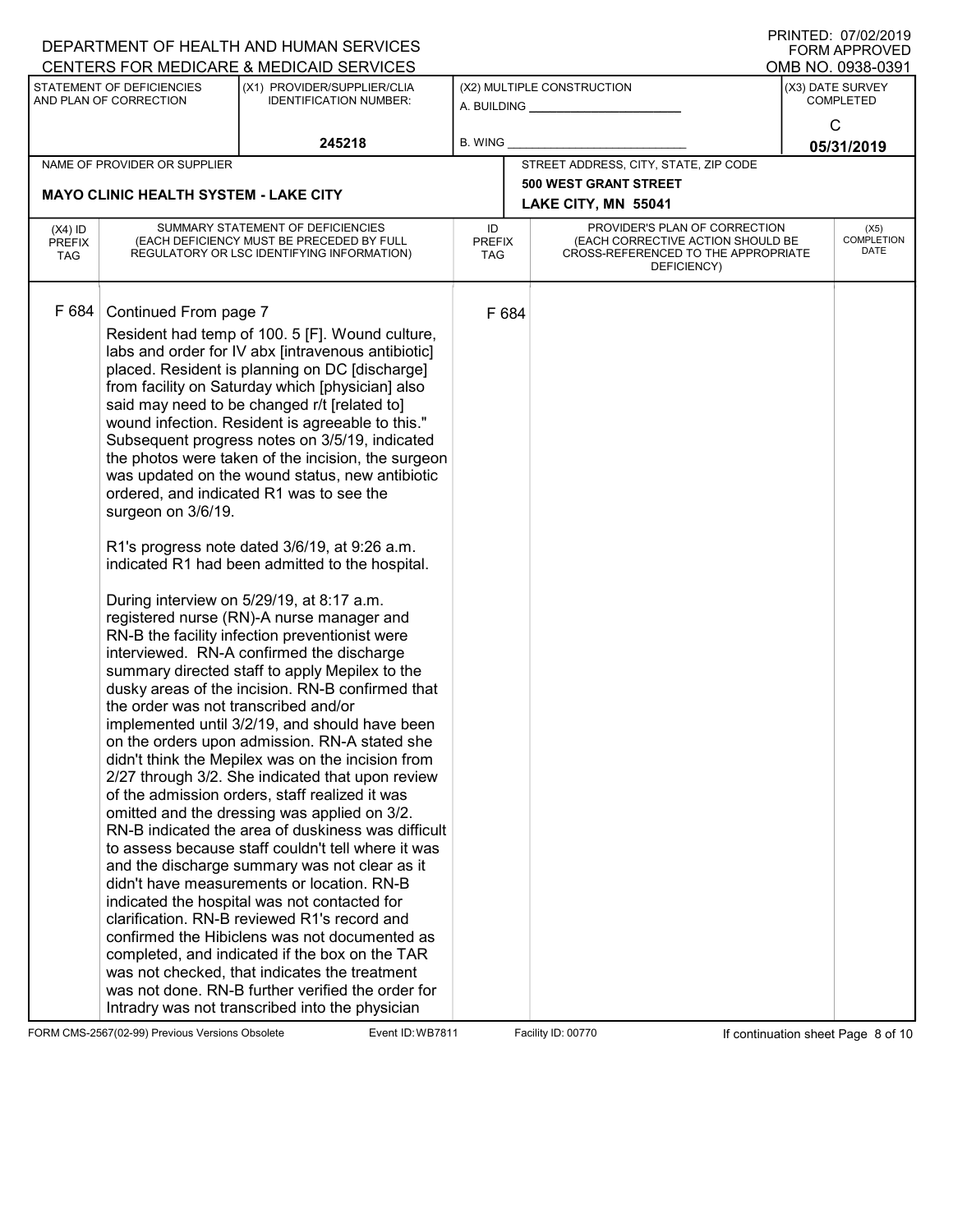|                                          |                                                                                                                                                   | DEPARTMENT OF HEALTH AND HUMAN SERVICES<br>CENTERS FOR MEDICARE & MEDICAID SERVICES                                                                                                                                                                                                                                                                                                                                                                                                                                                                                                                                                                                                                                                                                                                                                                                                                                                                                                                                                                                                                                                                                                                                                                                                                                                                                                                                                                                                                                 |                            |                                                                                                                          | U ININTED. <i>UTIVEI</i> ZUTJ<br><b>FORM APPROVED</b><br>OMB NO. 0938-0391 |
|------------------------------------------|---------------------------------------------------------------------------------------------------------------------------------------------------|---------------------------------------------------------------------------------------------------------------------------------------------------------------------------------------------------------------------------------------------------------------------------------------------------------------------------------------------------------------------------------------------------------------------------------------------------------------------------------------------------------------------------------------------------------------------------------------------------------------------------------------------------------------------------------------------------------------------------------------------------------------------------------------------------------------------------------------------------------------------------------------------------------------------------------------------------------------------------------------------------------------------------------------------------------------------------------------------------------------------------------------------------------------------------------------------------------------------------------------------------------------------------------------------------------------------------------------------------------------------------------------------------------------------------------------------------------------------------------------------------------------------|----------------------------|--------------------------------------------------------------------------------------------------------------------------|----------------------------------------------------------------------------|
|                                          | STATEMENT OF DEFICIENCIES<br>AND PLAN OF CORRECTION                                                                                               | (X1) PROVIDER/SUPPLIER/CLIA<br><b>IDENTIFICATION NUMBER:</b>                                                                                                                                                                                                                                                                                                                                                                                                                                                                                                                                                                                                                                                                                                                                                                                                                                                                                                                                                                                                                                                                                                                                                                                                                                                                                                                                                                                                                                                        |                            | (X2) MULTIPLE CONSTRUCTION<br>A. BUILDING                                                                                | (X3) DATE SURVEY<br><b>COMPLETED</b>                                       |
|                                          |                                                                                                                                                   | 245218                                                                                                                                                                                                                                                                                                                                                                                                                                                                                                                                                                                                                                                                                                                                                                                                                                                                                                                                                                                                                                                                                                                                                                                                                                                                                                                                                                                                                                                                                                              | <b>B. WING</b>             |                                                                                                                          | C<br>05/31/2019                                                            |
|                                          | NAME OF PROVIDER OR SUPPLIER                                                                                                                      |                                                                                                                                                                                                                                                                                                                                                                                                                                                                                                                                                                                                                                                                                                                                                                                                                                                                                                                                                                                                                                                                                                                                                                                                                                                                                                                                                                                                                                                                                                                     |                            | STREET ADDRESS, CITY, STATE, ZIP CODE                                                                                    |                                                                            |
|                                          | <b>MAYO CLINIC HEALTH SYSTEM - LAKE CITY</b>                                                                                                      |                                                                                                                                                                                                                                                                                                                                                                                                                                                                                                                                                                                                                                                                                                                                                                                                                                                                                                                                                                                                                                                                                                                                                                                                                                                                                                                                                                                                                                                                                                                     |                            | <b>500 WEST GRANT STREET</b><br>LAKE CITY, MN 55041                                                                      |                                                                            |
| $(X4)$ ID<br><b>PREFIX</b><br><b>TAG</b> |                                                                                                                                                   | SUMMARY STATEMENT OF DEFICIENCIES<br>(EACH DEFICIENCY MUST BE PRECEDED BY FULL<br>REGULATORY OR LSC IDENTIFYING INFORMATION)                                                                                                                                                                                                                                                                                                                                                                                                                                                                                                                                                                                                                                                                                                                                                                                                                                                                                                                                                                                                                                                                                                                                                                                                                                                                                                                                                                                        | ID<br><b>PREFIX</b><br>TAG | PROVIDER'S PLAN OF CORRECTION<br>(EACH CORRECTIVE ACTION SHOULD BE<br>CROSS-REFERENCED TO THE APPROPRIATE<br>DEFICIENCY) | (X5)<br><b>COMPLETION</b><br>DATE                                          |
| F 684                                    | Continued From page 8<br>to physician orders.<br>incisions with staples or sutures.<br>R1's incisional monitoring and<br>evaluations/assessments. | orders upon admission, and confirmed according<br>to R1's TAR the Interdry was not used according<br>On 5/29/19, at 10:24 a.m. physician (MD)-A<br>stated R1 was evaluated on 3/5/19, MD-A<br>indicated that documenting assessments and<br>monitoring was part of what nurses needed to do<br>however, did not rely and/or review that<br>documentation. MD-A indicated expectation for<br>physician orders to be followed and stated<br>cleaning externally would not ultimately prevent<br>an infection from occurring especially with closed<br>During an interview on 5/29/19, at 2:30 p.m. the<br>director of nursing (DON) and administrator were<br>interviewed. Administrator stated and confirmed<br>R1's record lacked documentation of wound care<br>and monitoring /evaluation /assessments. DON<br>indicated he would expect nurses to follow<br>physician orders. DON reviewed R1's record and<br>confirmed there was a lack of documentation on<br>Facility policy Management of Skin Alterations<br>dated 3/2018, included, To ensure necessary<br>treatment and services, consistent with<br>professional standards of practice, to promote<br>healing, prevent infections, alterations from<br>worsening, and new injuries from developing.<br>1) Upon admission each resident will have a<br>Braden assessment and comprehensive skin risk<br>assessment for determination of risk. Appropriate<br>interventions will be implemented based on<br>assessment and will be placed on resident care | F 684                      |                                                                                                                          |                                                                            |
|                                          | plan.                                                                                                                                             | 2) weekly each resident will have a body audit                                                                                                                                                                                                                                                                                                                                                                                                                                                                                                                                                                                                                                                                                                                                                                                                                                                                                                                                                                                                                                                                                                                                                                                                                                                                                                                                                                                                                                                                      |                            |                                                                                                                          |                                                                            |

FORM CMS-2567(02-99) Previous Versions Obsolete Event ID: WB7811 Facility ID: 00770 If continuation sheet Page 9 of 10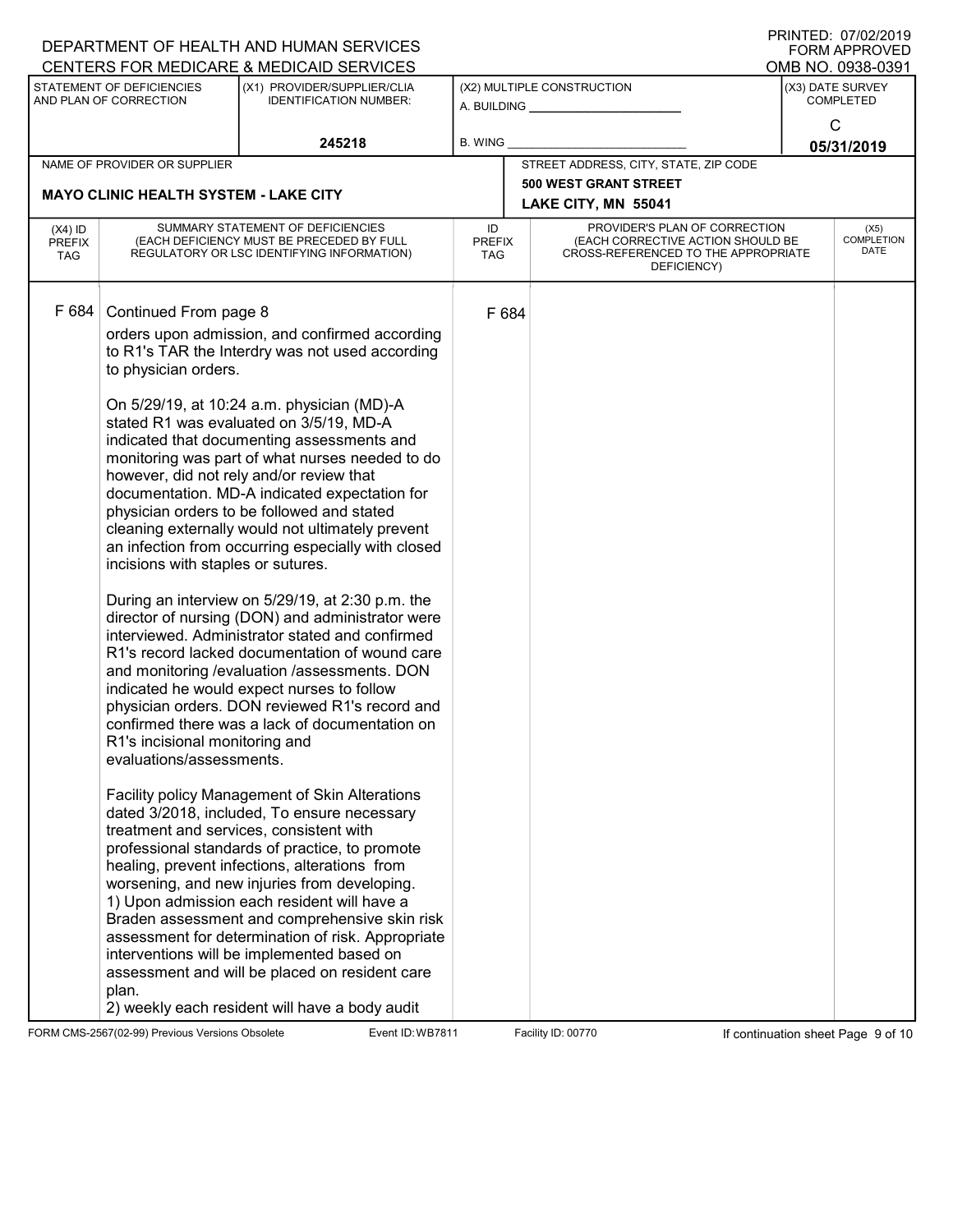| $1$ INITILD. $01/02/2015$<br>DEPARTMENT OF HEALTH AND HUMAN SERVICES<br><b>FORM APPROVED</b> |                                                                                                                              |                                                                                                                                                                                                                                                                                                                                                   |                                   |       |                                                                                                                          |                            |                                      |  |
|----------------------------------------------------------------------------------------------|------------------------------------------------------------------------------------------------------------------------------|---------------------------------------------------------------------------------------------------------------------------------------------------------------------------------------------------------------------------------------------------------------------------------------------------------------------------------------------------|-----------------------------------|-------|--------------------------------------------------------------------------------------------------------------------------|----------------------------|--------------------------------------|--|
|                                                                                              |                                                                                                                              | CENTERS FOR MEDICARE & MEDICAID SERVICES                                                                                                                                                                                                                                                                                                          |                                   |       |                                                                                                                          |                            | OMB NO. 0938-0391                    |  |
|                                                                                              | STATEMENT OF DEFICIENCIES<br>AND PLAN OF CORRECTION                                                                          | (X1) PROVIDER/SUPPLIER/CLIA<br><b>IDENTIFICATION NUMBER:</b>                                                                                                                                                                                                                                                                                      |                                   |       | (X2) MULTIPLE CONSTRUCTION                                                                                               |                            | (X3) DATE SURVEY<br><b>COMPLETED</b> |  |
|                                                                                              |                                                                                                                              | 245218                                                                                                                                                                                                                                                                                                                                            | <b>B. WING</b>                    |       |                                                                                                                          | $\mathsf{C}$<br>05/31/2019 |                                      |  |
|                                                                                              | NAME OF PROVIDER OR SUPPLIER                                                                                                 |                                                                                                                                                                                                                                                                                                                                                   |                                   |       | STREET ADDRESS, CITY, STATE, ZIP CODE                                                                                    |                            |                                      |  |
|                                                                                              |                                                                                                                              |                                                                                                                                                                                                                                                                                                                                                   |                                   |       | 500 WEST GRANT STREET                                                                                                    |                            |                                      |  |
|                                                                                              | <b>MAYO CLINIC HEALTH SYSTEM - LAKE CITY</b>                                                                                 |                                                                                                                                                                                                                                                                                                                                                   |                                   |       | LAKE CITY, MN 55041                                                                                                      |                            |                                      |  |
| $(X4)$ ID<br>PREFIX<br><b>TAG</b>                                                            | SUMMARY STATEMENT OF DEFICIENCIES<br>(EACH DEFICIENCY MUST BE PRECEDED BY FULL<br>REGULATORY OR LSC IDENTIFYING INFORMATION) |                                                                                                                                                                                                                                                                                                                                                   | ID<br><b>PREFIX</b><br><b>TAG</b> |       | PROVIDER'S PLAN OF CORRECTION<br>(EACH CORRECTIVE ACTION SHOULD BE<br>CROSS-REFERENCED TO THE APPROPRIATE<br>DEFICIENCY) |                            | (X5)<br><b>COMPLETION</b><br>DATE    |  |
| F 684                                                                                        | Continued From page 9<br>any alterations in skin integrity.<br>needed.                                                       | performed by licensed nurse for identification of<br>3) residents will be observed daily and as<br>4) With identification of any change in skin<br>integrity a checklist for skin alterations and<br>wounds will be implemented. The corresponding<br>checklist directed staff to initiate daily skin<br>alteration and/or wound site monitoring. |                                   | F 684 |                                                                                                                          |                            |                                      |  |

FORM CMS-2567(02-99) Previous Versions Obsolete Event ID: WB7811 Facility ID: 00770 If continuation sheet Page 10 of 10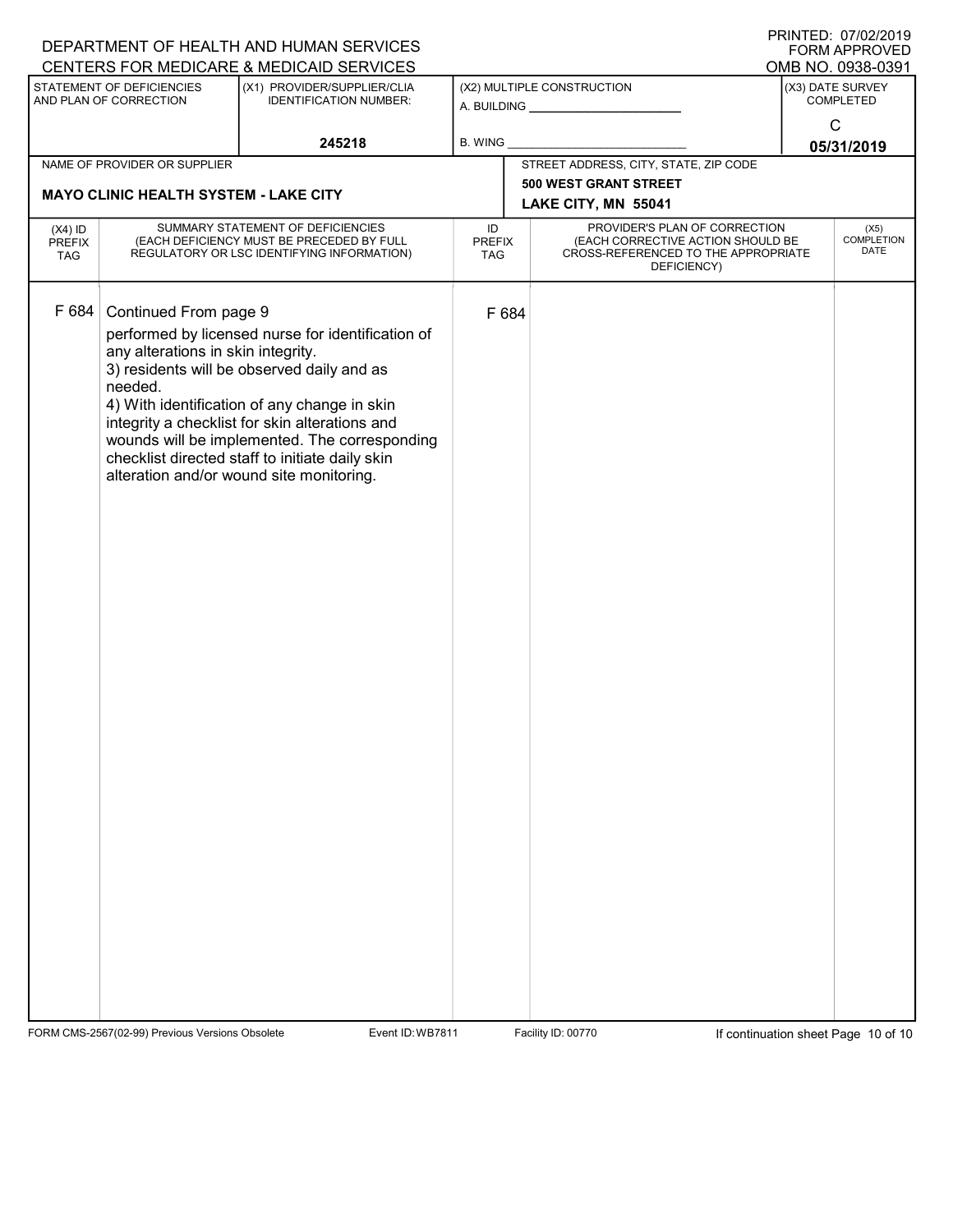

*Protecting, Maintaining and Improving the Health of All Minnesotans*

Electronically Delivered

June 21, 2019

Administrator Mayo Clinic Health System ‐ Lake City 500 West Grant Street Lake City, MN 55041

Re: State Nursing Home Licensing Orders ‐ Complaint Numbers H5218020, H5218021C, H5218022C

Dear Administrator:

A complaint investigation was completed on . At the time of the investigation, the investigator assessed compliance with Minnesota Department of Health Nursing Home Rules. The investigator from the Minnesota Department of Health, Office of Health Facility Complaints, noted one or more violations of these rules. These state licensing orders are issued in accordance with Minnesota Statute section 144.653 and/or Minnesota Statute Section 144A.10. If, upon reinspection, it is found that the violations cited herein are not corrected, a civil fine for each deficiency not corrected shall be assessed in accordance with a schedule of fines promulgated by rule of the Minnesota Department of Health.

To assist in complying with the licensing order(s), a "suggested method of correction" has been added. This provision is being suggested as one method that you can follow to correct the cited violation. Please remember that this provision is only a suggestion and you are not required to follow it. Failure to follow the suggested method will not result in the issuance of a penalty assessment. You are reminded, however, that regardless of the method used, correction of the violation within the established time frame is required. The "suggested method of correction" is for your information and assistance only.

The State licensing orders are delineated on the Minnesota Department of Health order form. The Minnesota Department of Health is documenting the state licensing orders using federal software. Tag numbers have been assigned to Minnesota state statutes/rules for nursing homes. The assigned tag number appears in the far left column entitled "ID Prefix Tag." The state statute/rule number and the corresponding text of the state statute/rule out of compliance is listed in the "Summary Statement of Deficiencies" column and replaces the "To Comply" portion of the correction order. This column also includes the findings that are in violation of the state statute after the statement, "This Rule is not met as evidenced by." Following investigator's findings are the Suggested Method of Correction and the Time Period For Correction.

PLEASE DISREGARD THE HEADING OF THE FOURTH COLUMN WHICH STATES, "PROVIDER'S PLAN OF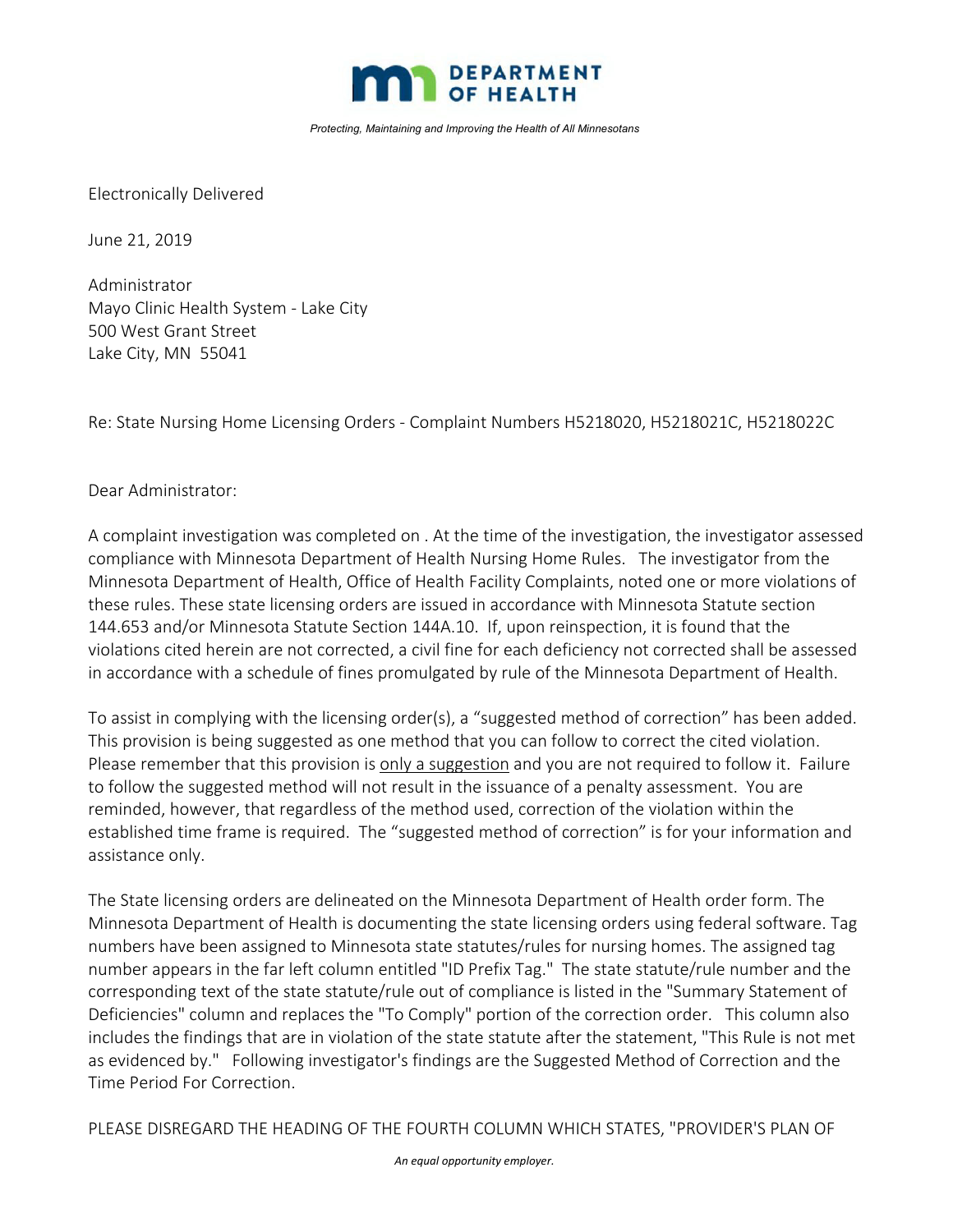Mayo Clinic Health System ‐ Lake City June 21, 2019 Page 2

CORRECTION." THIS APPLIES TO FEDERAL DEFICIENCIES ONLY. THIS WILL APPEAR ON EACH PAGE.

THERE IS NO REQUIREMENT TO SUBMIT A PLAN OF CORRECTION FOR VIOLATIONS OF MINNESOTA STATE STATUTES/RULES.

When all licensing orders are corrected, the form should be signed and returned electronically to:

Jennifer Kolsrud Brown Rochester Survey Team Licensing and Certification Program Health Regulation Division Minnesota Department of Health 18 Wood Lake Drive Southeast Rochester, Minnesota 55904‐5506 Email: jennifer.kolsrud@state.mn.us Phone: (507) 206‐2731 Fax: (507) 206‐2711

You may request a hearing on any assessments that result from non‐compliance with these licensing orders by providing a written request to the Department within 15 days of receipt of a notice of assessment for non‐compliance.

Please note it is your responsibility to share the information contained in this letter and the results of this visit with the President of your facility's Governing Body.

Sincerely,

 $\overline{u}$ 

Kamala Fiske‐Downing Licensing and Certification Program Minnesota Department of Health P.O. Box 64900 St. Paul, MN 55164‐0900 Telephone: (651) 201‐4112 Fax: (651) 215‐9697 Email: Kamala.Fiske‐Downing@state.mn.us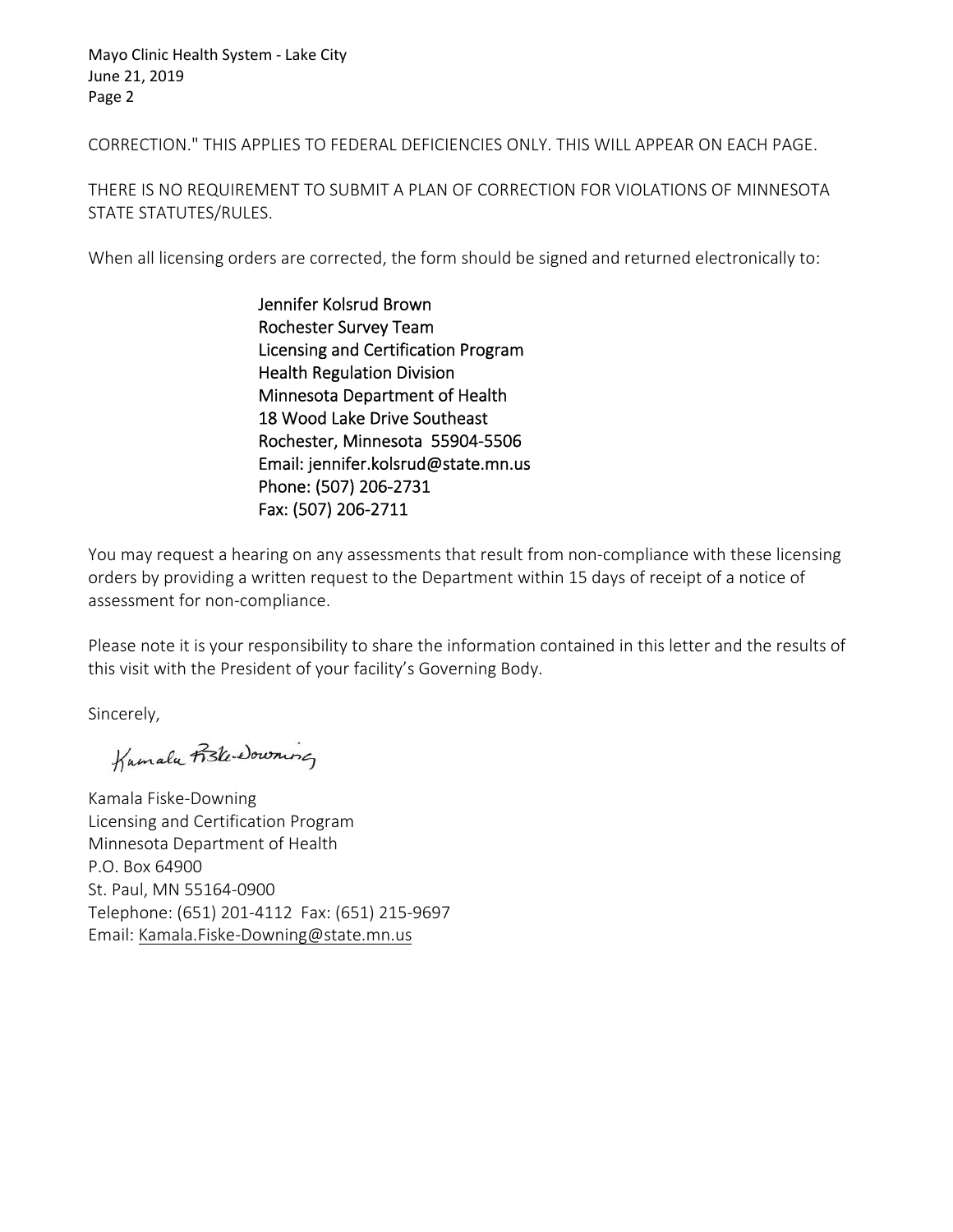|                                          | Minnesota Department of Health                                                |                                                                                                                                                                                                                                                                                                                                                                                                                                                                                                                                                                                                                                                                                                                                                                                                                                             |                                   |                                                                                                                          |                  |                          |
|------------------------------------------|-------------------------------------------------------------------------------|---------------------------------------------------------------------------------------------------------------------------------------------------------------------------------------------------------------------------------------------------------------------------------------------------------------------------------------------------------------------------------------------------------------------------------------------------------------------------------------------------------------------------------------------------------------------------------------------------------------------------------------------------------------------------------------------------------------------------------------------------------------------------------------------------------------------------------------------|-----------------------------------|--------------------------------------------------------------------------------------------------------------------------|------------------|--------------------------|
|                                          | STATEMENT OF DEFICIENCIES<br>AND PLAN OF CORRECTION                           | (X1) PROVIDER/SUPPLIER/CLIA<br><b>IDENTIFICATION NUMBER:</b>                                                                                                                                                                                                                                                                                                                                                                                                                                                                                                                                                                                                                                                                                                                                                                                |                                   | (X2) MULTIPLE CONSTRUCTION                                                                                               | (X3) DATE SURVEY | <b>COMPLETED</b>         |
|                                          |                                                                               | 00770                                                                                                                                                                                                                                                                                                                                                                                                                                                                                                                                                                                                                                                                                                                                                                                                                                       | B. WING                           |                                                                                                                          | C                | 05/31/2019               |
|                                          | NAME OF PROVIDER OR SUPPLIER                                                  |                                                                                                                                                                                                                                                                                                                                                                                                                                                                                                                                                                                                                                                                                                                                                                                                                                             |                                   | STREET ADDRESS, CITY, STATE, ZIP CODE                                                                                    |                  |                          |
|                                          |                                                                               |                                                                                                                                                                                                                                                                                                                                                                                                                                                                                                                                                                                                                                                                                                                                                                                                                                             | <b>500 WEST GRANT STREET</b>      |                                                                                                                          |                  |                          |
|                                          | <b>MAYO CLINIC HEALTH SYSTEM - LAKE CITY</b>                                  |                                                                                                                                                                                                                                                                                                                                                                                                                                                                                                                                                                                                                                                                                                                                                                                                                                             | LAKE CITY, MN 55041               |                                                                                                                          |                  |                          |
| $(X4)$ ID<br><b>PREFIX</b><br><b>TAG</b> |                                                                               | SUMMARY STATEMENT OF DEFICIENCIES<br>(EACH DEFICIENCY MUST BE PRECEDED BY FULL<br>REGULATORY OR LSC IDENTIFYING INFORMATION)                                                                                                                                                                                                                                                                                                                                                                                                                                                                                                                                                                                                                                                                                                                | ID<br><b>PREFIX</b><br><b>TAG</b> | PROVIDER'S PLAN OF CORRECTION<br>(EACH CORRECTIVE ACTION SHOULD BE<br>CROSS-REFERENCED TO THE APPROPRIATE<br>DEFICIENCY) |                  | (X5)<br>COMPLETE<br>DATE |
| 2 0 0 0                                  | <b>Initial Comments</b>                                                       |                                                                                                                                                                                                                                                                                                                                                                                                                                                                                                                                                                                                                                                                                                                                                                                                                                             | 2 0 0 0                           |                                                                                                                          |                  |                          |
|                                          |                                                                               | *****ATTENTION******                                                                                                                                                                                                                                                                                                                                                                                                                                                                                                                                                                                                                                                                                                                                                                                                                        |                                   |                                                                                                                          |                  |                          |
|                                          |                                                                               | NH LICENSING CORRECTION ORDER                                                                                                                                                                                                                                                                                                                                                                                                                                                                                                                                                                                                                                                                                                                                                                                                               |                                   |                                                                                                                          |                  |                          |
|                                          | the Minnesota Department of Health.<br>corrected requires compliance with all | In accordance with Minnesota Statute, section<br>144A.10, this correction order has been issued<br>pursuant to a survey. If, upon reinspection, it is<br>found that the deficiency or deficiencies cited<br>herein are not corrected, a fine for each violation<br>not corrected shall be assessed in accordance<br>with a schedule of fines promulgated by rule of<br>Determination of whether a violation has been<br>requirements of the rule provided at the tag<br>number and MN Rule number indicated below.<br>When a rule contains several items, failure to<br>comply with any of the items will be considered<br>lack of compliance. Lack of compliance upon<br>re-inspection with any item of multi-part rule will<br>result in the assessment of a fine even if the item<br>that was violated during the initial inspection was |                                   |                                                                                                                          |                  |                          |
|                                          | corrected.<br><b>INITIAL COMMENTS:</b>                                        | You may request a hearing on any assessments<br>that may result from non-compliance with these<br>orders provided that a written request is made to<br>the Department within 15 days of receipt of a<br>notice of assessment for non-compliance.                                                                                                                                                                                                                                                                                                                                                                                                                                                                                                                                                                                            |                                   |                                                                                                                          |                  |                          |
|                                          | they will be completed.                                                       | On 5/28/19, 5/29/19 and 5/31/19, an abbreviated<br>survey was conducted to determine compliance<br>for state licensure. The following correction<br>orders are issued. Please indicate in your<br>electronic plan of correction that you have<br>reviewed these orders, and identify the date when                                                                                                                                                                                                                                                                                                                                                                                                                                                                                                                                          |                                   |                                                                                                                          |                  |                          |
|                                          | Minnesota Department of Health                                                | LABORATORY DIRECTOR'S OR PROVIDER/SUPPLIER REPRESENTATIVE'S SIGNATURE                                                                                                                                                                                                                                                                                                                                                                                                                                                                                                                                                                                                                                                                                                                                                                       |                                   | <b>TITLE</b>                                                                                                             |                  | (X6) DATE                |
|                                          | <b>Electronically Signed</b>                                                  |                                                                                                                                                                                                                                                                                                                                                                                                                                                                                                                                                                                                                                                                                                                                                                                                                                             |                                   |                                                                                                                          |                  | 06/25/19                 |

esse WB7811 If continuation sheet 1 of 11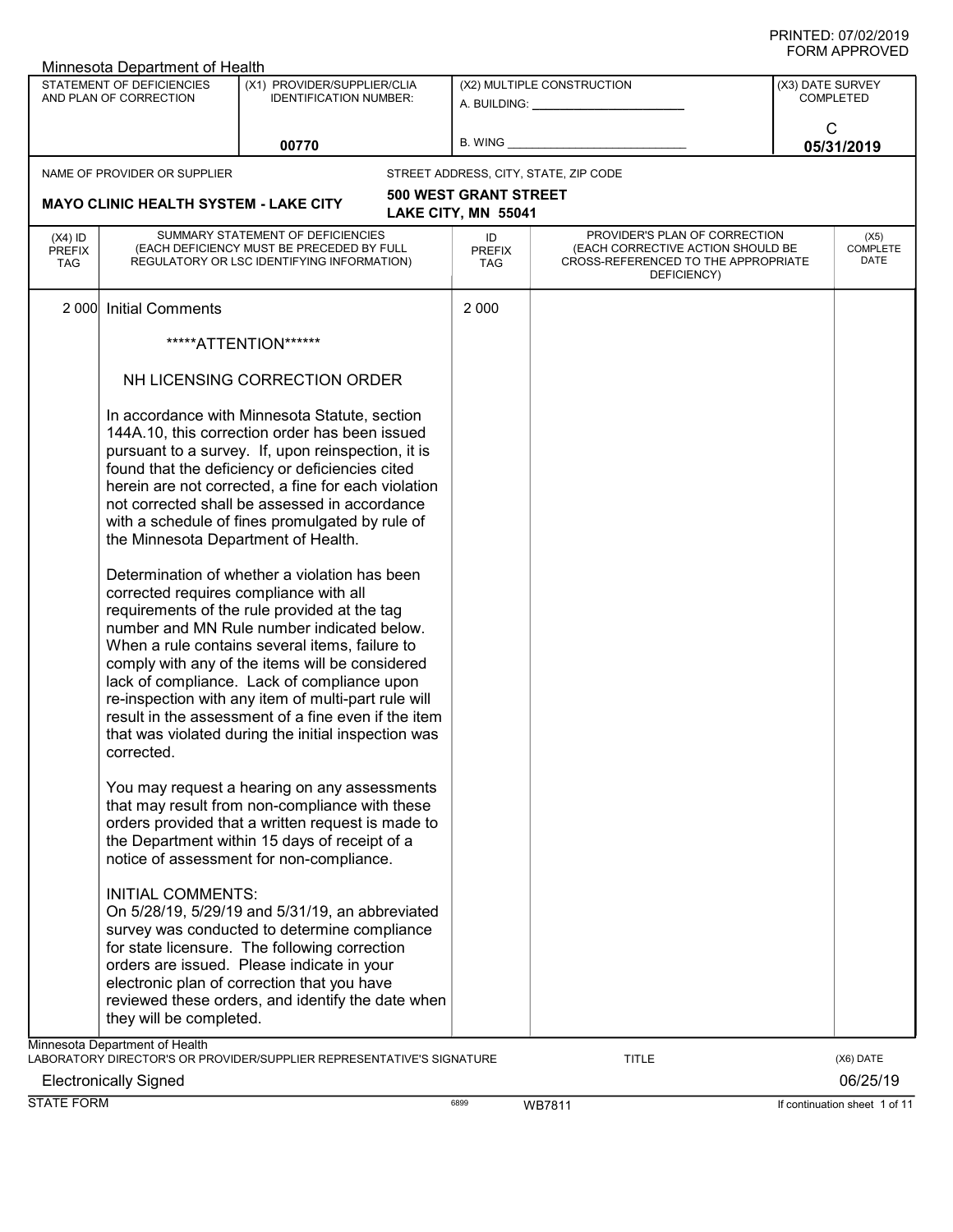|                                          | Minnesota Department of Health                                                 |                                                                                                                                                                                                                                                                                                                                                                                                                                                                                                           |                                                     |                                                                                                                          |                  |                                 |
|------------------------------------------|--------------------------------------------------------------------------------|-----------------------------------------------------------------------------------------------------------------------------------------------------------------------------------------------------------------------------------------------------------------------------------------------------------------------------------------------------------------------------------------------------------------------------------------------------------------------------------------------------------|-----------------------------------------------------|--------------------------------------------------------------------------------------------------------------------------|------------------|---------------------------------|
|                                          | <b>STATEMENT OF DEFICIENCIES</b><br>AND PLAN OF CORRECTION                     | (X1) PROVIDER/SUPPLIER/CLIA<br><b>IDENTIFICATION NUMBER:</b>                                                                                                                                                                                                                                                                                                                                                                                                                                              |                                                     | (X2) MULTIPLE CONSTRUCTION<br>A. BUILDING: A. BUILDING:                                                                  | (X3) DATE SURVEY | <b>COMPLETED</b>                |
|                                          |                                                                                | 00770                                                                                                                                                                                                                                                                                                                                                                                                                                                                                                     | B. WING                                             |                                                                                                                          | $\mathsf{C}$     | 05/31/2019                      |
|                                          | NAME OF PROVIDER OR SUPPLIER                                                   |                                                                                                                                                                                                                                                                                                                                                                                                                                                                                                           |                                                     | STREET ADDRESS, CITY, STATE, ZIP CODE                                                                                    |                  |                                 |
|                                          | <b>MAYO CLINIC HEALTH SYSTEM - LAKE CITY</b>                                   |                                                                                                                                                                                                                                                                                                                                                                                                                                                                                                           | <b>500 WEST GRANT STREET</b><br>LAKE CITY, MN 55041 |                                                                                                                          |                  |                                 |
| $(X4)$ ID<br><b>PREFIX</b><br><b>TAG</b> |                                                                                | SUMMARY STATEMENT OF DEFICIENCIES<br>(EACH DEFICIENCY MUST BE PRECEDED BY FULL<br>REGULATORY OR LSC IDENTIFYING INFORMATION)                                                                                                                                                                                                                                                                                                                                                                              | ID<br><b>PREFIX</b><br><b>TAG</b>                   | PROVIDER'S PLAN OF CORRECTION<br>(EACH CORRECTIVE ACTION SHOULD BE<br>CROSS-REFERENCED TO THE APPROPRIATE<br>DEFICIENCY) |                  | (X5)<br><b>COMPLETE</b><br>DATE |
| 2 0 0 0                                  | Continued From page 1                                                          |                                                                                                                                                                                                                                                                                                                                                                                                                                                                                                           | 2 0 0 0                                             |                                                                                                                          |                  |                                 |
|                                          | substantiated:<br>4658.0520 Subp.1<br>substantiated:<br>H5218020 and H5218021C | The following complaint was found to be<br>H5218022C Correction orders issued at MN Rule<br>The following complaints were found not to be<br>The facility is enrolled in ePOC and therefore a<br>signature is not required at the bottom of the first<br>page of state form. Although no plan of correction<br>is required, it is required that the facility<br>acknowledge receipt of the electronic documents                                                                                           |                                                     |                                                                                                                          |                  |                                 |
|                                          | Proper Nursing Care; General                                                   | 2 830 MN Rule 4658.0520 Subp. 1 Adequate and                                                                                                                                                                                                                                                                                                                                                                                                                                                              | 2830                                                |                                                                                                                          |                  | 7/12/19                         |
|                                          | prefers to remain in bed.                                                      | Subpart 1. Care in general. A resident must<br>receive nursing care and treatment, personal and<br>custodial care, and supervision based on<br>individual needs and preferences as identified in<br>the comprehensive resident assessment and<br>plan of care as described in parts 4658.0400 and<br>4658.0405. A nursing home resident must be out<br>of bed as much as possible unless there is a<br>written order from the attending physician that the<br>resident must remain in bed or the resident |                                                     |                                                                                                                          |                  |                                 |
|                                          | by:<br>Jinnosota Donartmont of Hoolth                                          | This MN Requirement is not met as evidenced<br>Based on interview and document review the<br>facility failed to follow physician orders consistenly<br>for wound care treatment for 1 of 3 residents (R1)                                                                                                                                                                                                                                                                                                 |                                                     | R1 discharged from the facility on<br>3/6/2019.<br>All licensed staff to complete education on                           |                  |                                 |

Minnesota Department of Health

assets the UST of 11 and 16899 WB7811 and 16899 MB7811 and 16899 MB7811 and 1699 MB7811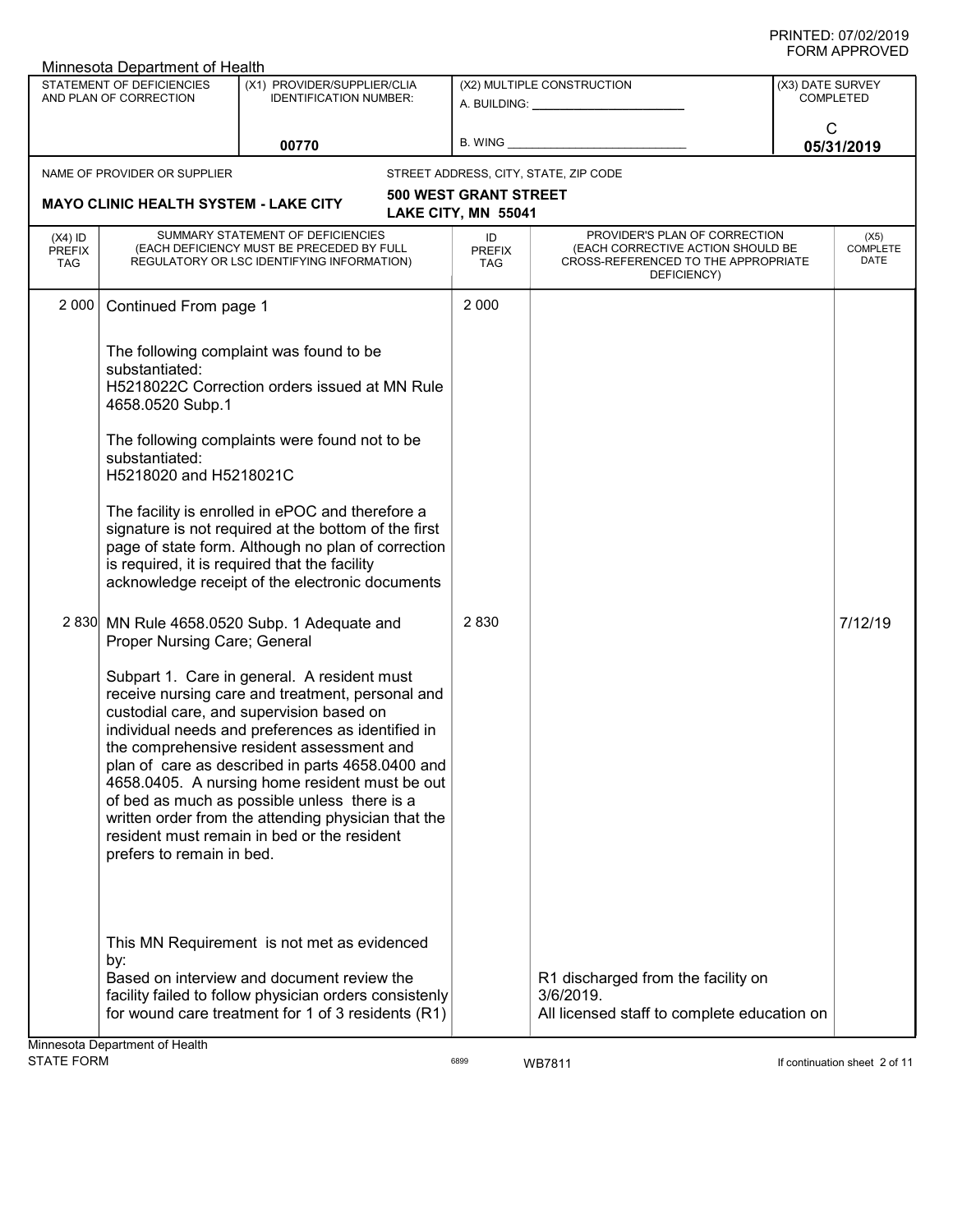| <b>\IVI / ``I I \ ♡ \ `L L</b><br>Minnesota Department of Health |                                                           |                                                                                                                                                                                                                                                                                                                                                                                                                                                                                                                                                                                                                                                                                                                                                                                                                                                                                                                                                                                                                                                                                                                                                                         |                                                     |                                                                                                                                                                                                                                                                                                                                                                                                                                                                                                                                              |                                      |                                 |
|------------------------------------------------------------------|-----------------------------------------------------------|-------------------------------------------------------------------------------------------------------------------------------------------------------------------------------------------------------------------------------------------------------------------------------------------------------------------------------------------------------------------------------------------------------------------------------------------------------------------------------------------------------------------------------------------------------------------------------------------------------------------------------------------------------------------------------------------------------------------------------------------------------------------------------------------------------------------------------------------------------------------------------------------------------------------------------------------------------------------------------------------------------------------------------------------------------------------------------------------------------------------------------------------------------------------------|-----------------------------------------------------|----------------------------------------------------------------------------------------------------------------------------------------------------------------------------------------------------------------------------------------------------------------------------------------------------------------------------------------------------------------------------------------------------------------------------------------------------------------------------------------------------------------------------------------------|--------------------------------------|---------------------------------|
|                                                                  | STATEMENT OF DEFICIENCIES<br>AND PLAN OF CORRECTION       | (X1) PROVIDER/SUPPLIER/CLIA<br><b>IDENTIFICATION NUMBER:</b>                                                                                                                                                                                                                                                                                                                                                                                                                                                                                                                                                                                                                                                                                                                                                                                                                                                                                                                                                                                                                                                                                                            |                                                     | (X2) MULTIPLE CONSTRUCTION<br>A. BUILDING: _________________                                                                                                                                                                                                                                                                                                                                                                                                                                                                                 | (X3) DATE SURVEY<br><b>COMPLETED</b> |                                 |
|                                                                  |                                                           | 00770                                                                                                                                                                                                                                                                                                                                                                                                                                                                                                                                                                                                                                                                                                                                                                                                                                                                                                                                                                                                                                                                                                                                                                   | B. WING                                             |                                                                                                                                                                                                                                                                                                                                                                                                                                                                                                                                              | $\mathsf{C}$<br>05/31/2019           |                                 |
|                                                                  | NAME OF PROVIDER OR SUPPLIER                              |                                                                                                                                                                                                                                                                                                                                                                                                                                                                                                                                                                                                                                                                                                                                                                                                                                                                                                                                                                                                                                                                                                                                                                         |                                                     | STREET ADDRESS, CITY, STATE, ZIP CODE                                                                                                                                                                                                                                                                                                                                                                                                                                                                                                        |                                      |                                 |
|                                                                  | <b>MAYO CLINIC HEALTH SYSTEM - LAKE CITY</b>              |                                                                                                                                                                                                                                                                                                                                                                                                                                                                                                                                                                                                                                                                                                                                                                                                                                                                                                                                                                                                                                                                                                                                                                         | <b>500 WEST GRANT STREET</b><br>LAKE CITY, MN 55041 |                                                                                                                                                                                                                                                                                                                                                                                                                                                                                                                                              |                                      |                                 |
| $(X4)$ ID<br><b>PREFIX</b><br><b>TAG</b>                         |                                                           | SUMMARY STATEMENT OF DEFICIENCIES<br>(EACH DEFICIENCY MUST BE PRECEDED BY FULL<br>REGULATORY OR LSC IDENTIFYING INFORMATION)                                                                                                                                                                                                                                                                                                                                                                                                                                                                                                                                                                                                                                                                                                                                                                                                                                                                                                                                                                                                                                            | ID<br><b>PREFIX</b><br><b>TAG</b>                   | PROVIDER'S PLAN OF CORRECTION<br>(EACH CORRECTIVE ACTION SHOULD BE<br>CROSS-REFERENCED TO THE APPROPRIATE<br>DEFICIENCY)                                                                                                                                                                                                                                                                                                                                                                                                                     |                                      | (X5)<br><b>COMPLETE</b><br>DATE |
| 2 8 3 0                                                          | Continued From page 2                                     |                                                                                                                                                                                                                                                                                                                                                                                                                                                                                                                                                                                                                                                                                                                                                                                                                                                                                                                                                                                                                                                                                                                                                                         | 2 8 3 0                                             |                                                                                                                                                                                                                                                                                                                                                                                                                                                                                                                                              |                                      |                                 |
|                                                                  | reviewed for wound care.                                  |                                                                                                                                                                                                                                                                                                                                                                                                                                                                                                                                                                                                                                                                                                                                                                                                                                                                                                                                                                                                                                                                                                                                                                         |                                                     | the following:                                                                                                                                                                                                                                                                                                                                                                                                                                                                                                                               |                                      |                                 |
|                                                                  | Findings include:<br>surgery on R1's right leg and groin. | A Vulnerable Adult report dated 4/13/19, indicated<br>R1 was admitted to the facility following hospital<br>course after having a twenty centimeter bypass<br>During a telephone interview on 5/28/19, at 6:59<br>p.m. R1 stated she was admitted to the facility<br>after surgery and a hospital stay of 7 days. R1<br>indicated at the time of admission she had two<br>incisions, one incision by the knee and one<br>incision that started on the upper thigh, went<br>through the right groin, and onto the right lower<br>part of her stomach. R1 stated the incision was<br>very long. R1 stated she was told by the hospital<br>staff her incisions were supposed to be cleaned<br>with Hibiclens (antiseptic wash) two or three<br>times daily, however, after she was admitted to<br>the facility the staff were not doing that, she had<br>to remind and ask staff to do it. R1 stated the first<br>time staff had asked her how to clean the<br>incisions and that she tried to show them the best<br>she could however, R1 could not see the incision<br>in the groin area because of her abdominal fold,<br>and was not provided a mirror. R1 then stated |                                                     | wound care documentation policy and<br>procedures, the importance of following<br>physician orders for skin treatments to<br>prevent infections, and self-administration<br>assessments. A wound dressing<br>competency will be completed with all<br>licensed staff. Director of Nursing or<br>designee to develop, implement, and<br>monitor skin documentation audit. Audit to<br>be completed 3x per week for two months<br>and reviewed by the QAPI committee to<br>determine further action if necessary.<br>DON to ensure compliance. |                                      |                                 |
|                                                                  |                                                           | she would clean the incision sites while in bed<br>with the head of the bed elevated. R1 indicated                                                                                                                                                                                                                                                                                                                                                                                                                                                                                                                                                                                                                                                                                                                                                                                                                                                                                                                                                                                                                                                                      |                                                     |                                                                                                                                                                                                                                                                                                                                                                                                                                                                                                                                              |                                      |                                 |
|                                                                  |                                                           | that only some staff would clean the incision sites<br>for her but otherwise told her she could do it                                                                                                                                                                                                                                                                                                                                                                                                                                                                                                                                                                                                                                                                                                                                                                                                                                                                                                                                                                                                                                                                   |                                                     |                                                                                                                                                                                                                                                                                                                                                                                                                                                                                                                                              |                                      |                                 |
|                                                                  |                                                           | herself, and/or would help her by holding up the<br>abdominal fold so she could clean the area. R1                                                                                                                                                                                                                                                                                                                                                                                                                                                                                                                                                                                                                                                                                                                                                                                                                                                                                                                                                                                                                                                                      |                                                     |                                                                                                                                                                                                                                                                                                                                                                                                                                                                                                                                              |                                      |                                 |
|                                                                  |                                                           | stated, her incisions were looked at daily but had                                                                                                                                                                                                                                                                                                                                                                                                                                                                                                                                                                                                                                                                                                                                                                                                                                                                                                                                                                                                                                                                                                                      |                                                     |                                                                                                                                                                                                                                                                                                                                                                                                                                                                                                                                              |                                      |                                 |
|                                                                  |                                                           | no idea who looked at them, who had helped her                                                                                                                                                                                                                                                                                                                                                                                                                                                                                                                                                                                                                                                                                                                                                                                                                                                                                                                                                                                                                                                                                                                          |                                                     |                                                                                                                                                                                                                                                                                                                                                                                                                                                                                                                                              |                                      |                                 |
|                                                                  |                                                           | with cleaning, and who had performed the                                                                                                                                                                                                                                                                                                                                                                                                                                                                                                                                                                                                                                                                                                                                                                                                                                                                                                                                                                                                                                                                                                                                |                                                     |                                                                                                                                                                                                                                                                                                                                                                                                                                                                                                                                              |                                      |                                 |
|                                                                  |                                                           | cleaning treatments. R1 indicated staff did not tell<br>her what the groin incision looked like and again                                                                                                                                                                                                                                                                                                                                                                                                                                                                                                                                                                                                                                                                                                                                                                                                                                                                                                                                                                                                                                                               |                                                     |                                                                                                                                                                                                                                                                                                                                                                                                                                                                                                                                              |                                      |                                 |
|                                                                  |                                                           | stated she could not see the groin area.                                                                                                                                                                                                                                                                                                                                                                                                                                                                                                                                                                                                                                                                                                                                                                                                                                                                                                                                                                                                                                                                                                                                |                                                     |                                                                                                                                                                                                                                                                                                                                                                                                                                                                                                                                              |                                      |                                 |
|                                                                  | Minnesota Department of Health                            |                                                                                                                                                                                                                                                                                                                                                                                                                                                                                                                                                                                                                                                                                                                                                                                                                                                                                                                                                                                                                                                                                                                                                                         |                                                     |                                                                                                                                                                                                                                                                                                                                                                                                                                                                                                                                              |                                      |                                 |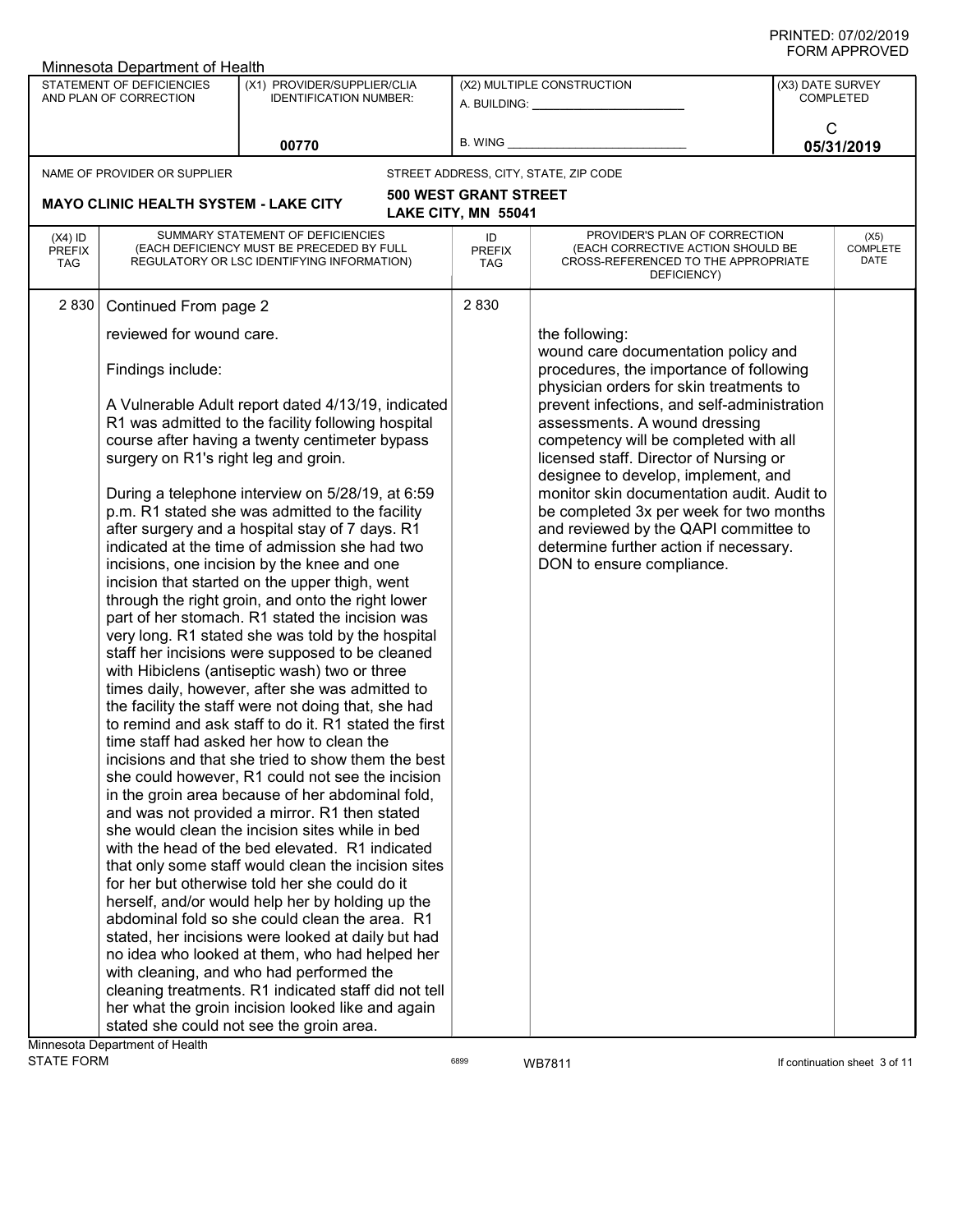| FUNIVI AFFNUVEU<br>Minnesota Department of Health |                                                                                                                             |                                                                                                                                                                                                                                                                                                                                                                                                                                                                                                                                                                                                                                                                                                                                                                                                                                                                                                                                                                                                                                                                                                                                                                                                                                                                                                                                                                                                                                                                                                                                                                                                                                                                                           |                                                     |                                                                                                                          |  |                                      |  |
|---------------------------------------------------|-----------------------------------------------------------------------------------------------------------------------------|-------------------------------------------------------------------------------------------------------------------------------------------------------------------------------------------------------------------------------------------------------------------------------------------------------------------------------------------------------------------------------------------------------------------------------------------------------------------------------------------------------------------------------------------------------------------------------------------------------------------------------------------------------------------------------------------------------------------------------------------------------------------------------------------------------------------------------------------------------------------------------------------------------------------------------------------------------------------------------------------------------------------------------------------------------------------------------------------------------------------------------------------------------------------------------------------------------------------------------------------------------------------------------------------------------------------------------------------------------------------------------------------------------------------------------------------------------------------------------------------------------------------------------------------------------------------------------------------------------------------------------------------------------------------------------------------|-----------------------------------------------------|--------------------------------------------------------------------------------------------------------------------------|--|--------------------------------------|--|
|                                                   | STATEMENT OF DEFICIENCIES<br>AND PLAN OF CORRECTION                                                                         | (X1) PROVIDER/SUPPLIER/CLIA<br><b>IDENTIFICATION NUMBER:</b>                                                                                                                                                                                                                                                                                                                                                                                                                                                                                                                                                                                                                                                                                                                                                                                                                                                                                                                                                                                                                                                                                                                                                                                                                                                                                                                                                                                                                                                                                                                                                                                                                              |                                                     | (X2) MULTIPLE CONSTRUCTION                                                                                               |  | (X3) DATE SURVEY<br><b>COMPLETED</b> |  |
| 00770                                             |                                                                                                                             |                                                                                                                                                                                                                                                                                                                                                                                                                                                                                                                                                                                                                                                                                                                                                                                                                                                                                                                                                                                                                                                                                                                                                                                                                                                                                                                                                                                                                                                                                                                                                                                                                                                                                           |                                                     | C<br>05/31/2019                                                                                                          |  |                                      |  |
|                                                   | NAME OF PROVIDER OR SUPPLIER                                                                                                |                                                                                                                                                                                                                                                                                                                                                                                                                                                                                                                                                                                                                                                                                                                                                                                                                                                                                                                                                                                                                                                                                                                                                                                                                                                                                                                                                                                                                                                                                                                                                                                                                                                                                           |                                                     | STREET ADDRESS, CITY, STATE, ZIP CODE                                                                                    |  |                                      |  |
|                                                   | <b>MAYO CLINIC HEALTH SYSTEM - LAKE CITY</b>                                                                                |                                                                                                                                                                                                                                                                                                                                                                                                                                                                                                                                                                                                                                                                                                                                                                                                                                                                                                                                                                                                                                                                                                                                                                                                                                                                                                                                                                                                                                                                                                                                                                                                                                                                                           | <b>500 WEST GRANT STREET</b><br>LAKE CITY, MN 55041 |                                                                                                                          |  |                                      |  |
| $(X4)$ ID<br><b>PREFIX</b><br><b>TAG</b>          |                                                                                                                             | SUMMARY STATEMENT OF DEFICIENCIES<br>(EACH DEFICIENCY MUST BE PRECEDED BY FULL<br>REGULATORY OR LSC IDENTIFYING INFORMATION)                                                                                                                                                                                                                                                                                                                                                                                                                                                                                                                                                                                                                                                                                                                                                                                                                                                                                                                                                                                                                                                                                                                                                                                                                                                                                                                                                                                                                                                                                                                                                              | ID<br><b>PREFIX</b><br><b>TAG</b>                   | PROVIDER'S PLAN OF CORRECTION<br>(EACH CORRECTIVE ACTION SHOULD BE<br>CROSS-REFERENCED TO THE APPROPRIATE<br>DEFICIENCY) |  | (X5)<br><b>COMPLETE</b><br>DATE      |  |
| 2830                                              | Continued From page 3                                                                                                       |                                                                                                                                                                                                                                                                                                                                                                                                                                                                                                                                                                                                                                                                                                                                                                                                                                                                                                                                                                                                                                                                                                                                                                                                                                                                                                                                                                                                                                                                                                                                                                                                                                                                                           | 2830                                                |                                                                                                                          |  |                                      |  |
|                                                   | aspirin and anticoagulants, essential<br>hypertension, and muscle weakness.<br>hygiene, toileting, and dressing.<br>audits. | R1's Admission Record indicated R1 was<br>admitted on 2/27/19, with diagnoses of<br>aortocoronary bypass graft of the extremities,<br>diabetes type 2 with circulatory complications,<br>peripheral vascular disease, long term use of<br>R1's discharge Minimum Data Set (MDS) dated<br>3/6/19, indicated R1 was cognitively intact. The<br>MDS indicated R1 required limited assistance<br>from one staff for transfers, bed mobility, personal<br>R1's care plan provided by the facility on 5/28/19,<br>indicated R1 had activities of daily living (ADL)<br>self-care deficit related to recent popliteal bypass<br>surgery with a goal of R1 would improve level of<br>function in dressing, grooming, and hygiene and<br>would be able to complete all task independently<br>by discharge. The ADL care plan informed staff<br>R1 was independent with ambulation in her room<br>with a crutch and below the knee prosthesis,<br>grooming was independent with set-up, required<br>limited assist of one staff for bathing, independent<br>with dressing, and required supervision for<br>hygiene/oral care. R1's skin care plan included, "I<br>have actual impairment to skin integrity related to<br>post femoral popliteal bypass, incision sites with<br>staples (right groin, right lower extremity) graft<br>site, history of left lower extremity amputation,<br>long term anticoagulation use." R1's goal<br>indicated R1 would not have complications<br>related to the incision sites, and directed staff to<br>administer medication as ordered, monitor for<br>signs and symptoms of infection at incision sites,<br>treatments per physician orders, and weekly body |                                                     |                                                                                                                          |  |                                      |  |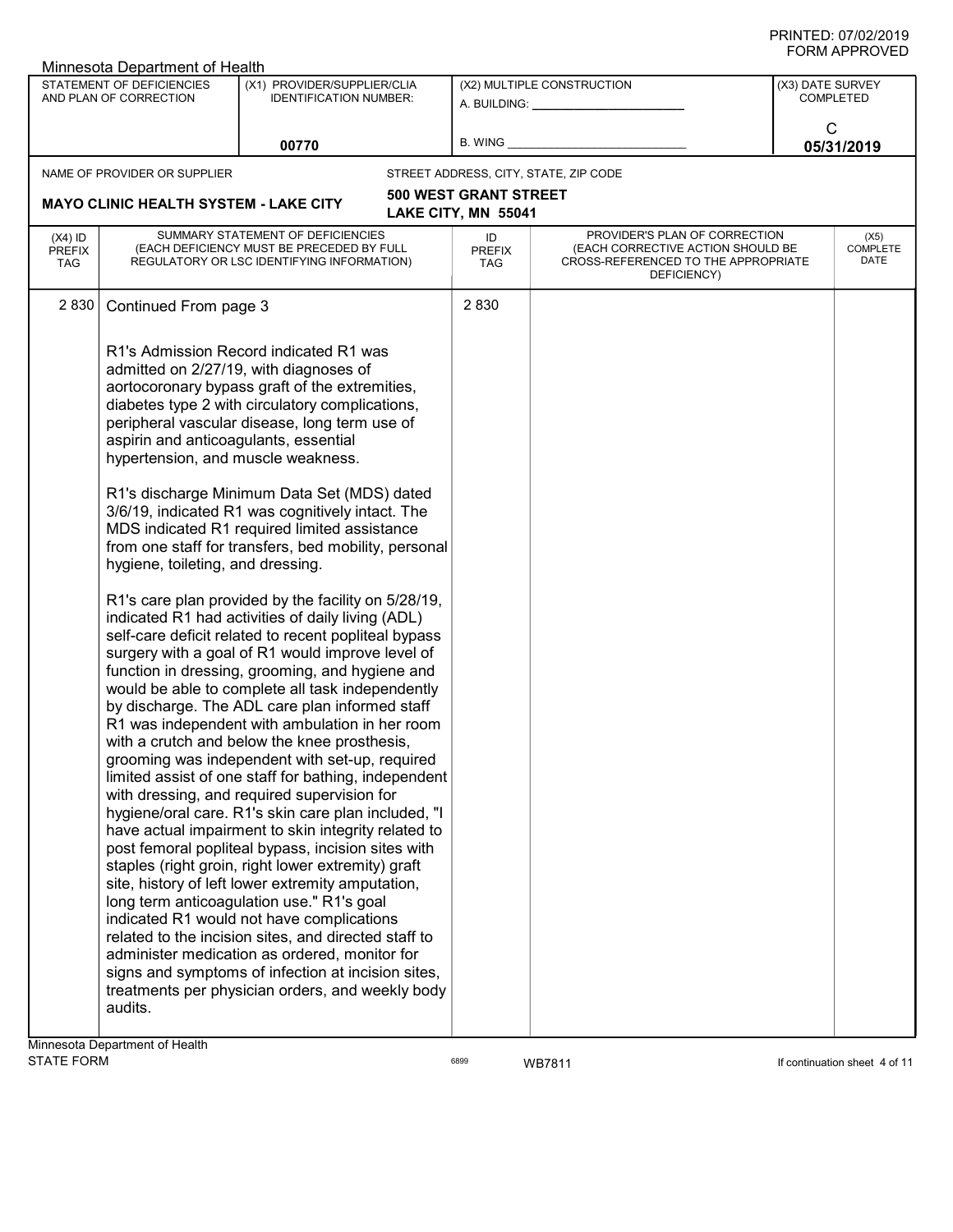|                                          | Minnesota Department of Health                                                                                                    |                                                                                                                                                                                                                                                                                                                                                                                                                                                                                                                                                                                                                                                                                                                                                                                                                                                                       |                              |                                                                                                                          |                  |                                 |
|------------------------------------------|-----------------------------------------------------------------------------------------------------------------------------------|-----------------------------------------------------------------------------------------------------------------------------------------------------------------------------------------------------------------------------------------------------------------------------------------------------------------------------------------------------------------------------------------------------------------------------------------------------------------------------------------------------------------------------------------------------------------------------------------------------------------------------------------------------------------------------------------------------------------------------------------------------------------------------------------------------------------------------------------------------------------------|------------------------------|--------------------------------------------------------------------------------------------------------------------------|------------------|---------------------------------|
|                                          | STATEMENT OF DEFICIENCIES<br>AND PLAN OF CORRECTION                                                                               | (X1) PROVIDER/SUPPLIER/CLIA<br><b>IDENTIFICATION NUMBER:</b>                                                                                                                                                                                                                                                                                                                                                                                                                                                                                                                                                                                                                                                                                                                                                                                                          |                              | (X2) MULTIPLE CONSTRUCTION                                                                                               | (X3) DATE SURVEY | <b>COMPLETED</b>                |
|                                          |                                                                                                                                   |                                                                                                                                                                                                                                                                                                                                                                                                                                                                                                                                                                                                                                                                                                                                                                                                                                                                       |                              | A. BUILDING: A.                                                                                                          |                  |                                 |
|                                          |                                                                                                                                   | 00770                                                                                                                                                                                                                                                                                                                                                                                                                                                                                                                                                                                                                                                                                                                                                                                                                                                                 | B. WING                      |                                                                                                                          | $\mathsf{C}$     | 05/31/2019                      |
|                                          | NAME OF PROVIDER OR SUPPLIER                                                                                                      |                                                                                                                                                                                                                                                                                                                                                                                                                                                                                                                                                                                                                                                                                                                                                                                                                                                                       |                              | STREET ADDRESS, CITY, STATE, ZIP CODE                                                                                    |                  |                                 |
|                                          |                                                                                                                                   |                                                                                                                                                                                                                                                                                                                                                                                                                                                                                                                                                                                                                                                                                                                                                                                                                                                                       | <b>500 WEST GRANT STREET</b> |                                                                                                                          |                  |                                 |
|                                          | <b>MAYO CLINIC HEALTH SYSTEM - LAKE CITY</b>                                                                                      |                                                                                                                                                                                                                                                                                                                                                                                                                                                                                                                                                                                                                                                                                                                                                                                                                                                                       | LAKE CITY, MN 55041          |                                                                                                                          |                  |                                 |
| $(X4)$ ID<br><b>PREFIX</b><br><b>TAG</b> |                                                                                                                                   | SUMMARY STATEMENT OF DEFICIENCIES<br>(EACH DEFICIENCY MUST BE PRECEDED BY FULL<br>REGULATORY OR LSC IDENTIFYING INFORMATION)                                                                                                                                                                                                                                                                                                                                                                                                                                                                                                                                                                                                                                                                                                                                          | ID<br><b>PREFIX</b><br>TAG   | PROVIDER'S PLAN OF CORRECTION<br>(EACH CORRECTIVE ACTION SHOULD BE<br>CROSS-REFERENCED TO THE APPROPRIATE<br>DEFICIENCY) |                  | (X5)<br><b>COMPLETE</b><br>DATE |
|                                          | Continued From page 4<br>about the incisions.<br>open to air.                                                                     | R1's hospital discharge summary dated 2/27/19,<br>included the following orders/directions:<br>-Call provider if you experience temperature over<br>100.4 degrees Fahrenheit (F), wound<br>swelling/bleeding/redness and any concerns<br>-Right leg incisions: 1) shower or wash daily with<br>Hibiclens dry well. 2) Mepilex (absorbent foam<br>dressing) 3 inch x 3 inch to area of skin<br>duskiness proximal incision. Change this 3 times<br>a week on Monday, Wednesday, Friday. 3)<br>Interdry (antimicrobial soft absorbent cloth) to<br>right groin fold. Change daily and as needed if<br>soiled/saturated. 4) may leave right thigh incision<br>The hospital discharge summary also included,<br>"Right thigh wound healing well and stapled, no<br>drainage, no signs of infection. Right groin wound<br>with central area of dusky appearing skin edges, |                              |                                                                                                                          |                  |                                 |
| <b>STATE FORM</b>                        | incision.<br>(start date 2/27/19, stop date 3/4/19)<br>date 3/4/19, stop date 3/6/19)<br>3/4/19<br>Minnesota Department of Health | no breakdown, no drainage, no infection. She will<br>need close monitoring of her right inguinal<br>R1's facility physician incision treatment orders<br>were inconsistent with the hospital discharge<br>summary order; facility physician orders included:<br>-Hibiclens Liquid 4% to incisions topically daily<br>-Hibiclens Liquid 4% apply to incisions topically<br>every day shift, cleanse incisions with wound<br>wash or sterile water before application (start<br>-Interdry to right groin fold, change daily and as<br>needed (start date 3/2/19, stop date 3/6/19)<br>-Mepilex to area of skin duskiness proximal<br>incision. Change every 3 days and as needed.<br>Check every shift (start date 3/2/19, stop date<br>-Skilled charting: monitor incision sites twice per<br>day: right leg incision/staples right groin                              | 6899                         | WB7811                                                                                                                   |                  | If continuation sheet 5 of 11   |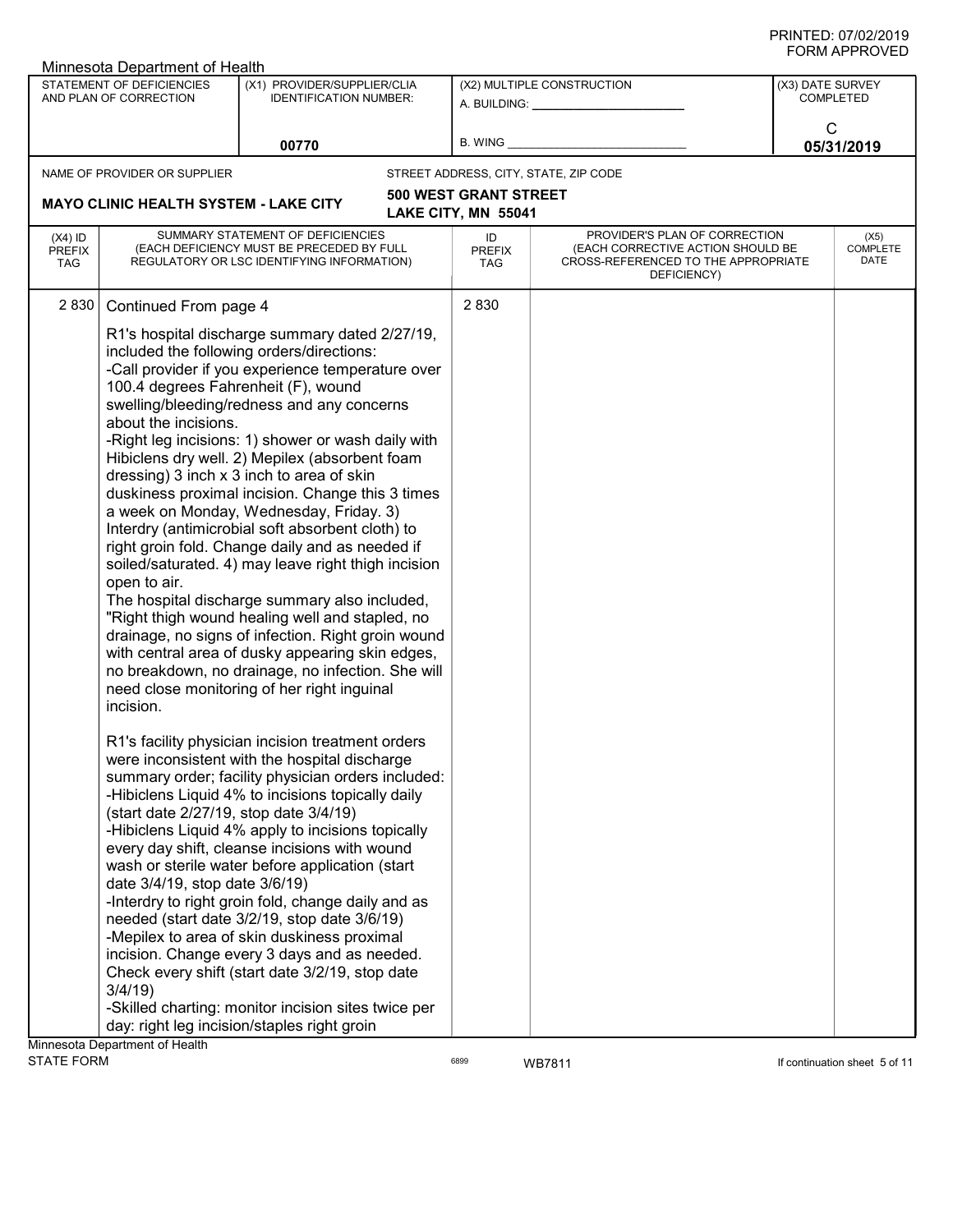|                                          | Minnesota Department of Health                      |                                                                                                                                                                                                                                                                                                                                                                                                                                                                                                                                                                                                                                                                                                                                                                                                                                                                                                                                                                     |                                   |                                                                                                                          |                                      |                                 |
|------------------------------------------|-----------------------------------------------------|---------------------------------------------------------------------------------------------------------------------------------------------------------------------------------------------------------------------------------------------------------------------------------------------------------------------------------------------------------------------------------------------------------------------------------------------------------------------------------------------------------------------------------------------------------------------------------------------------------------------------------------------------------------------------------------------------------------------------------------------------------------------------------------------------------------------------------------------------------------------------------------------------------------------------------------------------------------------|-----------------------------------|--------------------------------------------------------------------------------------------------------------------------|--------------------------------------|---------------------------------|
|                                          | STATEMENT OF DEFICIENCIES<br>AND PLAN OF CORRECTION | (X1) PROVIDER/SUPPLIER/CLIA<br><b>IDENTIFICATION NUMBER:</b>                                                                                                                                                                                                                                                                                                                                                                                                                                                                                                                                                                                                                                                                                                                                                                                                                                                                                                        |                                   | (X2) MULTIPLE CONSTRUCTION<br>A. BUILDING: A. BUILDING:                                                                  | (X3) DATE SURVEY<br><b>COMPLETED</b> |                                 |
|                                          |                                                     | 00770                                                                                                                                                                                                                                                                                                                                                                                                                                                                                                                                                                                                                                                                                                                                                                                                                                                                                                                                                               | B. WING                           |                                                                                                                          | $\mathsf{C}$                         | 05/31/2019                      |
|                                          | NAME OF PROVIDER OR SUPPLIER                        |                                                                                                                                                                                                                                                                                                                                                                                                                                                                                                                                                                                                                                                                                                                                                                                                                                                                                                                                                                     |                                   | STREET ADDRESS, CITY, STATE, ZIP CODE                                                                                    |                                      |                                 |
|                                          |                                                     |                                                                                                                                                                                                                                                                                                                                                                                                                                                                                                                                                                                                                                                                                                                                                                                                                                                                                                                                                                     | <b>500 WEST GRANT STREET</b>      |                                                                                                                          |                                      |                                 |
|                                          | <b>MAYO CLINIC HEALTH SYSTEM - LAKE CITY</b>        |                                                                                                                                                                                                                                                                                                                                                                                                                                                                                                                                                                                                                                                                                                                                                                                                                                                                                                                                                                     | LAKE CITY, MN 55041               |                                                                                                                          |                                      |                                 |
| $(X4)$ ID<br><b>PREFIX</b><br><b>TAG</b> |                                                     | SUMMARY STATEMENT OF DEFICIENCIES<br>(EACH DEFICIENCY MUST BE PRECEDED BY FULL<br>REGULATORY OR LSC IDENTIFYING INFORMATION)                                                                                                                                                                                                                                                                                                                                                                                                                                                                                                                                                                                                                                                                                                                                                                                                                                        | ID<br><b>PREFIX</b><br><b>TAG</b> | PROVIDER'S PLAN OF CORRECTION<br>(EACH CORRECTIVE ACTION SHOULD BE<br>CROSS-REFERENCED TO THE APPROPRIATE<br>DEFICIENCY) |                                      | (X5)<br><b>COMPLETE</b><br>DATE |
| 2 8 3 0                                  | Continued From page 5                               |                                                                                                                                                                                                                                                                                                                                                                                                                                                                                                                                                                                                                                                                                                                                                                                                                                                                                                                                                                     | 2830                              |                                                                                                                          |                                      |                                 |
|                                          | (start date 2/28/19, stop date 3/6/19)              | incision/staples, graft site for any signs of<br>infection. CWMS (color, warmth, movement,<br>sensation) of right lower extremity twice daily                                                                                                                                                                                                                                                                                                                                                                                                                                                                                                                                                                                                                                                                                                                                                                                                                       |                                   |                                                                                                                          |                                      |                                 |
|                                          | physician orders.                                   | R1's record was reviewed from admission on<br>2/27/19, through discharge on 3/6/19. R1's<br>record also lacked evidence of treatments and/or<br>wound care was completed consistanely per                                                                                                                                                                                                                                                                                                                                                                                                                                                                                                                                                                                                                                                                                                                                                                           |                                   |                                                                                                                          |                                      |                                 |
|                                          | and one shift on 3/4/19.                            | R1's treatment administration record (TAR) for<br>February and March 2019, were reviewed. The<br>February TAR, indicated the Hibiclens treatment<br>was not completed on 2/28. The March TAR<br>indicated that the Mepilex dressing was not<br>checked every shift once it was implemented on<br>3/2; the TAR had a check marked boxes with<br>initials that indicated completion of the treatment<br>on only the night shifts of 3/2 and 3/3/19. The<br>March TAR also indicated the Interdry treatment,<br>once implemented, was completed only on<br>3/4/19, and the Hibiclens treatment was only<br>completed on 3/1, 3/4, and 3/5/19. The TAR's<br>also included the order for charting the monitoring<br>the incision. The TARs had check marked boxes<br>with initials, which indicated when the monitoring<br>had been completed. The TAR indicated<br>monitoring had not been completed consistently<br>according to physician on 3/2, both shifts on 3/3, |                                   |                                                                                                                          |                                      |                                 |
|                                          |                                                     | R1's Skin Alteration and Wound progress note<br>dated 2/27/19, at 11:50 p.m. indicated right lower<br>extremity incision with 10 staples that measured<br>9.0 centimeters (cm) by 1.0 cm and groin incision<br>that measured 20.0 cm by 1.0 cm with 33 staples.                                                                                                                                                                                                                                                                                                                                                                                                                                                                                                                                                                                                                                                                                                     |                                   |                                                                                                                          |                                      |                                 |
|                                          | Minnesota Department of Health                      | R1's Skilled Charting progress note dated 3/1/19,<br>at 1:41 p.m. included right groin incision "redness                                                                                                                                                                                                                                                                                                                                                                                                                                                                                                                                                                                                                                                                                                                                                                                                                                                            |                                   |                                                                                                                          |                                      |                                 |
| <b>STATE FORM</b>                        |                                                     |                                                                                                                                                                                                                                                                                                                                                                                                                                                                                                                                                                                                                                                                                                                                                                                                                                                                                                                                                                     | 6899                              | <b>WB7811</b>                                                                                                            |                                      | If continuation sheet 6 of 11   |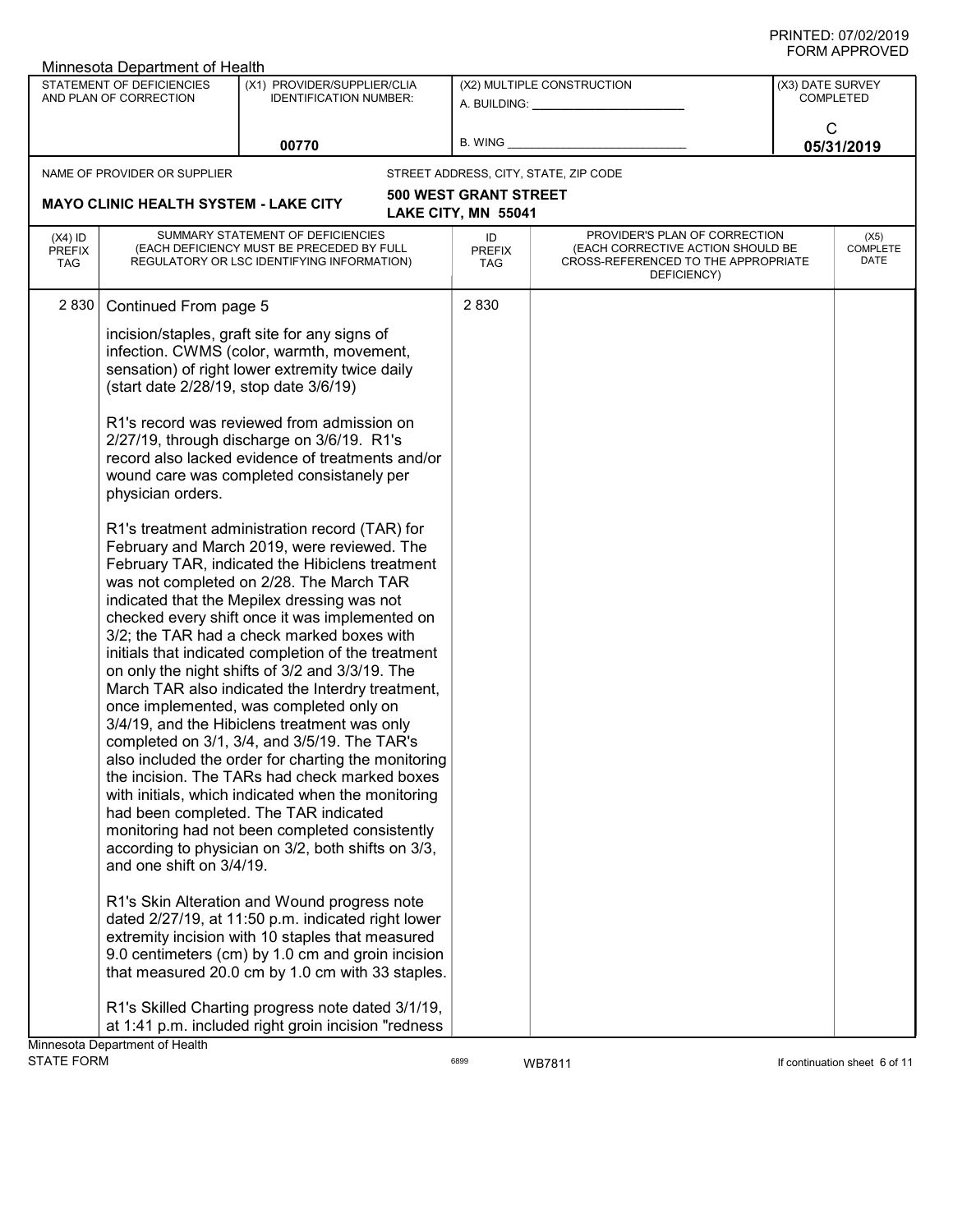| ៶៲៴៲៸៶៲៲៶៴៴៲៲<br>Minnesota Department of Health |                                                     |                                                                                                                                                                                                                                                                                                                                                                                                                                                                                                                                                                                                                                                                                                                                                                                                                                                                                                                                                                                                                                                                                                                                                |                                                     |                                                                                                                          |            |                                      |
|-------------------------------------------------|-----------------------------------------------------|------------------------------------------------------------------------------------------------------------------------------------------------------------------------------------------------------------------------------------------------------------------------------------------------------------------------------------------------------------------------------------------------------------------------------------------------------------------------------------------------------------------------------------------------------------------------------------------------------------------------------------------------------------------------------------------------------------------------------------------------------------------------------------------------------------------------------------------------------------------------------------------------------------------------------------------------------------------------------------------------------------------------------------------------------------------------------------------------------------------------------------------------|-----------------------------------------------------|--------------------------------------------------------------------------------------------------------------------------|------------|--------------------------------------|
|                                                 | STATEMENT OF DEFICIENCIES<br>AND PLAN OF CORRECTION | (X1) PROVIDER/SUPPLIER/CLIA<br><b>IDENTIFICATION NUMBER:</b>                                                                                                                                                                                                                                                                                                                                                                                                                                                                                                                                                                                                                                                                                                                                                                                                                                                                                                                                                                                                                                                                                   |                                                     | (X2) MULTIPLE CONSTRUCTION<br>A. BUILDING: ___________________                                                           |            | (X3) DATE SURVEY<br><b>COMPLETED</b> |
| 00770                                           |                                                     |                                                                                                                                                                                                                                                                                                                                                                                                                                                                                                                                                                                                                                                                                                                                                                                                                                                                                                                                                                                                                                                                                                                                                | B. WING                                             | C                                                                                                                        | 05/31/2019 |                                      |
|                                                 | NAME OF PROVIDER OR SUPPLIER                        |                                                                                                                                                                                                                                                                                                                                                                                                                                                                                                                                                                                                                                                                                                                                                                                                                                                                                                                                                                                                                                                                                                                                                |                                                     | STREET ADDRESS, CITY, STATE, ZIP CODE                                                                                    |            |                                      |
|                                                 | <b>MAYO CLINIC HEALTH SYSTEM - LAKE CITY</b>        |                                                                                                                                                                                                                                                                                                                                                                                                                                                                                                                                                                                                                                                                                                                                                                                                                                                                                                                                                                                                                                                                                                                                                | <b>500 WEST GRANT STREET</b><br>LAKE CITY, MN 55041 |                                                                                                                          |            |                                      |
| $(X4)$ ID<br><b>PREFIX</b><br><b>TAG</b>        |                                                     | SUMMARY STATEMENT OF DEFICIENCIES<br>(EACH DEFICIENCY MUST BE PRECEDED BY FULL<br>REGULATORY OR LSC IDENTIFYING INFORMATION)                                                                                                                                                                                                                                                                                                                                                                                                                                                                                                                                                                                                                                                                                                                                                                                                                                                                                                                                                                                                                   | ID<br><b>PREFIX</b><br><b>TAG</b>                   | PROVIDER'S PLAN OF CORRECTION<br>(EACH CORRECTIVE ACTION SHOULD BE<br>CROSS-REFERENCED TO THE APPROPRIATE<br>DEFICIENCY) |            | (X5)<br>COMPLETE<br>DATE             |
| 2 8 3 0                                         | Continued From page 6                               |                                                                                                                                                                                                                                                                                                                                                                                                                                                                                                                                                                                                                                                                                                                                                                                                                                                                                                                                                                                                                                                                                                                                                | 2830                                                |                                                                                                                          |            |                                      |
|                                                 | incisions was not mentioned.<br>concerns."          | observed around the staples and black scabbing.<br>No exudate [drainage] or warmth from site<br>observed. Right leg incision "area appears to be<br>healing well. No s/sx of infection." R1's record<br>lacked evidence of the extent of the redness<br>along the incision line had been assessed, and if<br>the wound had improved or worsened.<br>R1's Skin Alteration and Wounds progress note<br>dated 3/2/19, identified the incisions on R1's right<br>lower extremity and the measurements of the<br>incision lines however, the skin integrity of the<br>R1's physician visit note dated 3/2/19, indicated<br>surgical incisions have not had any drainage or<br>problems, and nursing reported no concerns. The<br>note also included, R1 had minimal tenderness at<br>the incision sites of the right lower extremity<br>which were clean, dry, and appeared to be<br>healing well. The note identified a dry dressing<br>was reapplied over the mid-right thigh. The note<br>further included, "nursing will continue to monitor<br>the wound for any signs of worsening or infection<br>and will notify senior service team if any |                                                     |                                                                                                                          |            |                                      |
|                                                 |                                                     | R1's record lacked evidence the incisions were<br>monitored/assessed/evaluated on 3/3/19.                                                                                                                                                                                                                                                                                                                                                                                                                                                                                                                                                                                                                                                                                                                                                                                                                                                                                                                                                                                                                                                      |                                                     |                                                                                                                          |            |                                      |
|                                                 | Minnesota Denartment of Health                      | R1's Skin Alteration and Wounds progress note<br>dated 3/4/19, at 9:05 a.m. indicated, R1's surgical<br>incision on the right lower abdomen and groin<br>were red, appeared irritated, wound edges<br>showed maceration, and had no drainage. The<br>note indicated R1 had Mepilex over the incision.<br>The Summary section of the note included, "Area<br>appears maceration [sic], tender with dressing<br>change. Does not appear infected. Resident<br>reports she used interdry at precious [sic] facility.                                                                                                                                                                                                                                                                                                                                                                                                                                                                                                                                                                                                                              |                                                     |                                                                                                                          |            |                                      |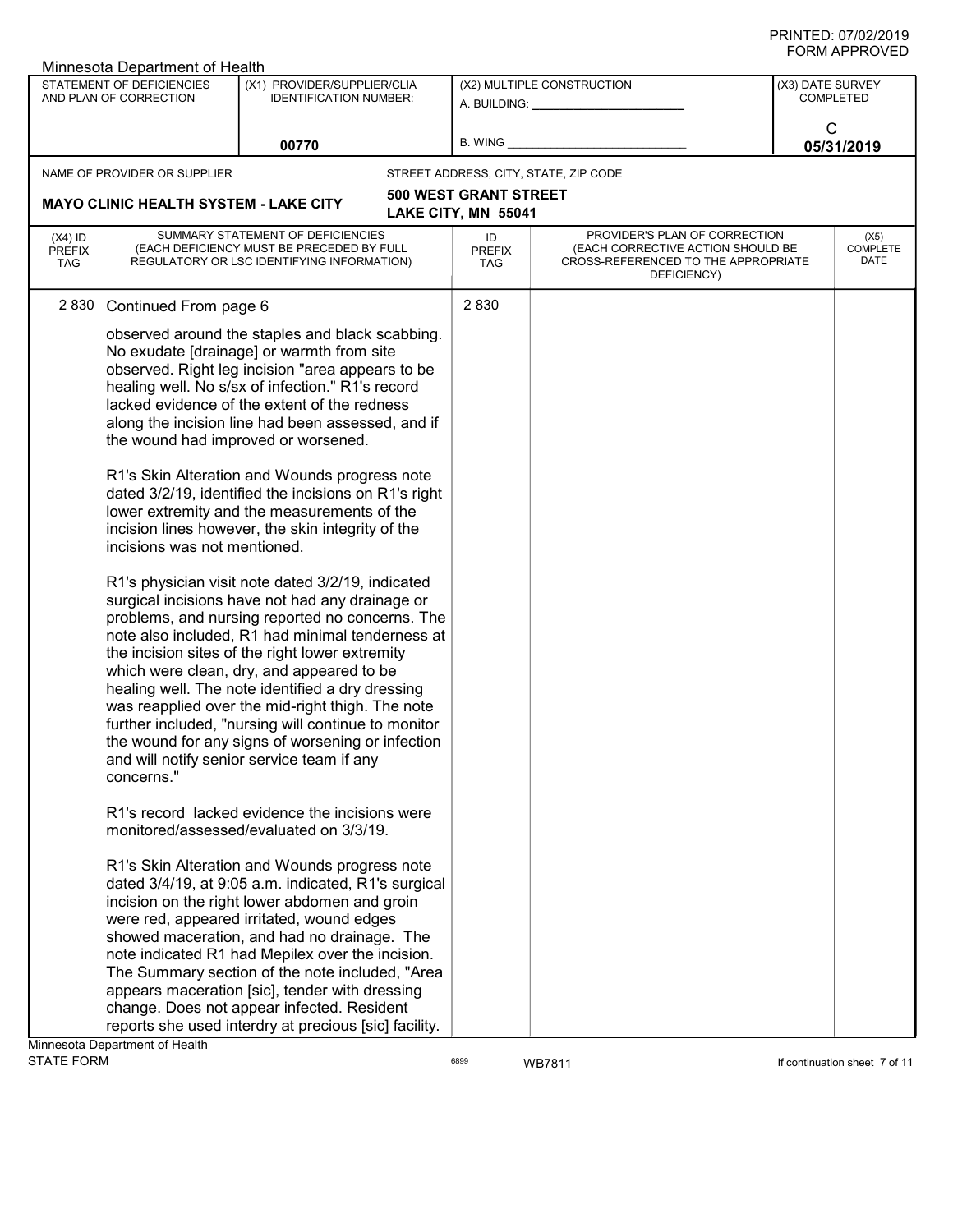| Minnesota Department of Health           |                                                                                   |                                                                                                                                                                                                                                                                                                                                                                                                                                                                                                                                                                                                                                                                                                                                                                                                                                                                                                                                                                                                                                                                                                                                                                                                                                                                                                                                                                                                                                                                                                                                                                                                                                                                                                                                                                                                                                 |                                   |                                                                                                                          |                  |                                 |
|------------------------------------------|-----------------------------------------------------------------------------------|---------------------------------------------------------------------------------------------------------------------------------------------------------------------------------------------------------------------------------------------------------------------------------------------------------------------------------------------------------------------------------------------------------------------------------------------------------------------------------------------------------------------------------------------------------------------------------------------------------------------------------------------------------------------------------------------------------------------------------------------------------------------------------------------------------------------------------------------------------------------------------------------------------------------------------------------------------------------------------------------------------------------------------------------------------------------------------------------------------------------------------------------------------------------------------------------------------------------------------------------------------------------------------------------------------------------------------------------------------------------------------------------------------------------------------------------------------------------------------------------------------------------------------------------------------------------------------------------------------------------------------------------------------------------------------------------------------------------------------------------------------------------------------------------------------------------------------|-----------------------------------|--------------------------------------------------------------------------------------------------------------------------|------------------|---------------------------------|
|                                          | STATEMENT OF DEFICIENCIES<br>AND PLAN OF CORRECTION                               | (X1) PROVIDER/SUPPLIER/CLIA<br><b>IDENTIFICATION NUMBER:</b>                                                                                                                                                                                                                                                                                                                                                                                                                                                                                                                                                                                                                                                                                                                                                                                                                                                                                                                                                                                                                                                                                                                                                                                                                                                                                                                                                                                                                                                                                                                                                                                                                                                                                                                                                                    |                                   | (X2) MULTIPLE CONSTRUCTION<br>A. BUILDING: A. BUILDING:                                                                  | (X3) DATE SURVEY | <b>COMPLETED</b>                |
|                                          |                                                                                   | 00770                                                                                                                                                                                                                                                                                                                                                                                                                                                                                                                                                                                                                                                                                                                                                                                                                                                                                                                                                                                                                                                                                                                                                                                                                                                                                                                                                                                                                                                                                                                                                                                                                                                                                                                                                                                                                           | B. WING                           |                                                                                                                          | C                | 05/31/2019                      |
|                                          | NAME OF PROVIDER OR SUPPLIER                                                      |                                                                                                                                                                                                                                                                                                                                                                                                                                                                                                                                                                                                                                                                                                                                                                                                                                                                                                                                                                                                                                                                                                                                                                                                                                                                                                                                                                                                                                                                                                                                                                                                                                                                                                                                                                                                                                 |                                   | STREET ADDRESS, CITY, STATE, ZIP CODE                                                                                    |                  |                                 |
|                                          |                                                                                   |                                                                                                                                                                                                                                                                                                                                                                                                                                                                                                                                                                                                                                                                                                                                                                                                                                                                                                                                                                                                                                                                                                                                                                                                                                                                                                                                                                                                                                                                                                                                                                                                                                                                                                                                                                                                                                 | <b>500 WEST GRANT STREET</b>      |                                                                                                                          |                  |                                 |
|                                          | <b>MAYO CLINIC HEALTH SYSTEM - LAKE CITY</b>                                      |                                                                                                                                                                                                                                                                                                                                                                                                                                                                                                                                                                                                                                                                                                                                                                                                                                                                                                                                                                                                                                                                                                                                                                                                                                                                                                                                                                                                                                                                                                                                                                                                                                                                                                                                                                                                                                 | LAKE CITY, MN 55041               |                                                                                                                          |                  |                                 |
| $(X4)$ ID<br><b>PREFIX</b><br><b>TAG</b> |                                                                                   | SUMMARY STATEMENT OF DEFICIENCIES<br>(EACH DEFICIENCY MUST BE PRECEDED BY FULL<br>REGULATORY OR LSC IDENTIFYING INFORMATION)                                                                                                                                                                                                                                                                                                                                                                                                                                                                                                                                                                                                                                                                                                                                                                                                                                                                                                                                                                                                                                                                                                                                                                                                                                                                                                                                                                                                                                                                                                                                                                                                                                                                                                    | ID<br><b>PREFIX</b><br><b>TAG</b> | PROVIDER'S PLAN OF CORRECTION<br>(EACH CORRECTIVE ACTION SHOULD BE<br>CROSS-REFERENCED TO THE APPROPRIATE<br>DEFICIENCY) |                  | (X5)<br><b>COMPLETE</b><br>DATE |
| 2 8 3 0                                  | Continued From page 7                                                             |                                                                                                                                                                                                                                                                                                                                                                                                                                                                                                                                                                                                                                                                                                                                                                                                                                                                                                                                                                                                                                                                                                                                                                                                                                                                                                                                                                                                                                                                                                                                                                                                                                                                                                                                                                                                                                 | 2830                              |                                                                                                                          |                  |                                 |
|                                          | the smaller incision on the right leg.<br>notified of the change to the incision. | Order started yesterday to apply interdry daily.<br>Writer cleansed wound with hibicleanse [sic].<br>Applied interdry. Resident reports she has a f/u<br>[follow-up] apt [appointment] for her incision on<br>3/7/19." The note did not identify the extent of the<br>redness or the maceration and did not mention<br>R1's record lacked evidence the physician was<br>R1's Skilled Charting progress note dated 3/4/19,<br>at 9:54 p.m. indicated R1 complained of having<br>chills and a fever of 100.5 F. R1's right lower<br>abdomen incisional line was red, tender to touch,<br>warm, and had drainage. The note also indicated<br>her right thigh incision was red, warm, tender to<br>touch, with no drainage. The note indicated the<br>charge nurse was notified and R1's vital signs<br>would be obtained again in 30 minutes. R1's<br>record did not reflect the extent of the redness or<br>type of drainage from the wound, or if the<br>maceration around the incision had resolved.<br>R1's Provider Visit progress note dated 3/5/19, at<br>11:46 a.m. indicated R1 was seen by the<br>physician for possible wound infection. The note<br>included, "Resident's wound on right lower<br>abdomen per unit manager shows pus like<br>drainage, red, tender and painful for resident.<br>Resident had temp of 100. 5 [F]. Wound culture,<br>labs and order for IV abx [intravenous antibiotic]<br>placed. Resident is planning on DC [discharge]<br>from facility on Saturday which [physician] also<br>said may need to be changed r/t [related to]<br>wound infection. Resident is agreeable to this."<br>Subsequent progress notes on 3/5/19, indicated<br>the photos were taken of the incision, the surgeon<br>was updated on the wound status, new antibiotic<br>ordered, and indicated R1 was to see the |                                   |                                                                                                                          |                  |                                 |
|                                          | Minnesota Department of Health                                                    |                                                                                                                                                                                                                                                                                                                                                                                                                                                                                                                                                                                                                                                                                                                                                                                                                                                                                                                                                                                                                                                                                                                                                                                                                                                                                                                                                                                                                                                                                                                                                                                                                                                                                                                                                                                                                                 |                                   |                                                                                                                          |                  |                                 |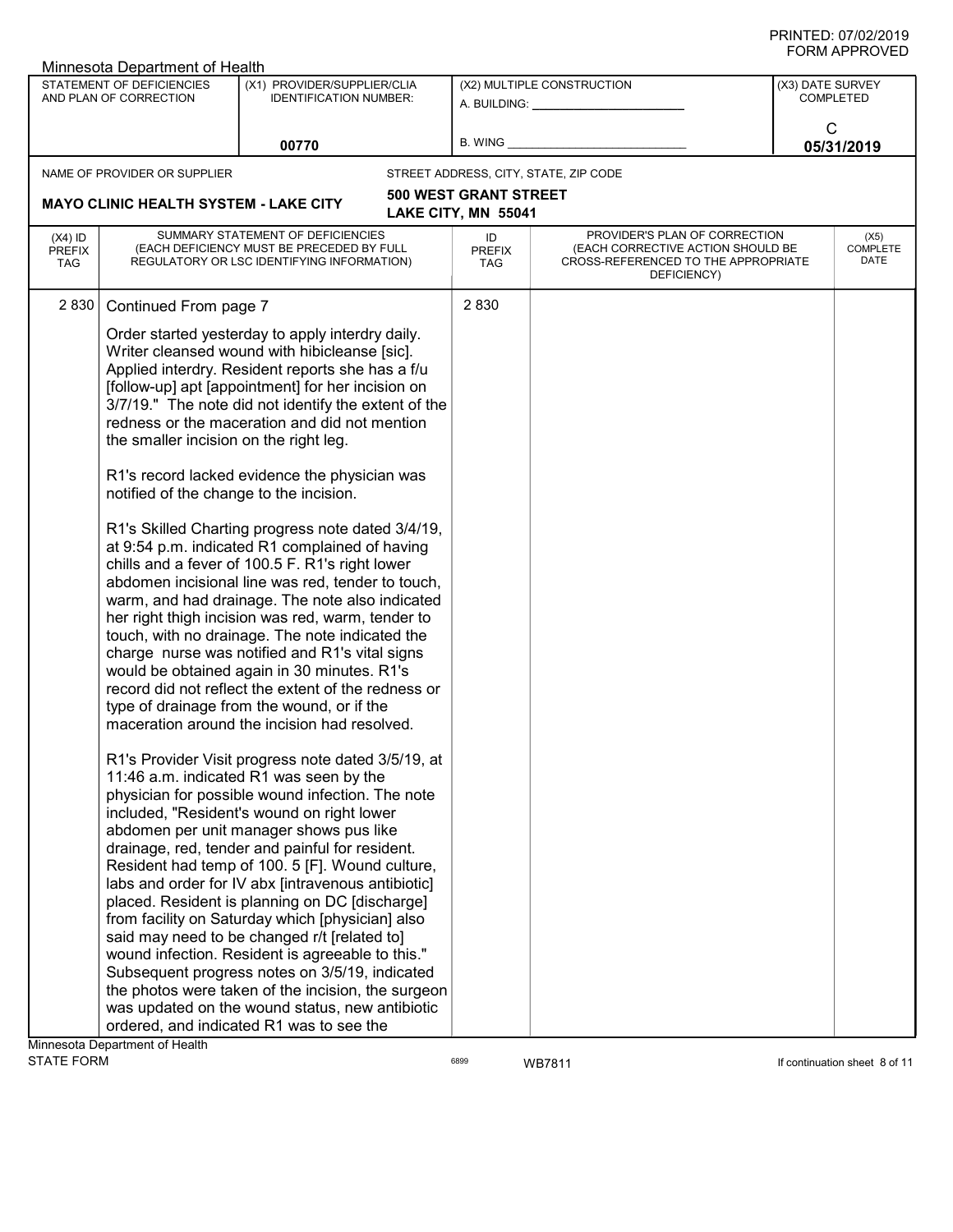| Minnesota Department of Health           |                                                     |                                                                                                                              |                                   |                                                                                                                          |                                      |                                 |
|------------------------------------------|-----------------------------------------------------|------------------------------------------------------------------------------------------------------------------------------|-----------------------------------|--------------------------------------------------------------------------------------------------------------------------|--------------------------------------|---------------------------------|
|                                          | STATEMENT OF DEFICIENCIES<br>AND PLAN OF CORRECTION | (X1) PROVIDER/SUPPLIER/CLIA<br><b>IDENTIFICATION NUMBER:</b>                                                                 | (X2) MULTIPLE CONSTRUCTION        |                                                                                                                          | (X3) DATE SURVEY<br><b>COMPLETED</b> |                                 |
|                                          |                                                     |                                                                                                                              |                                   |                                                                                                                          |                                      |                                 |
|                                          |                                                     | 00770                                                                                                                        | <b>B. WING</b>                    |                                                                                                                          | C                                    | 05/31/2019                      |
|                                          | NAME OF PROVIDER OR SUPPLIER                        |                                                                                                                              |                                   | STREET ADDRESS, CITY, STATE, ZIP CODE                                                                                    |                                      |                                 |
|                                          | <b>MAYO CLINIC HEALTH SYSTEM - LAKE CITY</b>        |                                                                                                                              | <b>500 WEST GRANT STREET</b>      |                                                                                                                          |                                      |                                 |
|                                          |                                                     |                                                                                                                              | LAKE CITY, MN 55041               |                                                                                                                          |                                      |                                 |
| $(X4)$ ID<br><b>PREFIX</b><br><b>TAG</b> |                                                     | SUMMARY STATEMENT OF DEFICIENCIES<br>(EACH DEFICIENCY MUST BE PRECEDED BY FULL<br>REGULATORY OR LSC IDENTIFYING INFORMATION) | ID<br><b>PREFIX</b><br><b>TAG</b> | PROVIDER'S PLAN OF CORRECTION<br>(EACH CORRECTIVE ACTION SHOULD BE<br>CROSS-REFERENCED TO THE APPROPRIATE<br>DEFICIENCY) |                                      | (X5)<br><b>COMPLETE</b><br>DATE |
| 2 8 3 0                                  | Continued From page 8                               |                                                                                                                              | 2830                              |                                                                                                                          |                                      |                                 |
|                                          | surgeon on 3/6/19.                                  |                                                                                                                              |                                   |                                                                                                                          |                                      |                                 |
|                                          |                                                     | R1's progress note dated 3/6/19, at 9:26 a.m.<br>indicated R1 had been admitted to the hospital.                             |                                   |                                                                                                                          |                                      |                                 |
|                                          |                                                     | During interview on 5/29/19, at 8:17 a.m.<br>registered nurse (RN)-A nurse manager and                                       |                                   |                                                                                                                          |                                      |                                 |
|                                          |                                                     | RN-B the facility infection preventionist were<br>interviewed. RN-A confirmed the discharge                                  |                                   |                                                                                                                          |                                      |                                 |
|                                          |                                                     | summary directed staff to apply Mepilex to the                                                                               |                                   |                                                                                                                          |                                      |                                 |
|                                          | the order was not transcribed and/or                | dusky areas of the incision. RN-B confirmed that                                                                             |                                   |                                                                                                                          |                                      |                                 |
|                                          |                                                     | implemented until 3/2/19, and should have been<br>on the orders upon admission. RN-A stated she                              |                                   |                                                                                                                          |                                      |                                 |
|                                          |                                                     | didn't think the Mepilex was on the incision from                                                                            |                                   |                                                                                                                          |                                      |                                 |
|                                          |                                                     | 2/27 through 3/2. She indicated that upon review<br>of the admission orders, staff realized it was                           |                                   |                                                                                                                          |                                      |                                 |
|                                          |                                                     | omitted and the dressing was applied on 3/2.<br>RN-B indicated the area of duskiness was difficult                           |                                   |                                                                                                                          |                                      |                                 |
|                                          |                                                     | to assess because staff couldn't tell where it was                                                                           |                                   |                                                                                                                          |                                      |                                 |
|                                          |                                                     | and the discharge summary was not clear as it<br>didn't have measurements or location. RN-B                                  |                                   |                                                                                                                          |                                      |                                 |
|                                          |                                                     | indicated the hospital was not contacted for                                                                                 |                                   |                                                                                                                          |                                      |                                 |
|                                          |                                                     | clarification. RN-B reviewed R1's record and<br>confirmed the Hibiclens was not documented as                                |                                   |                                                                                                                          |                                      |                                 |
|                                          |                                                     | completed, and indicated if the box on the TAR<br>was not checked, that indicates the treatment                              |                                   |                                                                                                                          |                                      |                                 |
|                                          |                                                     | was not done. RN-B further verified the order for                                                                            |                                   |                                                                                                                          |                                      |                                 |
|                                          |                                                     | Intradry was not transcribed into the physician<br>orders upon admission, and confirmed according                            |                                   |                                                                                                                          |                                      |                                 |
|                                          |                                                     | to R1's TAR the Interdry was not used according                                                                              |                                   |                                                                                                                          |                                      |                                 |
|                                          | to physician orders.                                |                                                                                                                              |                                   |                                                                                                                          |                                      |                                 |
|                                          |                                                     | On 5/29/19, at 10:24 a.m. physician (MD)-A<br>stated R1 was evaluated on 3/5/19, MD-A                                        |                                   |                                                                                                                          |                                      |                                 |
|                                          |                                                     | indicated that documenting assessments and                                                                                   |                                   |                                                                                                                          |                                      |                                 |
|                                          |                                                     | monitoring was part of what nurses needed to do<br>however, did not rely and/or review that                                  |                                   |                                                                                                                          |                                      |                                 |
|                                          |                                                     | documentation. MD-A indicated expectation for                                                                                |                                   |                                                                                                                          |                                      |                                 |
|                                          | Minnesota Department of Health                      | physician orders to be followed and stated                                                                                   |                                   |                                                                                                                          |                                      |                                 |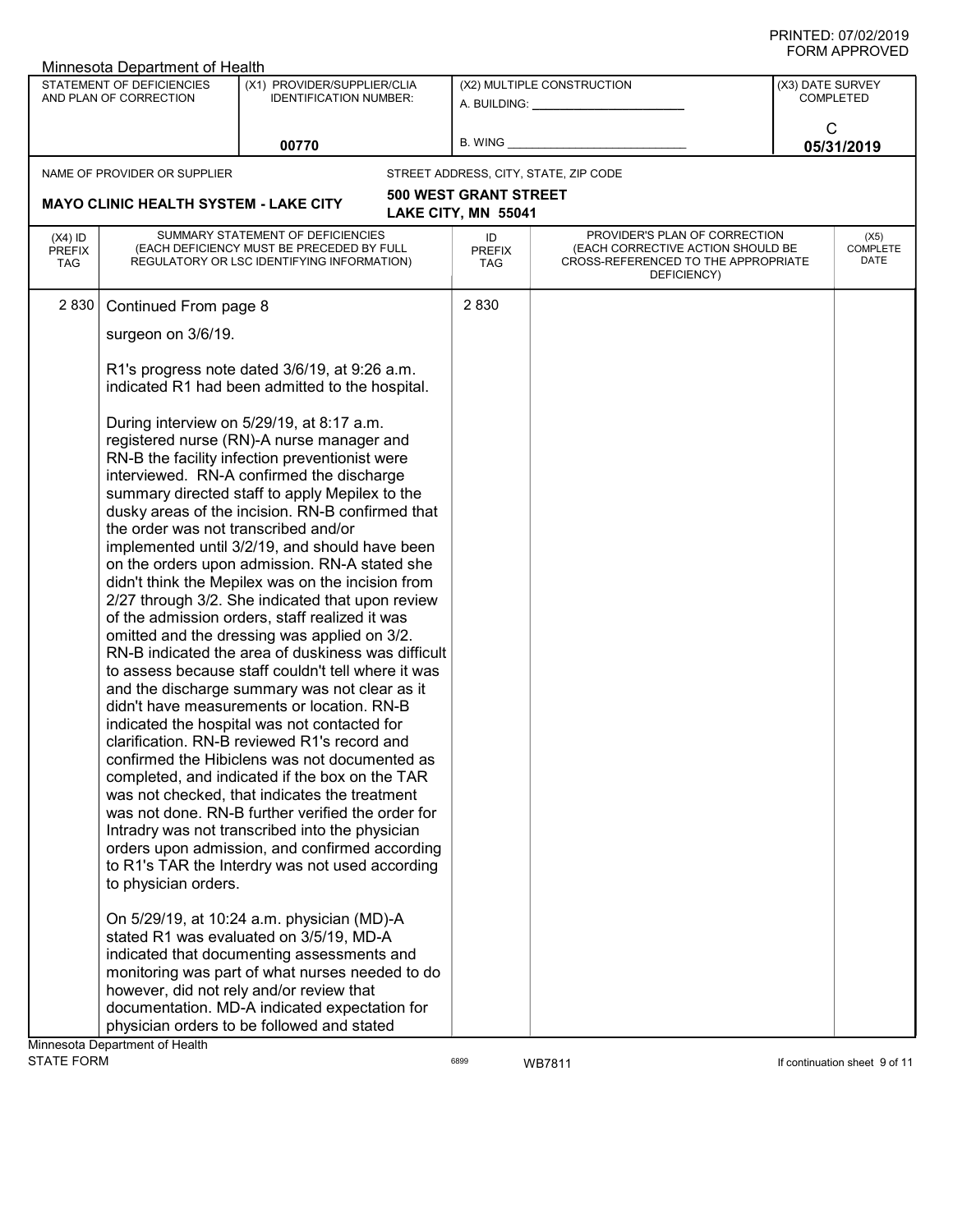| Minnesota Department of Health               |                                                            |                                                                                                                                                                                                                                                                                                                                                                                                                                                                                                                                                                                                                                                                                                                                                                                                                                                                                                                                                                                                            |                                                         |                                                                                                                          |                               |                          |
|----------------------------------------------|------------------------------------------------------------|------------------------------------------------------------------------------------------------------------------------------------------------------------------------------------------------------------------------------------------------------------------------------------------------------------------------------------------------------------------------------------------------------------------------------------------------------------------------------------------------------------------------------------------------------------------------------------------------------------------------------------------------------------------------------------------------------------------------------------------------------------------------------------------------------------------------------------------------------------------------------------------------------------------------------------------------------------------------------------------------------------|---------------------------------------------------------|--------------------------------------------------------------------------------------------------------------------------|-------------------------------|--------------------------|
|                                              | STATEMENT OF DEFICIENCIES<br>AND PLAN OF CORRECTION        | (X1) PROVIDER/SUPPLIER/CLIA<br><b>IDENTIFICATION NUMBER:</b>                                                                                                                                                                                                                                                                                                                                                                                                                                                                                                                                                                                                                                                                                                                                                                                                                                                                                                                                               | (X2) MULTIPLE CONSTRUCTION<br>A. BUILDING: A. BUILDING: |                                                                                                                          | (X3) DATE SURVEY<br>COMPLETED |                          |
|                                              |                                                            | 00770                                                                                                                                                                                                                                                                                                                                                                                                                                                                                                                                                                                                                                                                                                                                                                                                                                                                                                                                                                                                      | <b>B. WING</b>                                          |                                                                                                                          | C                             | 05/31/2019               |
|                                              | NAME OF PROVIDER OR SUPPLIER                               |                                                                                                                                                                                                                                                                                                                                                                                                                                                                                                                                                                                                                                                                                                                                                                                                                                                                                                                                                                                                            |                                                         | STREET ADDRESS, CITY, STATE, ZIP CODE                                                                                    |                               |                          |
| <b>MAYO CLINIC HEALTH SYSTEM - LAKE CITY</b> |                                                            |                                                                                                                                                                                                                                                                                                                                                                                                                                                                                                                                                                                                                                                                                                                                                                                                                                                                                                                                                                                                            | <b>500 WEST GRANT STREET</b><br>LAKE CITY, MN 55041     |                                                                                                                          |                               |                          |
| $(X4)$ ID<br><b>PREFIX</b><br><b>TAG</b>     |                                                            | SUMMARY STATEMENT OF DEFICIENCIES<br>(EACH DEFICIENCY MUST BE PRECEDED BY FULL<br>REGULATORY OR LSC IDENTIFYING INFORMATION)                                                                                                                                                                                                                                                                                                                                                                                                                                                                                                                                                                                                                                                                                                                                                                                                                                                                               | ID<br><b>PREFIX</b><br><b>TAG</b>                       | PROVIDER'S PLAN OF CORRECTION<br>(EACH CORRECTIVE ACTION SHOULD BE<br>CROSS-REFERENCED TO THE APPROPRIATE<br>DEFICIENCY) |                               | (X5)<br>COMPLETE<br>DATE |
| 2 8 3 0                                      | Continued From page 9                                      |                                                                                                                                                                                                                                                                                                                                                                                                                                                                                                                                                                                                                                                                                                                                                                                                                                                                                                                                                                                                            | 2830                                                    |                                                                                                                          |                               |                          |
|                                              | incisions with staples or sutures.                         | cleaning externally would not ultimately prevent<br>an infection from occurring especially with closed                                                                                                                                                                                                                                                                                                                                                                                                                                                                                                                                                                                                                                                                                                                                                                                                                                                                                                     |                                                         |                                                                                                                          |                               |                          |
|                                              | R1's incisional monitoring and<br>evaluations/assessments. | During an interview on 5/29/19, at 2:30 p.m. the<br>director of nursing (DON) and administrator were<br>interviewed. Administrator stated and confirmed<br>R1's record lacked documentation of wound care<br>and monitoring /evaluation /assessments. DON<br>indicated he would expect nurses to follow<br>physician orders. DON reviewed R1's record and<br>confirmed there was a lack of documentation on                                                                                                                                                                                                                                                                                                                                                                                                                                                                                                                                                                                                |                                                         |                                                                                                                          |                               |                          |
|                                              | plan.<br>any alterations in skin integrity.<br>needed.     | Facility policy Management of Skin Alterations<br>dated 3/2018, included, To ensure necessary<br>treatment and services, consistent with<br>professional standards of practice, to promote<br>healing, prevent infections, alterations from<br>worsening, and new injuries from developing.<br>1) Upon admission each resident will have a<br>Braden assessment and comprehensive skin risk<br>assessment for determination of risk. Appropriate<br>interventions will be implemented based on<br>assessment and will be placed on resident care<br>2) weekly each resident will have a body audit<br>performed by licensed nurse for identification of<br>3) residents will be observed daily and as<br>4) With identification of any change in skin<br>integrity a checklist for skin alterations and<br>wounds will be implemented. The corresponding<br>checklist directed staff to initiate daily skin<br>alteration and/or wound site monitoring.<br>Suggested Method of Correction: The Director of |                                                         |                                                                                                                          |                               |                          |
|                                              |                                                            | Nursing or designee could review policies and                                                                                                                                                                                                                                                                                                                                                                                                                                                                                                                                                                                                                                                                                                                                                                                                                                                                                                                                                              |                                                         |                                                                                                                          |                               |                          |
|                                              | Minnesota Department of Health                             |                                                                                                                                                                                                                                                                                                                                                                                                                                                                                                                                                                                                                                                                                                                                                                                                                                                                                                                                                                                                            |                                                         |                                                                                                                          |                               |                          |